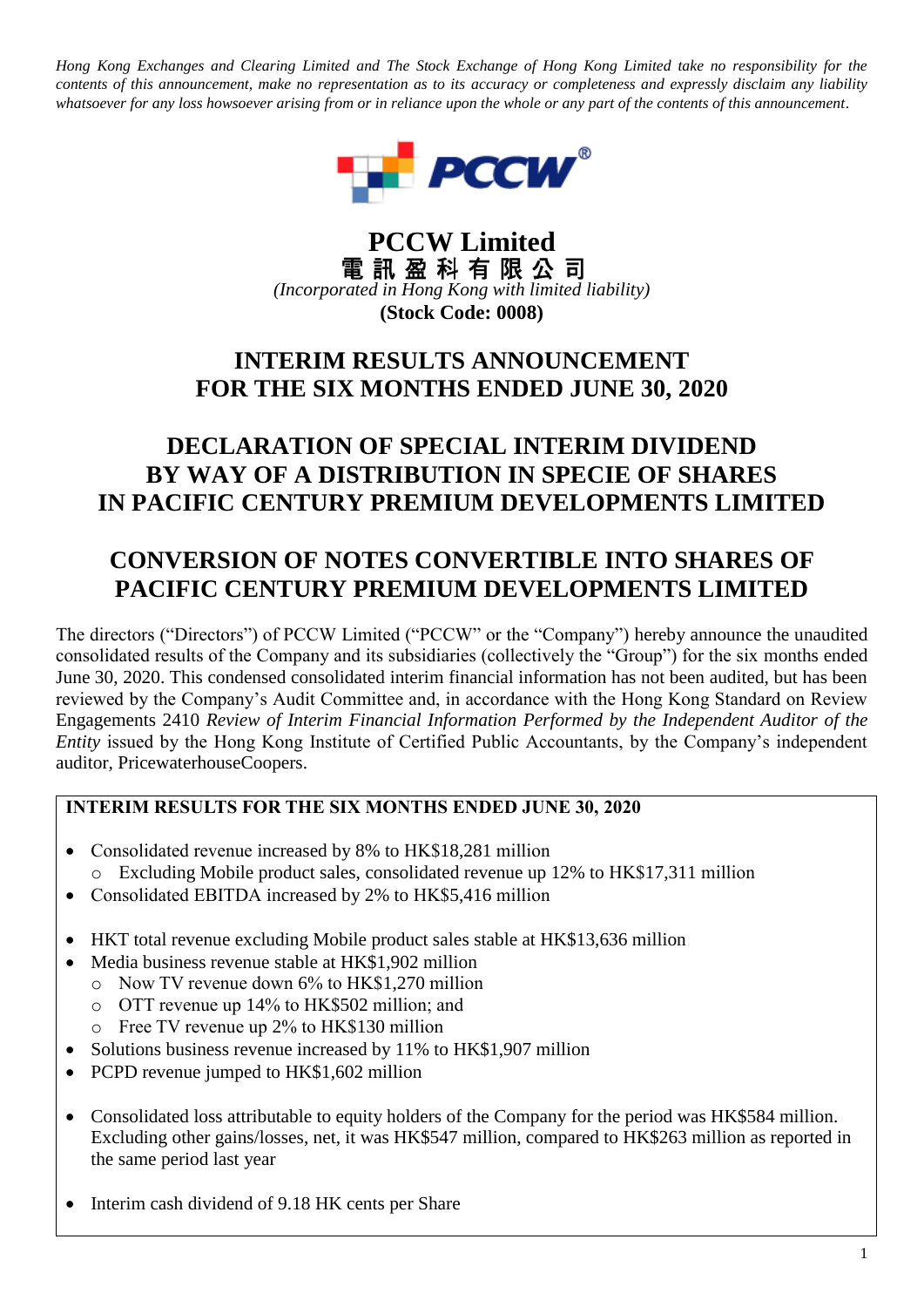# **DECLARATION OF SPECIAL INTERIM DIVIDEND BY WAY OF A DISTRIBUTION IN SPECIE OF PCPD SHARES**

The Company is pleased to announce that, on August 6, 2020, the Board has resolved to declare a special interim dividend in the form of the Distribution involving a distribution in specie of 657,019,246 PCPD Shares held by the Group to the Qualifying Shareholders in proportion to their then respective shareholdings in the Company on the basis of 85 PCPD Shares for every 1,000 Shares held by the Qualifying Shareholders, provided however that if the Bondholders' Consent is obtained by Tuesday, September 1, 2020, the amount of the Distribution will be increased by the amount of the Adjusted Distribution to a total of 834,800,925 PCPD Shares on the basis of 108 PCPD Shares for every 1,000 Shares held by the Qualifying Shareholders. If the Bondholders' Consent is not obtained by Tuesday, September 1, 2020, the Distribution will not be increased by the amount of the Adjusted Distribution and will remain in the amount of 657,019,246 PCPD Shares on the basis of 85 PCPD Shares for every 1,000 Shares held by the Qualifying Shareholders.

# **The Distribution**

The Distribution will be available to Shareholders whose names appear on the register of members of the Company on the Record Date, but will not be extended to any Non-Qualifying Overseas Shareholders. The PCPD Shares which would otherwise have been distributed to such Non-Qualifying Overseas Shareholders will be sold in the market as soon as practicable, and the proceeds of sale, after deduction of expenses and duties, will be distributed in Hong Kong dollars to the relevant Non-Qualifying Overseas Shareholders at their own risk, except that net proceeds less than HK\$100 will be retained for the benefit of the Company.

A Qualifying Shareholder holding less than an integral multiple of 1,000 Shares (for the avoidance of doubt, including a Qualifying Shareholder holding less than 1,000 Shares) may be entitled to a pro-rata number of PCPD Shares in respect of such holdings less than an integral multiple of 1,000 Shares, being rounded down to the nearest whole number of PCPD Shares.

No fraction of a PCPD Share will be distributed. Fractional entitlements to the PCPD Shares and any PCPD Shares left undistributed under the Distribution (other than any PCPD Shares sold for the benefit of the Non-Qualifying Overseas Shareholders) may be aggregated and held or sold for the benefit of the Company.

For determining entitlements to the Distribution, the register of members of the Company will be closed from Monday, September 7, 2020 to Tuesday, September 8, 2020, both days inclusive, during which period no transfer of Shares will be registered. The last day for trading in Shares on the Stock Exchange with entitlements to the Distribution is expected to be Wednesday, September 2, 2020. The Record Date for determining a Shareholder's entitlements to the Distribution is Tuesday, September 8, 2020.

PCPD will seek the Bondholders' Consent as soon as practicable.

**There is no assurance that the Bondholders' Consent will be given, so Shareholders should be aware that the Adjusted Distribution may or may not be distributed.**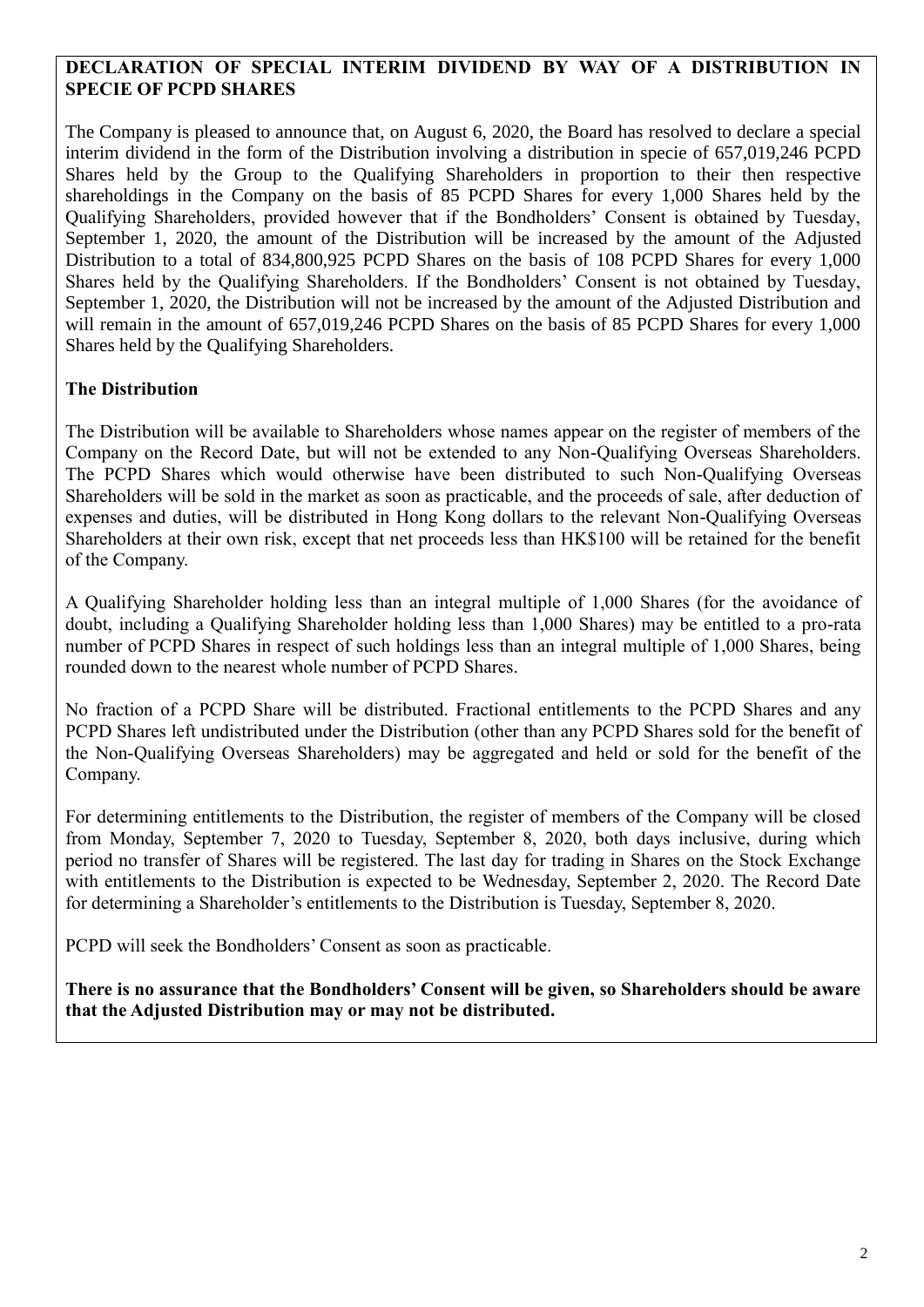# **CONVERSION OF THE CONVERTIBLE NOTES INTO PCPD SHARES**

Reference is made to the announcement published by PCPD on May 16, 2012 in respect of the Convertible Notes. Simultaneously with the making of the Distribution, the Company (through Asian Motion) will effect a conversion of the Convertible Notes held by it in an aggregate amount of HK\$592,533,333.20, which is convertible into 1,185,066,666 PCPD Shares upon full conversion, and which will in part be the subject of the Distribution.

# **EFFECT OF THE DISTRIBUTION AND THE CONVERSION**

As at the date of this announcement, the Company, through Asian Motion, is indirectly interested in 285,088,666 PCPD Shares (representing approximately 70.88% of all issued PCPD Shares). The Conversion will be effected simultaneously with the making of the Distribution. Immediately upon completion of the Conversion and the Distribution, the Company's shareholding in PCPD will be reduced to approximately 51%, provided however that if the Bondholders' Consent is obtained by Tuesday, September 1, 2020, the amount of the Distribution will be increased by the amount of the Adjusted Distribution such that the Company's shareholding in PCPD would instead be reduced to approximately 40%. If the Bondholders' Consent is not obtained by Tuesday, September 1, 2020, the Distribution will not be increased by the amount of the Adjusted Distribution and the Company's shareholding in PCPD would be reduced to approximately 51% after the Distribution.

# **REASONS FOR AND BENEFITS OF THE DISTRIBUTION**

The Board considers that the Distribution will allow the Shareholders to directly participate in the future growth and prospects of PCPD. Furthermore, the increased liquidity and public float in PCPD should help to unlock value as well as enable PCPD to independently fund its future growth. The Distribution will also simplify the business and reporting of the Company enabling it to focus investors on its core businesses of telecommunications, media and technology.

*Note:*

*Media business includes the Group's Now TV, OTT and Free TV businesses.*

# **WARNING**

**There is no assurance that the Bondholders' Consent will be given, so Shareholders should be aware that the Adjusted Distribution may or may not be distributed.** 

**Shareholders and potential investors of the Company are advised to exercise caution when dealing in the securities of the Company. If Shareholders and potential investors are in any doubt as to their position or the action they should take, they should consult their licensed security dealers or registered institutions in securities, bank managers, solicitors, professional accountants or other professional advisers.**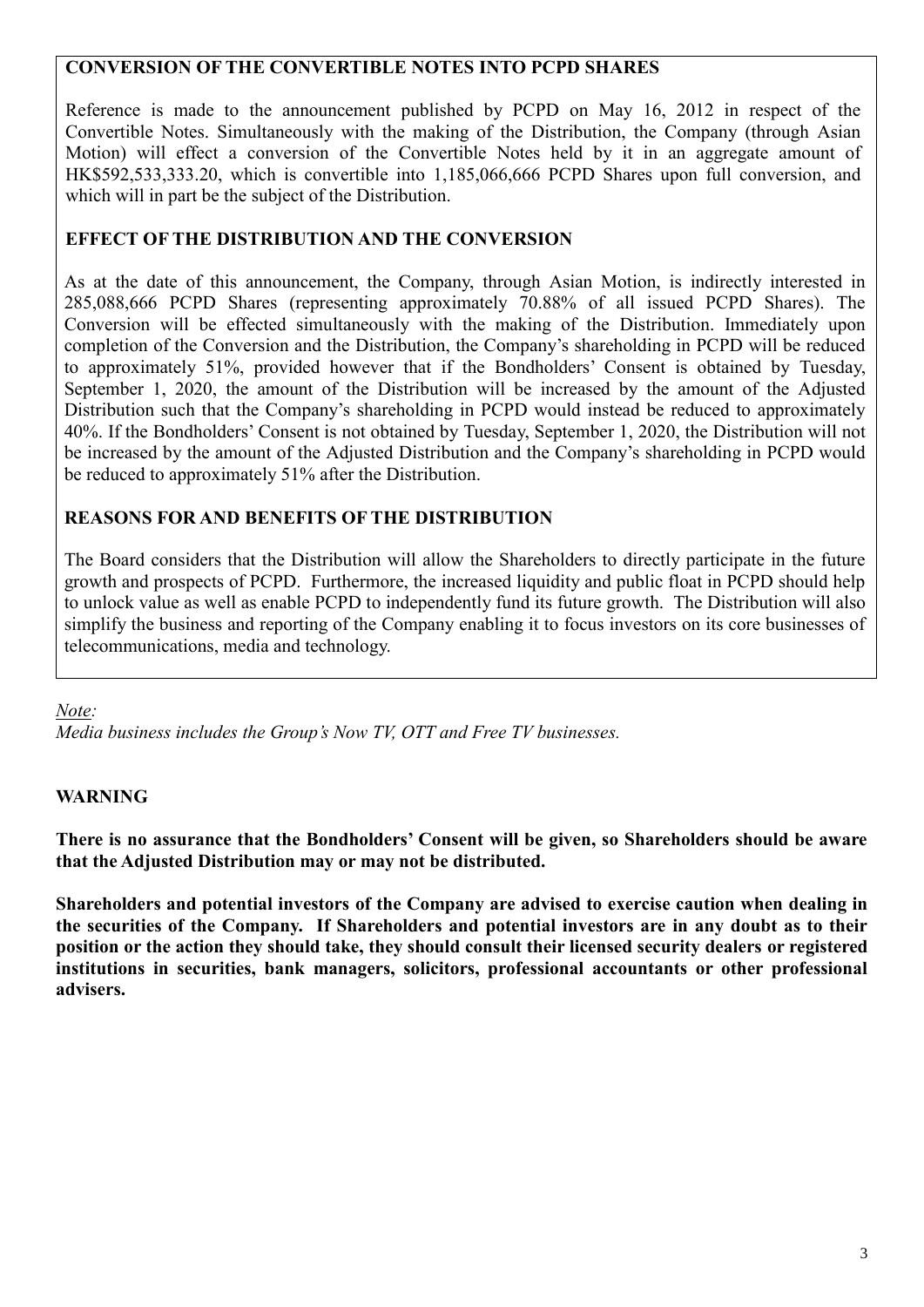#### **MANAGEMENT REVIEW**

PCCW recorded a steady performance for the six months ended June 30, 2020, amid severe disruptions to social and economic activities due to COVID-19. Our business continuity measures enabled the Group to maintain effective operations and continue to deliver reliable services to customers in Hong Kong and in the region.

Despite a material decline in roaming revenue because of travel restrictions, HKT Limited's ("HKT") total revenue excluding Mobile product sales held steady at HK\$13,636 million due to the scale and resilience of the Telecommunications Services ("TSS") segment. HKT's total revenue decreased by 3% to HK\$14,606 million, reflecting softer Mobile product sales due to the subdued consumer sentiment. Total EBITDA of HKT decreased by 3% to HK\$5,546 million with margin held stable.

Despite the challenging conditions, revenue from the Media business was stable at HK\$1,902 million, reflecting the benefits of the diversified platforms. Revenue at Now TV decreased by 6% to HK\$1,270 million, primarily due to the suspension of major sporting events around the world and reduced sales activity, but this was offset by continued growth in our Free TV and over-the-top ("OTT") businesses which recorded revenue expansions of 2% and 14% respectively from a year ago. Free TV viewership and advertising revenue continued to increase, while the OTT business improved engagement and monetization of its growing user base.

EBITDA from Now TV dropped slightly by 3% to HK\$198 million with an enhanced margin year-on-year driven by streamlining of content costs and stringent cost controls. Meanwhile, the Free TV and OTT businesses narrowed their EBITDA losses by 34% and 66% respectively from a year ago. As a result, the Media business demonstrated significant improvement generating a positive EBITDA overall.

Revenue from the Solutions business increased by 11% to HK\$1,907 million driven by significant project wins in Southeast Asia and strong data center demand. However, the Solutions business EBITDA suffered a setback and dropped to HK\$225 million as government lockdowns led to a halt in the delivery of projects, low staff utilization rate and certain bad debts.

PCPD recorded a jump in revenue to HK\$1,602 million as the first half saw the completion and handover of the Park Hyatt Niseko Hanazono Residences ("Branded Residences"), the opening of Park Hyatt Niseko, Hanazono as well as an increase in gross rental income from Pacific Century Place, Jakarta ("PCP Jakarta"). PCPD recorded positive EBITDA of HK\$20 million during the period.

On a consolidated basis, revenue excluding Mobile product sales increased by 12% to HK\$17,311 million and total EBITDA increased by 2% to HK\$5,416 million.

Consolidated loss attributable to equity holders of the Company for the period was HK\$584 million as a result of increased investments and financing costs to support the growth of the Free TV and OTT businesses, as well as the recognition of expenses associated with the Park Hyatt Niseko, Hanazono upon the hotel's opening. Excluding other gains/losses, net, consolidated loss attributable to equity holders of the Company was HK\$547 million, compared to HK\$263 million as reported in same period last year.

The board of Directors (the "Board") has resolved to declare an interim cash dividend of 9.18 HK cents per Share for the six months ended June 30, 2020.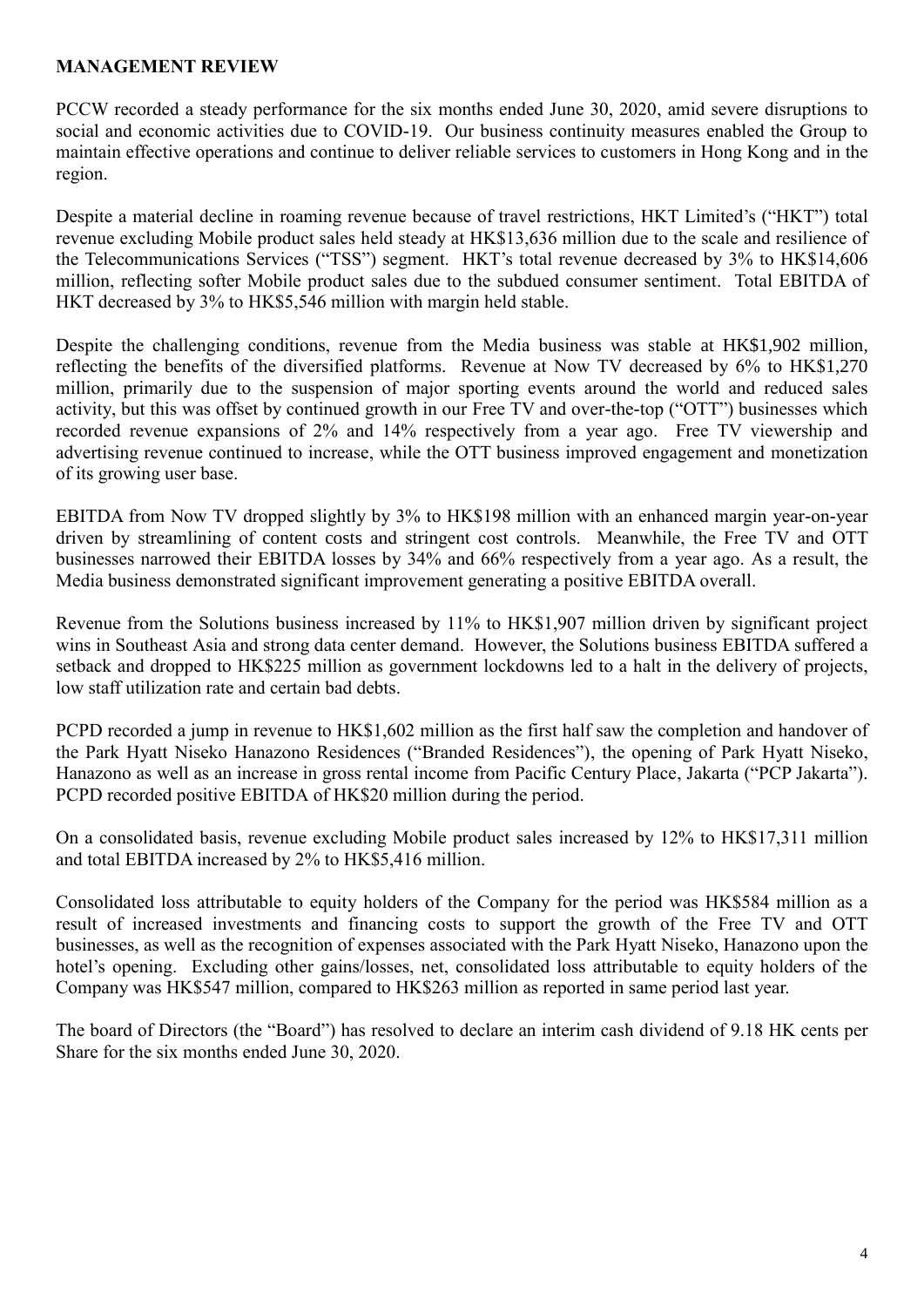# **OUTLOOK**

As the world settles in the period post the COVID-19 peak, the attempt to gradually resume normal international sports leagues and tournaments is expected to improve subscriptions for Now TV. ViuTV will continue to produce quality programs to sustain a stable growth of local viewership. Regionally, Viu will strive to increase market penetration and engagement through its successful content strategy and partnership with telco partners in different markets.

PCCW Solutions will focus on driving IP-based solutions adoption and providing end-to-end outsourcing and managed services to assist large enterprises and public sector organizations to accelerate digital transformation and achieve cost efficiency and business agility.

HKT will actively drive 5G adoption by consumers and enterprises, while developing new revenue streams in digital and smart lifestyle services to complement its core telecommunications business.

As the COVID-19 situation remains severe in many countries, and Hong Kong also saw a raft of new cases recently, the battle seems to be far from being over. Following a serious contraction in the first half of the year, Hong Kong's economy is faced with new uncertainties due to sanctions taken by the United States administration.

At PCCW, we are confident that our resilient, diversified business portfolio and prudent financial and risk management will enable us to withstand these challenges. As always, we shall remain vigilant to changes in the external environment and make timely and appropriate responses as and when necessary.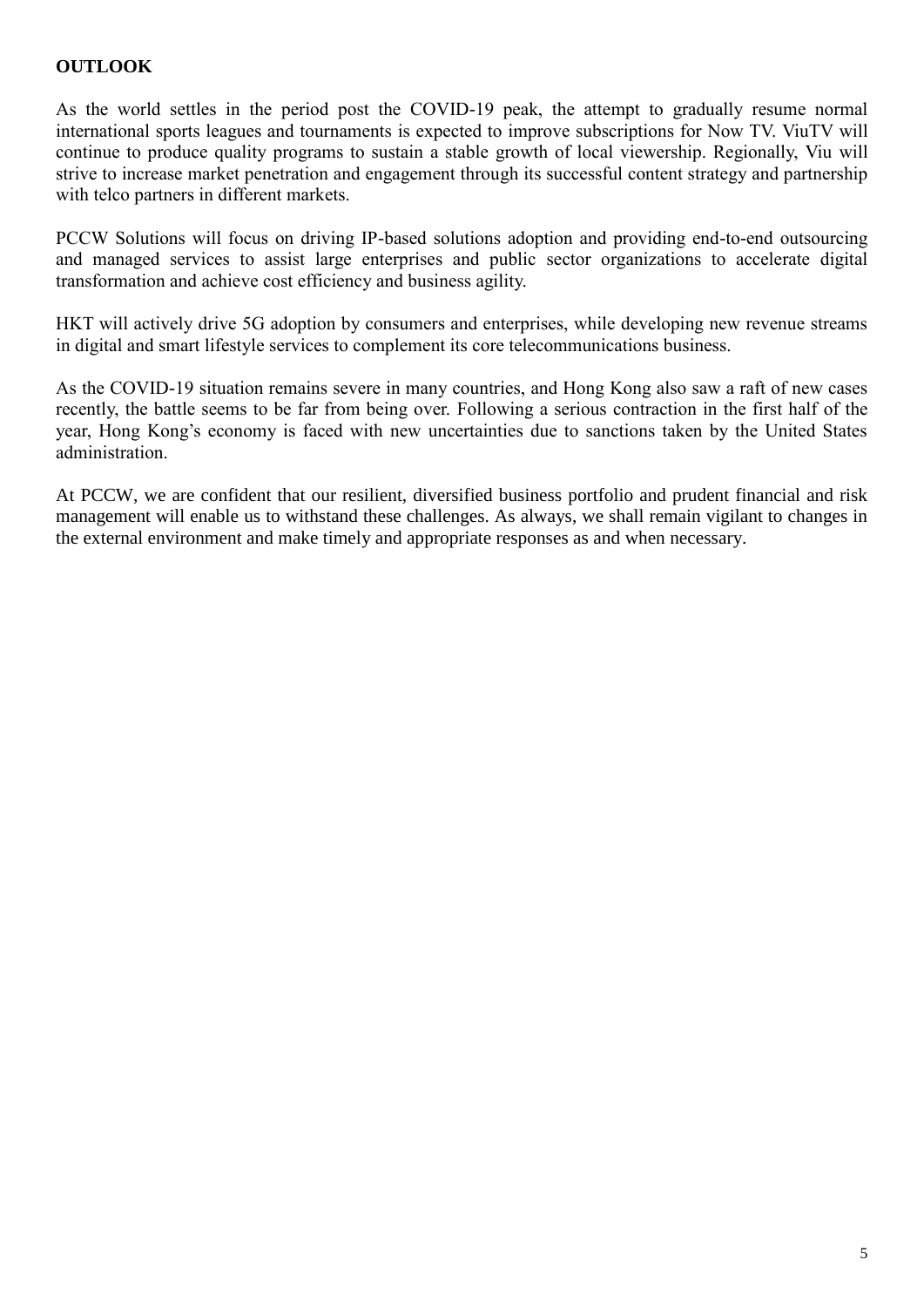# **FINANCIAL REVIEW BY SEGMENT**

| For the six months ended                                    |                 |                 |                 | Better/  |
|-------------------------------------------------------------|-----------------|-----------------|-----------------|----------|
| <b>HK\$</b> million                                         |                 |                 |                 | (Worse)  |
|                                                             | Jun 30,<br>2019 | Dec 31,<br>2019 | Jun 30,<br>2020 | $y$ -o-y |
| Revenue                                                     |                 |                 |                 |          |
| <b>HKT</b>                                                  | 15,109          | 17,994          | 14,606          | (3)%     |
| HKT (excluding Mobile Product Sales)                        | 13,768          | 15,935          | 13,636          | $(1)$ %  |
| <b>Mobile Product Sales</b>                                 | 1,341           | 2,059           | 970             | (28)%    |
| <b>Now TV Business</b>                                      | 1,358           | 1,327           | 1,270           | (6)%     |
| <b>OTT</b> Business                                         | 441             | 630             | 502             | 14%      |
| <b>Free TV Business</b>                                     | 127             | 132             | 130             | 2%       |
| <b>Solutions Business</b>                                   | 1,717           | 2,501           | 1,907           | 11%      |
| Eliminations                                                | (2,100)         | (2,730)         | (1,736)         | 17%      |
| Core revenue <sup>5</sup>                                   | 16,652          | 19,854          | 16,679          | 0%       |
| <b>PCPD</b>                                                 | 207             | 808             | 1,602           | 674%     |
| <b>Consolidated revenue</b>                                 | 16,859          | 20,662          | 18,281          | 8%       |
| Cost of sales                                               | (8,149)         | (10,758)        | (9,689)         | (19)%    |
| Operating costs before depreciation, amortization, and loss |                 |                 |                 |          |
| on disposal of property, plant and equipment, net           | (3,423)         | (2,810)         | (3,176)         | 7%       |
| EBITDA <sup>1</sup>                                         |                 |                 |                 |          |
| <b>HKT</b>                                                  | 5,733           | 7,084           | 5,546           | (3)%     |
| <b>Now TV Business</b>                                      | 204             | 250             | 198             | (3)%     |
| <b>OTT Business</b>                                         | (235)           | (79)            | (81)            | 66%      |
| <b>Free TV Business</b>                                     | (143)           | (130)           | (95)            | 34%      |
| <b>Solutions Business</b>                                   | 293             | 721             | 225             | (23)%    |
| <b>Other Businesses</b>                                     | (233)           | (276)           | (248)           | (6)%     |
| Eliminations                                                | (312)           | (538)           | (149)           | 52%      |
| Core $\mathrm{EBITDA}^{1,5}$                                | 5,307           | 7,032           | 5,396           | 2%       |
| <b>PCPD</b>                                                 | (20)            | 62              | 20              | n/a      |
| Consolidated $\text{EBITDA}^1$                              | 5,287           | 7,094           | 5,416           | 2%       |
| Core $EBITDA1,5$ Margin                                     | 32%             | 35%             | 32%             |          |
| <b>Consolidated EBITDA<sup>1</sup></b> Margin               | 31%             | 34%             | 30%             |          |
| Depreciation                                                | (1,604)         | (1,761)         | (1,772)         | $(10)\%$ |
| Amortization                                                | (1,710)         | (2,147)         | (1,953)         | (14)%    |
| Loss on disposal of property, plant and equipment, net      | (2)             | (5)             |                 | n/a      |
| Other gains/(losses), net                                   | 426             | 72              | (61)            | n/a      |
| Interest income                                             | 40              | 46              | 35              | (13)%    |
| Finance costs                                               | (925)           | (1,033)         | (998)           | (8)%     |
| Share of results of associates and joint ventures           | 10              | 23              | (19)            | n/a      |
| Profit before income tax                                    | 1,522           | 2,289           | 648             | (57)%    |
| Income tax                                                  | (423)           | (518)           | (394)           | 7%       |
| Non-controlling interests                                   | (936)           | (1,253)         | (838)           | 10%      |
| Profit/(Loss) attributable to equity holders of the Company |                 |                 |                 |          |
| Consolidated                                                | 163             | 518             | (584)           | n/a      |
| Consolidated (excluding other gains/losses, net)            | (263)           | 447             | (547)           | (108)%   |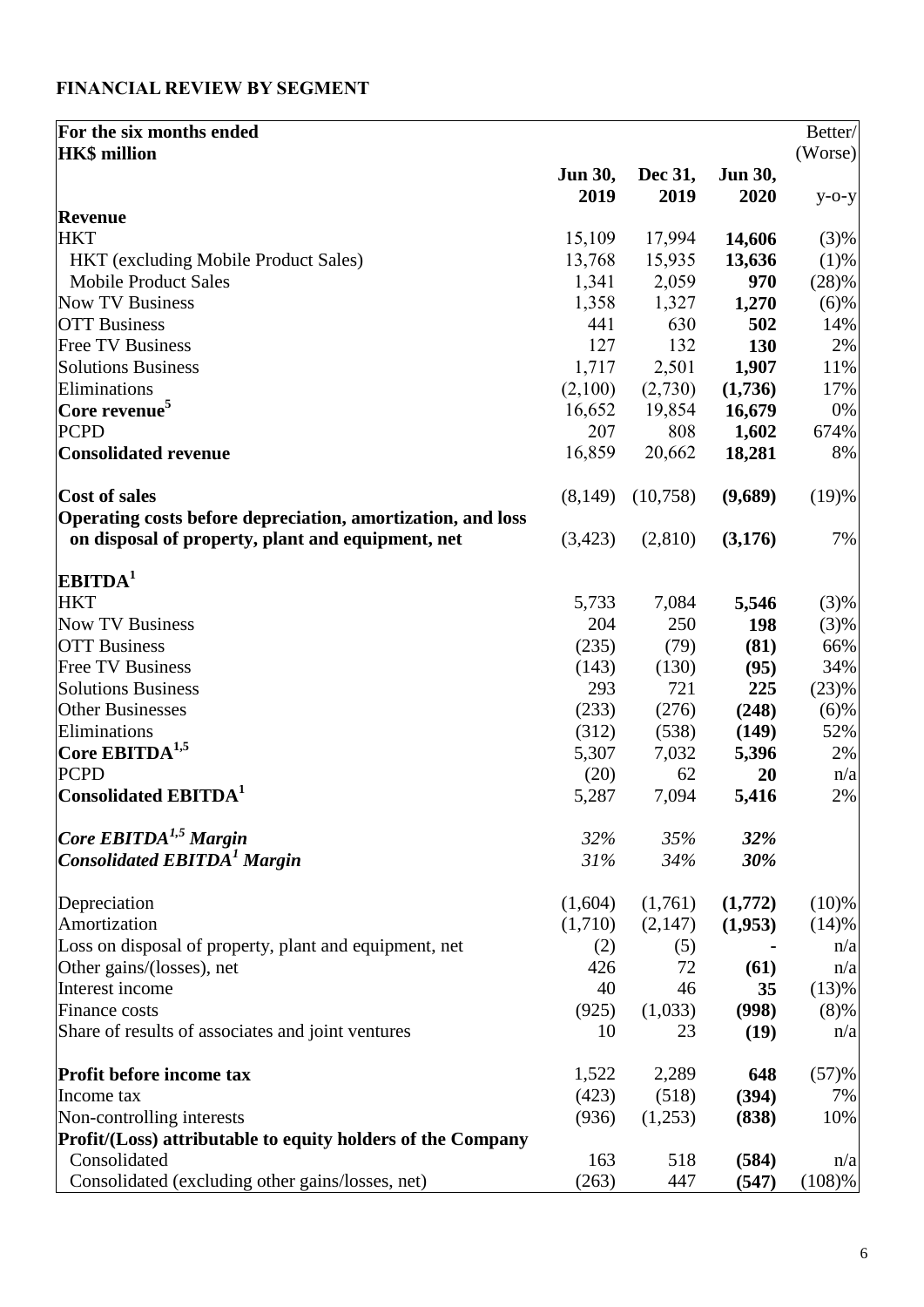- *Note 1 EBITDA represents earnings before interest income, finance costs, income tax, depreciation and amortization, gain/loss on disposal of property, plant and equipment, investment properties, interests in leasehold land, right-of-use assets and intangible assets, net other gains/losses, losses on property, plant and equipment, restructuring costs, impairment losses on goodwill, tangible and intangible assets and interests in associates and joint ventures, and the Group's share of results of associates and joint ventures. While EBITDA is commonly used in the telecommunications industry worldwide as an indicator of operating performance, leverage and liquidity, it is not presented as a measure of operating performance in accordance with the Hong Kong Financial Reporting Standards ("HKFRSs") and should not be considered as representing net cash flows from operating activities. The computation of the Group's EBITDA may not be comparable to similarly titled measures of other companies.*
- *Note 2 Gross debt refers to the principal amount of short-term borrowings and long-term borrowings.*
- *Note 3 Group capital expenditure includes additions to property, plant and equipment and interests in leasehold land.*
- *Note 4 Adjusted funds flow is defined as EBITDA less capital expenditures, customer acquisition costs and licence fees paid, taxes paid, finance costs and interest expense paid, and adjusted for interest income received and changes in working capital. It is not presented as a measure of leverage or liquidity in accordance with HKFRSs and should not be considered as representing net cash flows or any other similar measures derived in accordance with HKFRSs, or an alternative to cash flow from operations or a measure of liquidity. HKT's adjusted funds flow is computed in accordance with the above definition using financial information derived from HKT's unaudited condensed consolidated interim financial information. The adjusted funds flow may be used for debt repayment.*
- *Note 5 Core revenue refers to consolidated revenue excluding PCPD, the Group's property development and investment business; and core EBITDA refers to the consolidated EBITDA excluding PCPD.*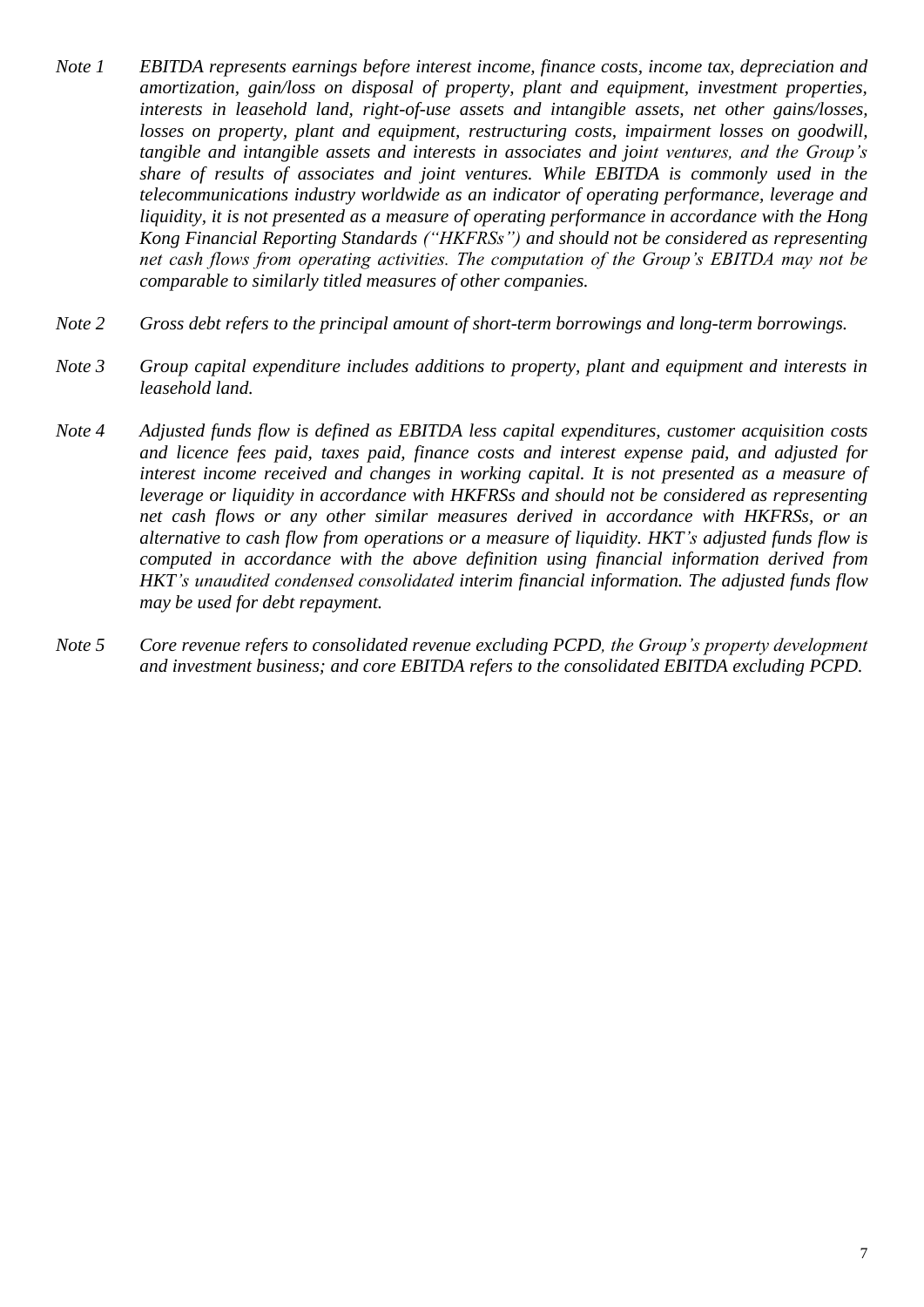| For the six months ended<br><b>HK\$</b> million | <b>Jun 30,</b><br>2019 | Dec 31,<br>2019 | <b>Jun 30,</b><br>2020 | Better/<br>(Worse) |
|-------------------------------------------------|------------------------|-----------------|------------------------|--------------------|
|                                                 |                        |                 |                        | $V-O-V$            |
| <b>HKT Revenue</b>                              | 15,109                 | 17,994          | 14,606                 | (3)%               |
| <b>HKT</b> (excluding Mobile Product Sales)     | 13,768                 | 15,935          | 13,636                 | (1)%               |
| <b>Mobile Product Sales</b>                     | 1,341                  | 2,059           | 970                    | (28)%              |
| $\rm  HKT$ EBITDA $\rm ^1$                      | 5,733                  | 7,084           | 5,546                  | (3)%               |
| $HKT$ EBITDA <sup>1</sup> margin                | 38%                    | 39%             | 38%                    |                    |
| <b>HKT Adjusted Funds Flow</b> <sup>4</sup>     | 2,272                  | 3,057           | 2,280                  | 0%                 |
|                                                 |                        |                 |                        |                    |

HKT delivered a resilient set of financial results for the six months ended June 30, 2020, amidst the most challenging economic and operating environments due to COVID-19.

During the period, consumers and businesses in Hong Kong and globally were subject to extensive social distancing measures as well as travel restrictions as a result of COVID-19. HKT saw a noticeable drop in foot traffic to its retail outlets, reduction in consumer handset and business equipment purchases, a sharp decline in mobile roaming revenue and a slowdown in Information and Communications Technology ("ICT") projects in the private sector.

Despite this, the overall softness in the Mobile segment was cushioned by the scale and resilience of the TSS segment. Revenue from TSS segment increased by 2% to HK\$10,386 million reflecting the boost in demand for high quality, high speed home broadband services to accommodate work and entertainment needs arising from the stay home advice during the period. EBITDA was relatively stable at HK\$3,801 million as a result of continued cost efficiency improvements to counter the impact of downsizings and closures in hard-hit segments such as retail and hospitality as well as across small and medium-sized enterprises ("SMEs").

The material decline in roaming inevitably led to a drop in Mobile services revenue which fell by 8% to HK\$3,573 million. However, the core local revenue was kept steady reflecting the initial benefits of the average revenue per user ("ARPU") uplift from 5G upgrades which offset the continued price competition in the low-end segment of the market and reduced corporate spending. Subdued consumer sentiment drove down Mobile product sales to HK\$970 million. EBITDA from the Mobile segment declined by 7% to HK\$2,050 million, with the overall margin increasing to 45%.

As a result of the above, total EBITDA for the period was HK\$5,546 million, a decrease of 3% over the same period in 2019. Adjusted funds flow for the six months ended June 30, 2020 was upheld at HK\$2,280 million due to the clear reduction in discretionary spending and savings in rentals. The adjusted funds flow per share stapled unit was 30.10 HK cents.

HKT announced an interim distribution of 30.10 HK cents per share stapled unit.

For a more detailed review of the performance of HKT, including detailed reconciliation between HKT's EBITDA and adjusted funds flow as well as HKT's EBITDA and HKT's profit before income tax, please refer to its 2020 interim results announcement released on August 5, 2020.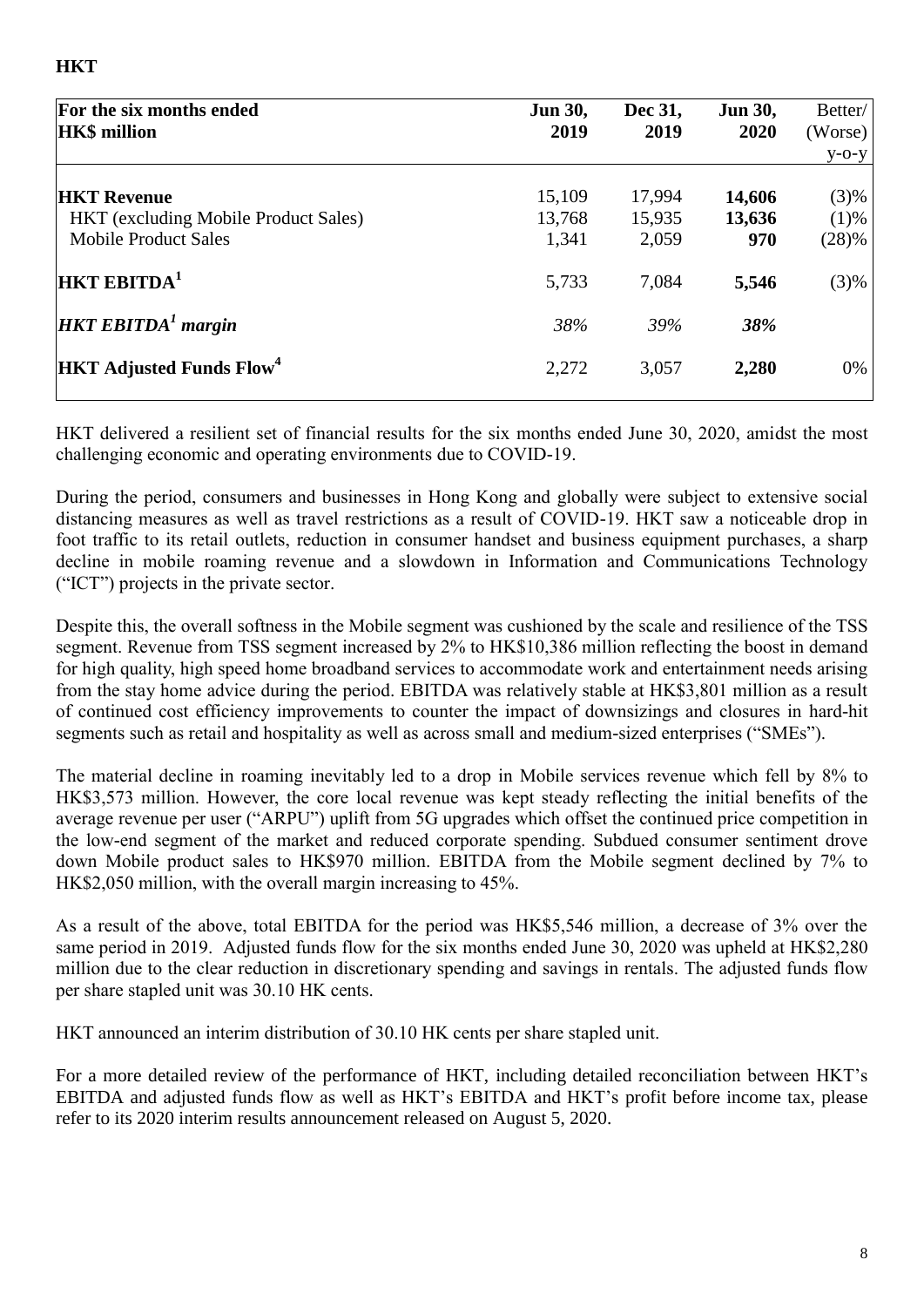**Now TV Business**

| For the six months ended<br><b>HK\$</b> million | <b>Jun 30,</b><br>2019 | Dec 31,<br>2019 | <b>Jun 30,</b><br>2020 | Better/<br>(Worse)<br>$y$ -o-y |
|-------------------------------------------------|------------------------|-----------------|------------------------|--------------------------------|
| <b>Now TV Business Revenue</b>                  | 1,358                  | 1,327           | 1,270                  | $(6)$ %                        |
| Now TV Business EBITDA <sup>1</sup>             | 204                    | 250             | 198                    | (3)%                           |
| Now TV Business $EBITDA1$ margin                | 15%                    | 19%             | 16%                    |                                |

Revenue for the Now TV business for the six months ended June 30, 2020 decreased by 6% to HK\$1,270 million compared to HK\$1,358 million a year ago. Now TV revenue was adversely impacted by the suspension of sporting events across the world and the anti-epidemic restrictions that were placed on commercial premises in Hong Kong, particularly bars and restaurants. Nevertheless, the installed base of Now TV was steady at 1.356 million supported by the growing adoption of our Now E service.

EBITDA for the six months ended June 30, 2020 was HK\$198 million, on an improved margin of 16% compared to the same period last year. This margin improvement was due to stringent control on discretionary publicity  $\&$  promotion expenditures and continuous streamlining of content costs.

With the gradual return of live sporting events since June, business momentum is expected to improve in the second half of this year.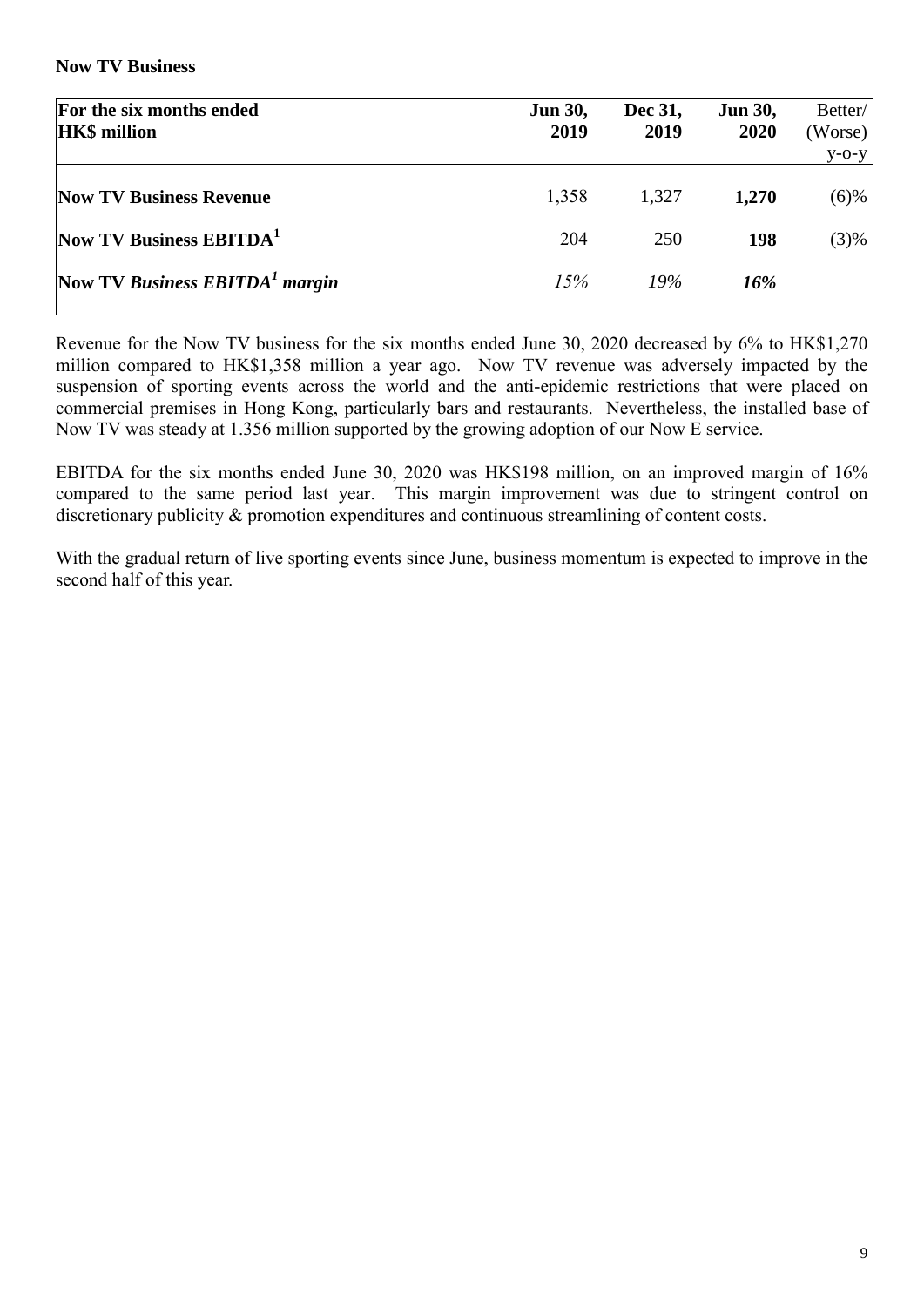#### **OTT Business**

| For the six months ended<br><b>HK\$</b> million | <b>Jun 30,</b><br>2019 | Dec 31,<br>2019 | <b>Jun 30,</b><br>2020 | Better/<br>(Worse)<br>$V-O-V$ |
|-------------------------------------------------|------------------------|-----------------|------------------------|-------------------------------|
| <b>OTT Business Revenue</b>                     | 441                    | 630             | 502                    | 14%                           |
| <b>OTT Business EBITDA</b> <sup>1</sup>         | (235)                  | (79)            | (81)                   | 66%                           |

Revenue for the OTT business grew by 14% to HK\$502 million from HK\$441 million a year ago underpinned by an impressive 26% growth in Video revenue to HK\$434 million. With this continued growth, Video revenue represented 86% of the overall OTT revenue. Music revenue was affected by the cancellation of live events due to COVID-19.

The growing popularity of our Viu service during the extended stay-home period saw our monthly active users ("MAUs") and paying subscribers surge to 36.1 million and 4.3 million respectively, 21% and 119% higher than the comparable figures a year ago. The growth in MAUs as well as paying subscribers and increased engagement drove Viu revenue higher by 46% during the period. Viu is now available in 16 markets across Hong Kong, Southeast Asia and the Middle East. Thailand and Indonesia continue to be some of our largest and fastest growing markets while strong growth is recorded in the Middle East and new markets such as Myanmar and South Africa.

The strong growth in Viu MAUs and increased viewership are driven by our growing library of locally relevant content. This includes premium content from Korea, Japan, Thailand, mainland China and the Middle East as well as our equally popular Viu Original productions. Viu Originals continued to engage viewers across multiple markets, for example "Pretty Little Liars" was well received and recorded strong viewership from audiences in both Indonesia and Malaysia.

As a result of the enlarged revenue base and more disciplined spending, the EBITDA loss of OTT business narrowed to HK\$81 million for the six months ended June 30, 2020 as compared to the loss of HK\$235 million a year ago.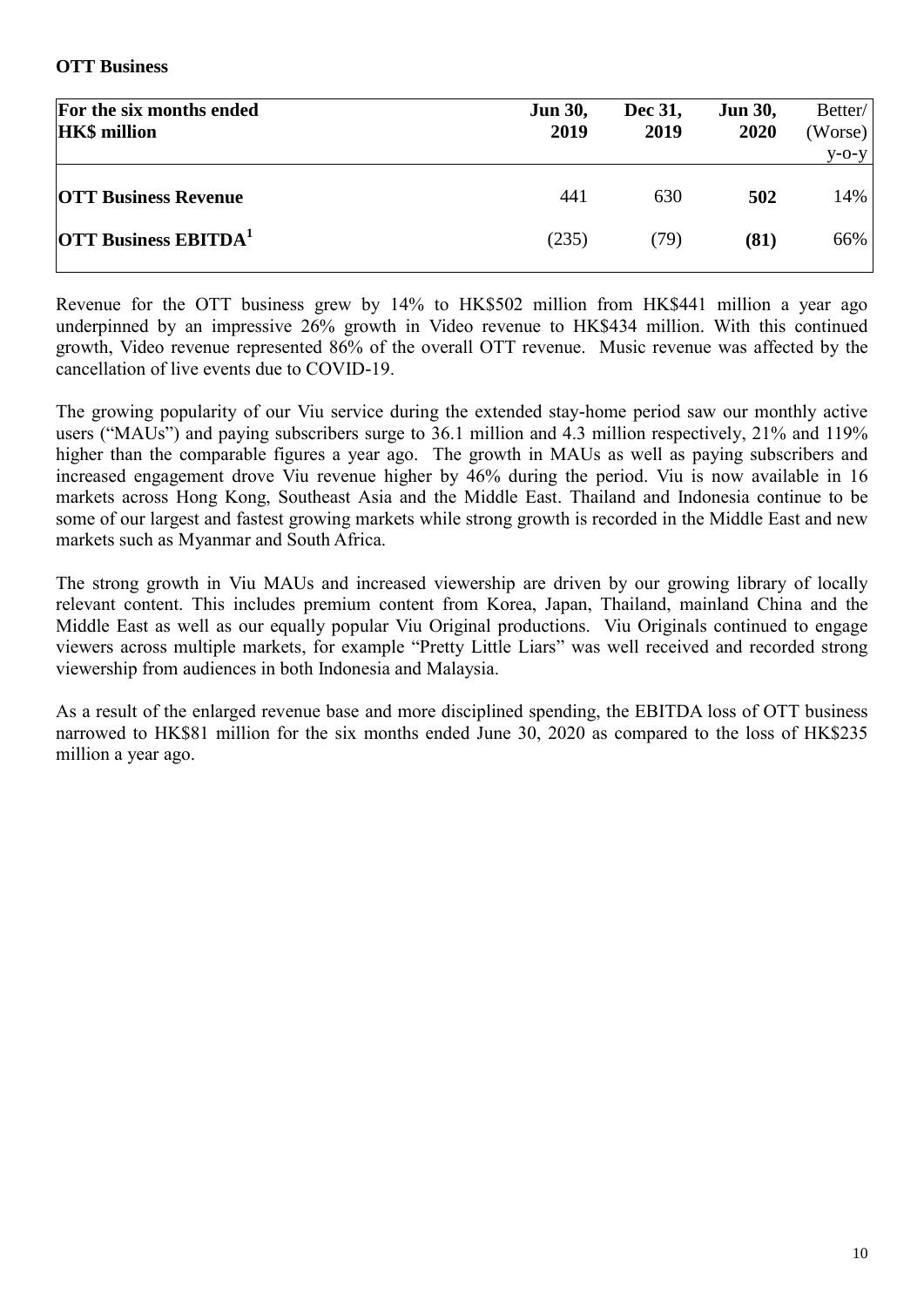#### **Free TV Business**

| For the six months ended<br><b>HK\$</b> million | <b>Jun 30,</b><br>2019 | Dec 31,<br>2019 | <b>Jun 30,</b><br>2020 | Better/<br>(Worse) |
|-------------------------------------------------|------------------------|-----------------|------------------------|--------------------|
|                                                 |                        |                 |                        | $V-O-V$            |
| <b>Free TV Business Revenue</b>                 | 127                    | 132             | <b>130</b>             | $2\%$              |
| <b>Free TV Business EBITDA</b>                  | (143)                  | (130)           | (95)                   | 34%                |

Despite an overall decline in advertising spending in Hong Kong, advertising revenue for ViuTV grew by 19% to HK\$113 million for the six months ended June 30, 2020 from HK\$95 million a year ago. The growth in advertising revenue stemmed from improved viewership and ratings during the period. Overall revenue was HK\$130 million, which was only 2% higher than a year ago, as drama distribution revenue was lower during the first half of this year.

ViuTV narrowed its EBITDA loss to HK\$95 million for the six months ended June 30, 2020, reflecting the enlarged revenue base and stringent cost control measures across all aspects of the business.

ViuTV will continue to deliver high quality scripted and non-scripted programs to drive further viewership growth and explore additional monetization opportunities from these investments.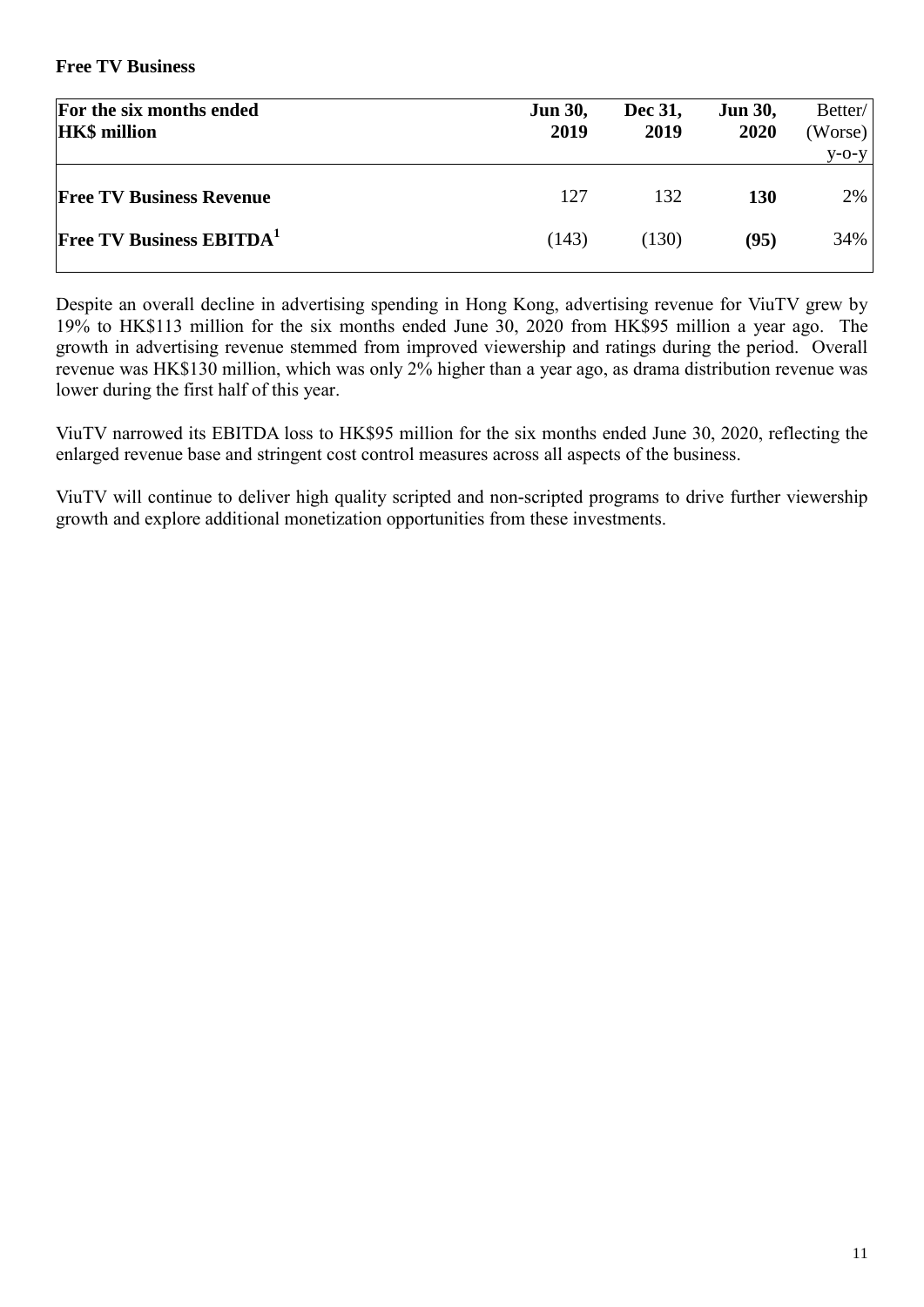**Solutions Business** 

| For the six months ended<br><b>HK\$</b> million                | <b>Jun 30,</b><br>2019 | Dec 31,<br>2019 | <b>Jun 30,</b><br>2020 | Better/<br>(Worse)<br>$y$ -O- $y$ |
|----------------------------------------------------------------|------------------------|-----------------|------------------------|-----------------------------------|
| <b>Solutions Business Revenue</b>                              | 1,717                  | 2,501           | 1,907                  | 11%                               |
| Solutions Business EBITDA <sup>1</sup>                         | 293                    | 721             | 225                    | (23)%                             |
| $\left  \right $ Solutions Business EBITDA <sup>1</sup> margin | $17\%$                 | <b>29%</b>      | <b>12%</b>             |                                   |

Revenue for the Solutions business increased by 11% to HK\$1,907 million for the six months ended June 30, 2020 primarily driven by growth in data center demand and our regional expansion especially new projects in Southeast Asia. During the period, PCCW Solutions delivered critical IT services for both public and private enterprise customers in Singapore including remote infrastructure and onsite end-user support as well as IT systems and operations outsourcing. Revenues from these projects are mostly recurring in nature. In addition, data center revenue grew by 21% during the period on increased demand from hyper scale cloud providers, leading financial institutions and other key customers. As such, revenue of a recurring nature for the six months ended June 30, 2020 represented a higher proportion of over 76% of total Solutions business revenue.

During the first six months of 2020, many countries in which Solutions operates enforced lockdowns, which negatively affected the daily operations of our customers. Restricted access to customer premises coupled with the delay of large-scale IT projects for public sector customers in Hong Kong resulted in a material reduction in staff utilization rates and project cost over-runs. The difficult operating environment for our customers also led us to recognize certain bad debts. As a result, Solutions business EBITDA decreased by 23% to HK\$225 million for the six months ended June 30, 2020.

Despite the challenging circumstances, the outlook for the Solutions business is positive with a healthy pipeline of secured orders, which increased by 43% to HK\$10,560 million as at June 30, 2020. The growth was underpinned by a 483% increase in secured orders in the international segment, which comprises, among others, customers in the telecom and media sectors in Singapore.

Phase 1 of our new data center in Fo Tan was fully committed by the end of the period and Phase 2 is on track to be completed by the end of 2020. The Solutions business will continue to evaluate and expand its data center capacity in and outside of Hong Kong to meet the growing demand from customers.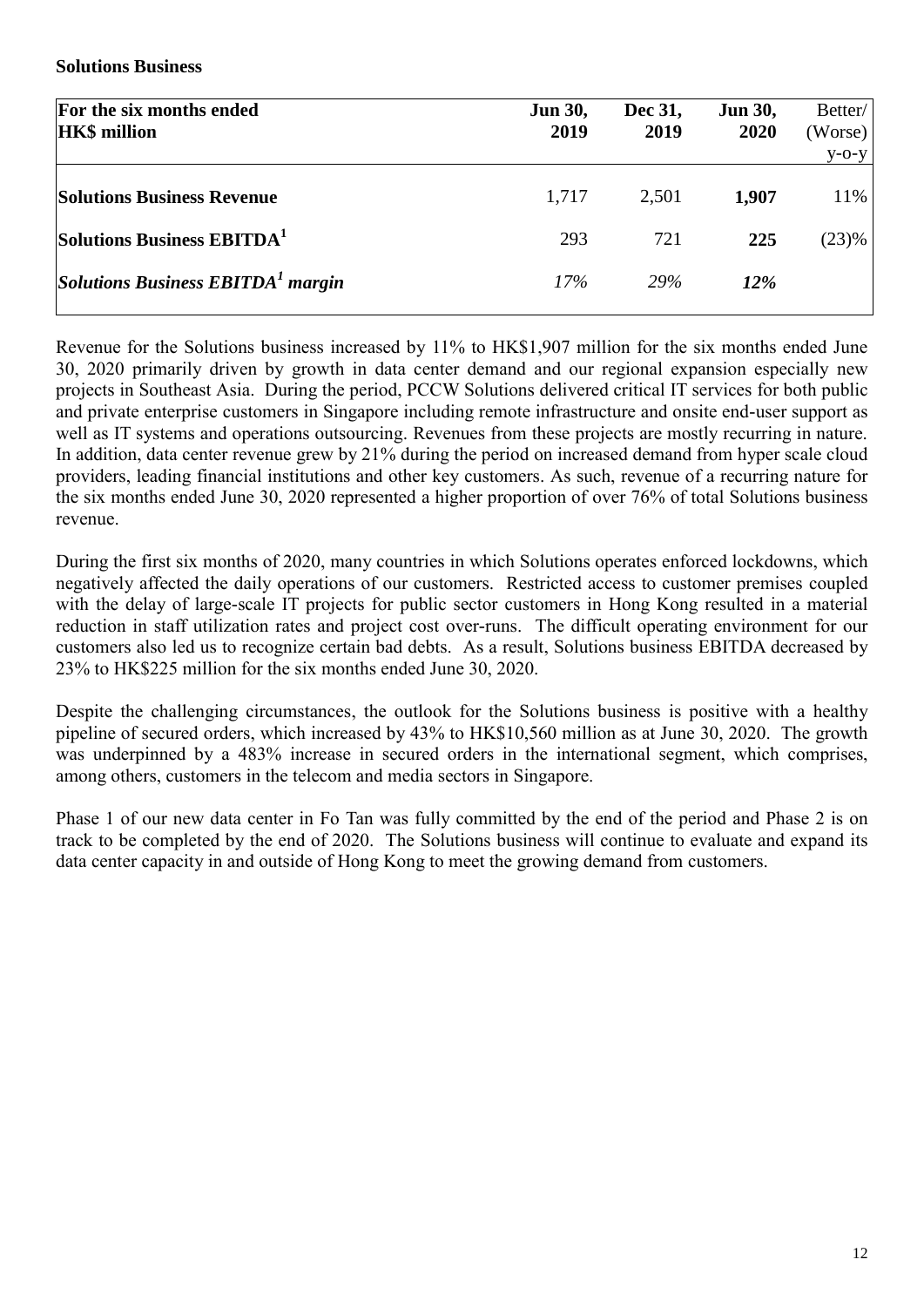# **PCPD**

PCPD recorded total revenue of HK\$1,602 million for the six months ended June 30, 2020, representing an increase of 674% from HK\$207 million for the same period in 2019. The increase was primarily due to the completion and handover of Branded Residences in Hokkaido, Japan as well as the growth in gross rental income at PCP Jakarta.

PCPD has completed most of the handover and owner inspection of the Branded Residences. To date, 111 units have been sold or reserved. PCPD will monitor the market closely with respect to the two remaining units.

In Hokkaido, PCPD's hospitality and resort businesses have been substantially impacted by the threat of COVID-19 and the resulting travel restrictions. The occupancy rate of the Park Hyatt Niseko, Hanazono has remained low since late February. In April, the management team decided to close part of the food and beverage and recreational services to prevent the spread of the virus and save costs. All services will resume in phases when the situation is stabilized.

In Indonesia, the performance of PCPD's Grade A office building, PCP Jakarta has maintained steady amid a challenging environment. At the end of June 30, 2020, 86% of office space was reserved or committed.

In Phang-nga, Thailand, PCPD launched the sales of the first batch of villas in late 2019. To date, 27% have been sold or reserved. However, some of the construction work and sales and marketing activities have unavoidably been affected by the pandemic and the corresponding social distancing measures and travel restrictions.

For the project of Nos. 3-6 Glenealy, Hong Kong, PCPD intends to develop the site into a commercial or residential property depending on government's approval.

For more information about the performance of PCPD, please refer to its 2020 interim results announcement released on August 4, 2020.

# **Other Businesses**

Other Businesses primarily comprises corporate support functions. The EBITDA cost of the Group's Other Businesses for the six months ended June 30, 2020 was HK\$248 million (June 30, 2019: HK\$233 million).

# **Eliminations**

Eliminations for the six months ended June 30, 2020 were HK\$1,736 million (June 30, 2019: HK\$2,100 million). This reflects the collaboration amongst the Company's business segments mainly including HKT and the Solutions business to jointly serve both internal and external projects.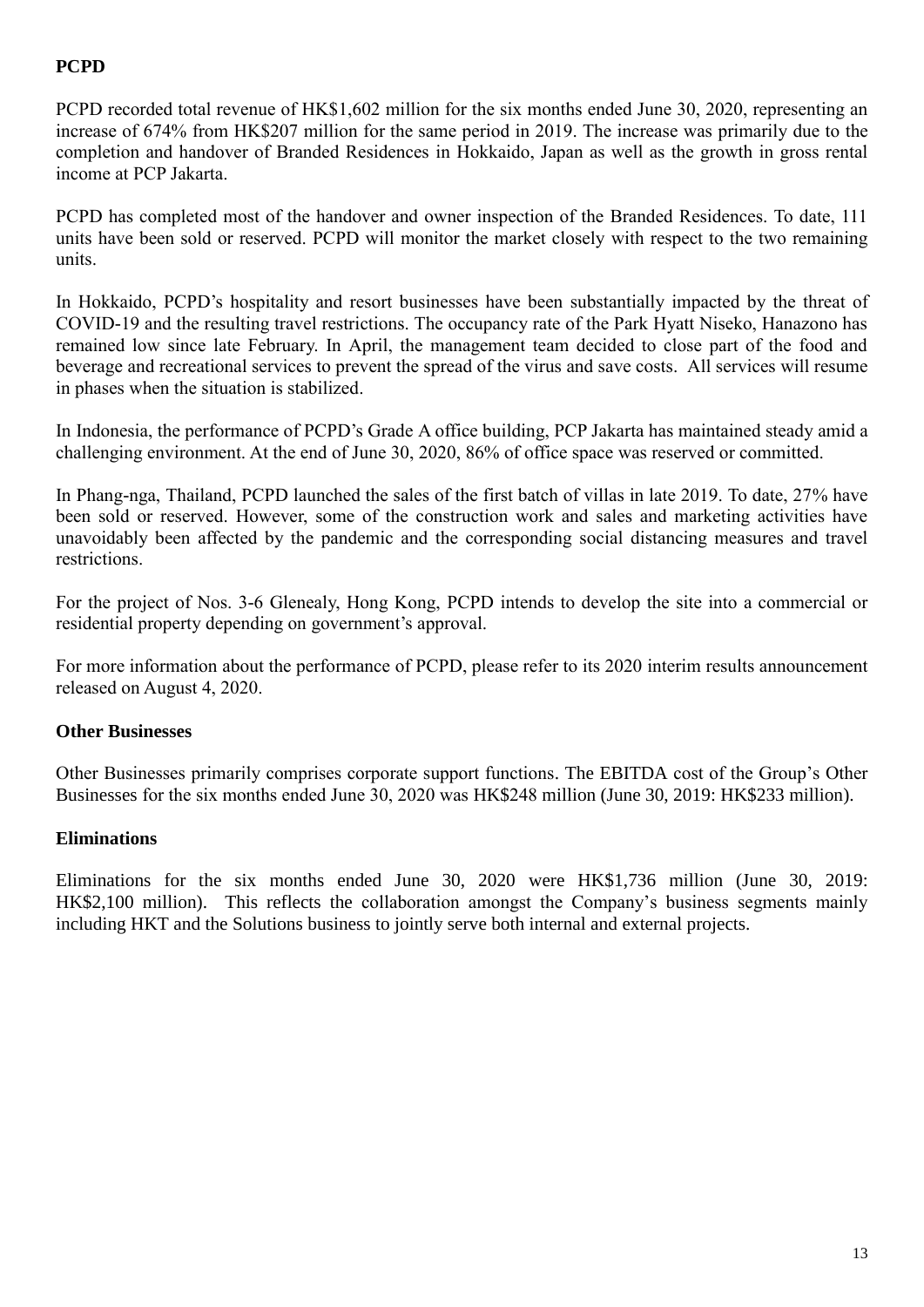#### **Costs**

# **Cost of Sales**

| For the six months ended<br><b>HK\$</b> million | <b>Jun 30,</b><br>2019 | Dec 31,<br>2019 | <b>Jun 30,</b><br>2020 | Better/<br>(Worse) |
|-------------------------------------------------|------------------------|-----------------|------------------------|--------------------|
|                                                 |                        |                 |                        | $y$ -O- $y$        |
| <b>HKT</b>                                      | 6,950                  | 8,837           | 6,941                  | 0%                 |
| The Group (excluding PCPD)                      | 8,118                  | 10,320          | 8,364                  | (3)%               |
| Consolidated                                    | 8,149                  | 10,758          | 9,689                  | (19)%              |
|                                                 |                        |                 |                        |                    |

HKT's cost of sales for the six months ended June 30, 2020 was stable at HK\$6,941 million, reflecting the lower cost of Mobile product sales which was offset by higher cost of sales associated with international voice revenue. Cost of sales for the Media business decreased by 12% as a result of streamlining of contentrelated costs during the period. Cost of sales for the Solutions business increased by 20% to support the delivery of IT services to new customers, particularly in Singapore. As a result, cost of sales for the core businesses increased by 3% to HK\$8,364 million.

The Group's consolidated total cost of sales for the six months ended June 30, 2020 increased by 19% to HK\$9,689 million, reflecting the recognition of the costs associated with the completion and handover of PCPD's Branded Residences.

# **General and Administrative Expenses**

For the six months ended June 30, 2020, operating costs before depreciation, amortization, and loss on disposal of property, plant and equipment, net decreased by 7% to HK\$3,176 million. To counteract the challenging operating and economic conditions, cost control measures were put in place during the period particularly with respect to publicity & promotion and travel & entertainment expenses.

Depreciation expenses for the period increased by 10% to HK\$1,772 million mainly due to higher depreciation of HKT, PCCW Solutions' new data center and PCPD's hotel assets in Japan upon its commencement of operations in January 2020. Amortization expenses during the period increased by 14% reflecting the increased investments in content for the Free TV and OTT businesses. Content related amortization for the period was HK\$512 million, as compared to HK\$416 million a year ago.

As a result, general and administrative expenses increased by 2% year-on-year to HK\$6,901 million for the six months ended June 30, 2020.

# **EBITDA<sup>1</sup>**

Overall, core EBITDA for the six months ended June 30, 2020 increased by 2% to HK\$5,396 million with the margin stable at 32%, primarily due to the narrowing of the EBITDA losses of the OTT and Free TV businesses.

Consolidated EBITDA for the six months ended June 30, 2020 increased by 2% to HK\$5,416 million due to the positive contribution from PCPD.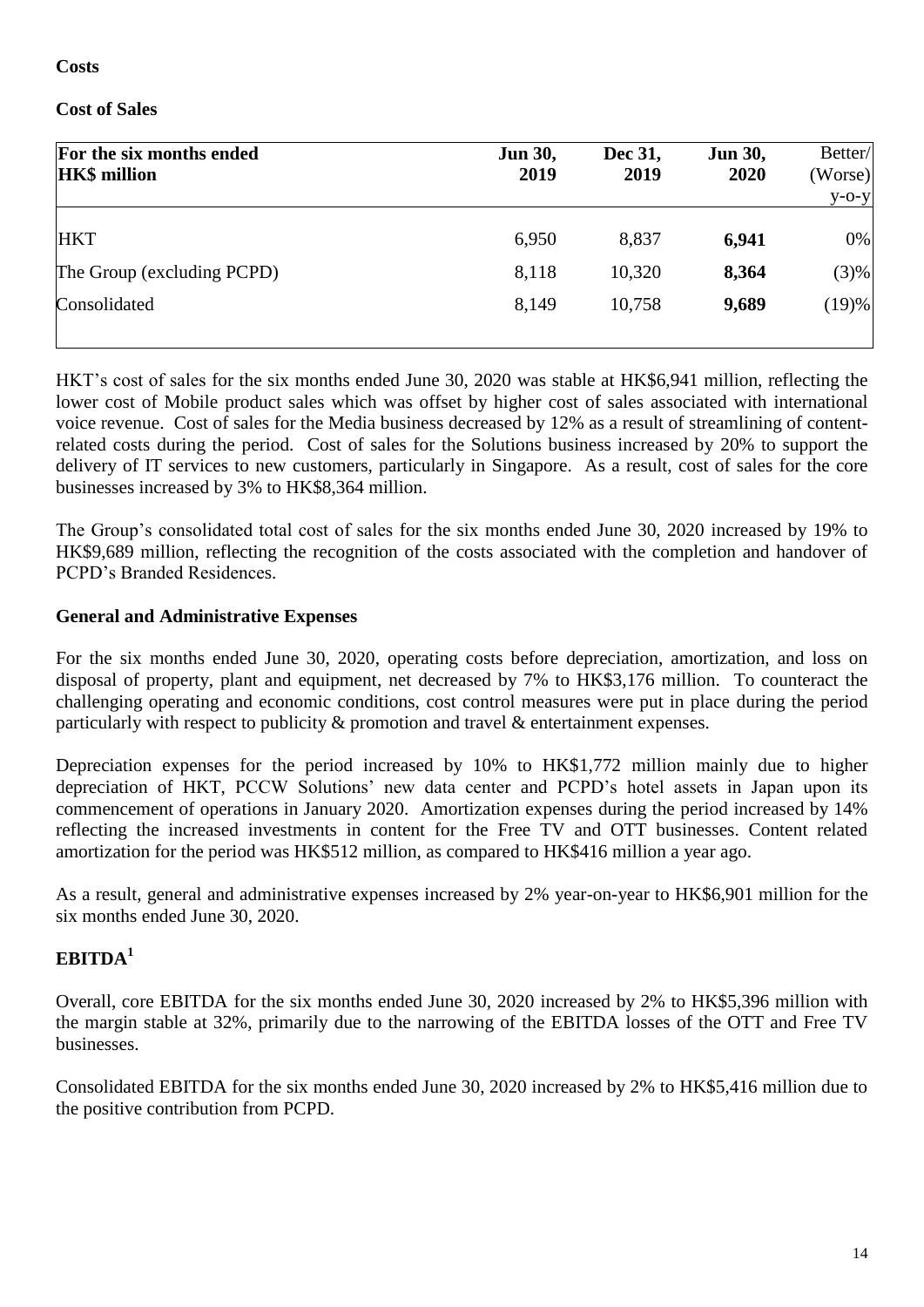#### **Interest Income and Finance Costs**

Interest income for the six months ended June 30, 2020 was HK\$35 million while finance costs increased by 8% year-on-year to HK\$998 million as a result of an increase in borrowings. As a result, net finance costs increased by 9% year-on-year to HK\$963 million for the six months ended June 30, 2020. The average cost of debt was stable at 3.4%.

#### **Income Tax**

Income tax expense for the six months ended June 30, 2020 was HK\$394 million, as compared to HK\$423 million a year ago. The decrease in income tax expense was mainly due to lower operating profit during the period.

#### **Non-controlling Interests**

Non-controlling interests were HK\$838 million for the six months ended June 30, 2020 (June 30, 2019: HK\$936 million), which primarily represented the profit attributable to the non-controlling shareholders of HKT and PCPD.

#### **Consolidated Profit/Loss Attributable to Equity Holders of the Company**

Consolidated loss attributable to equity holders of the Company for the six months ended June 30, 2020 was HK\$584 million (Consolidated profit attributable to equity holders of the Company as of June 30, 2019: HK\$163 million).

# **LIQUIDITY AND CAPITAL RESOURCES**

The Group actively and regularly reviews and manages its capital structure to maintain a balance between shareholder return and sound capital position. Adjustments are made, when necessary, to maintain an optimal capital structure in light of changes in economic conditions and to reduce the cost of capital.

The Group's gross debt<sup>2</sup> was HK\$57,023 million as at June 30, 2020 (December 31, 2019: HK\$55,499 million). Cash and short-term deposits totaled HK\$5,397 million as at June 30, 2020 (December 31, 2019: HK\$5,822 million).

As at June 30, 2020, the Group had a total of HK\$42,692 million in bank loan facilities available for liquidity management and investment, of which HK\$15,258 million remained undrawn. Of these bank loan facilities, HKT accounted for HK\$28,448 million, of which HK\$8,478 million remained undrawn.

The Group's gross debt<sup>2</sup> to total assets was 58% as at June 30, 2020 (December 31, 2019: 56%).

# **CREDIT RATINGS OF HONG KONG TELECOMMUNICATIONS (HKT) LIMITED**

As at June 30, 2020, Hong Kong Telecommunications (HKT) Limited, an indirect non-wholly owned subsidiary of the Company, had investment grade ratings with Moody's Investors Service (Baa2) and Standard & Poor's Ratings Services (BBB).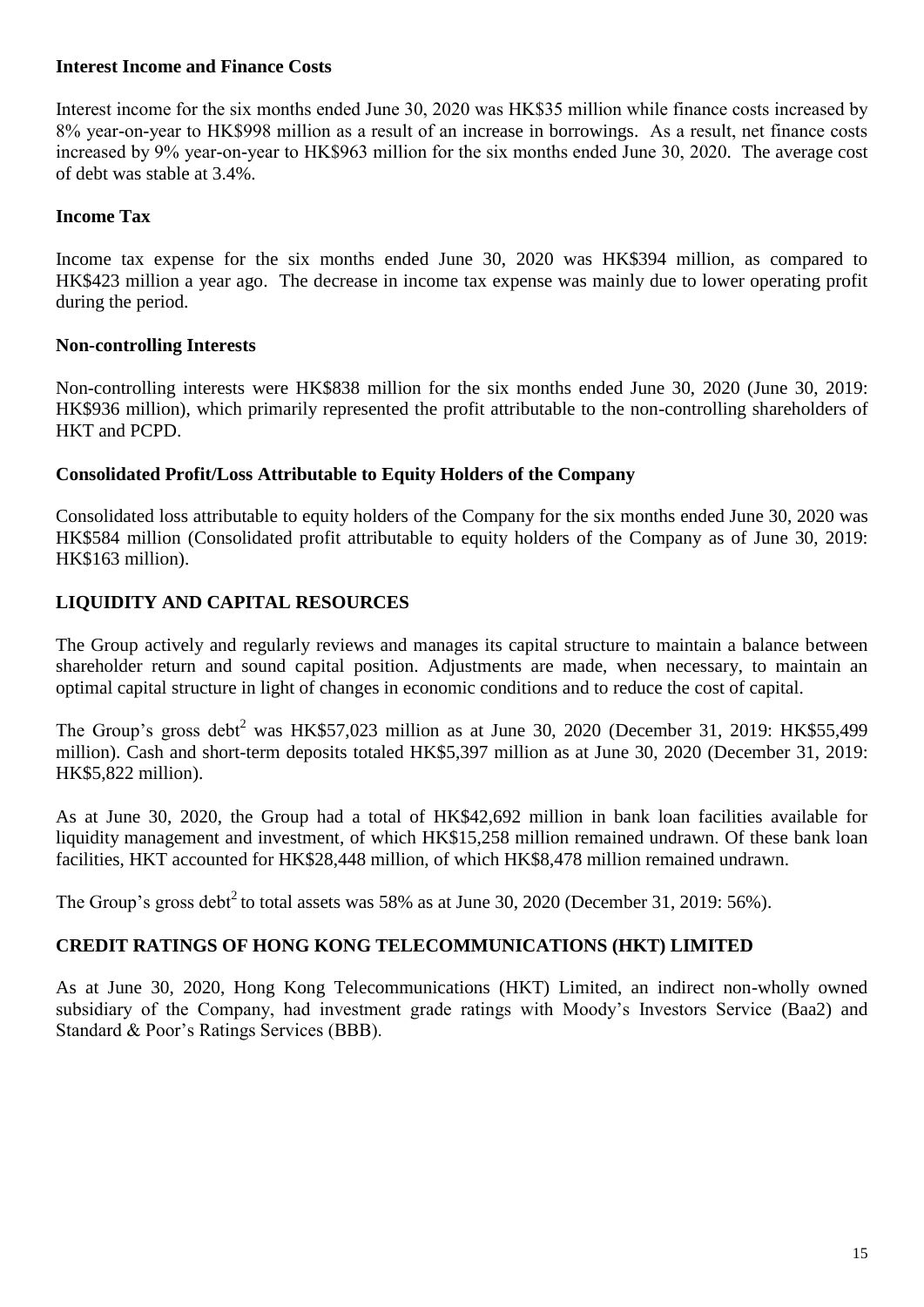# **CAPITAL EXPENDITURE<sup>3</sup>**

Group capital expenditure for the six months ended June 30, 2020 was HK\$1,474 million (June 30, 2019: HK\$2,055 million), of which HKT accounted for about 81% (June 30, 2019: 65%).

Capital expenditure for HKT's Mobile business remained steady in the first half of 2020, as spending on the 5G rollout and critical infrastructure enhancements substituted the spending on the 4G network in the comparable period in 2019. Requirements for TSS capital expenditure shrank during the period, reflecting the maturity of fiber backbone investments already made and the general slowdown in enterprise projects. Capital expenditure for the Media business was steady. Capital expenditure for the Solutions business decreased due to the completion of current phase of the data center capacity expansion in Hong Kong. With the completion of Park Hyatt Niseko, Hanazono in Japan, PCPD's capital expenditure in first half of 2020 has decreased significantly compared to 2019 when bulk of the capital expenditure was spent for its construction.

The Group will continue to invest in building digital capabilities to support its existing businesses and enable its growth in new areas and prudently invest in building a 5G network taking into account the prevailing market conditions, and using assessment criteria including internal rate of return, net present value and payback period.

# **HEDGING**

Market risk arises from foreign currency and interest rate exposure related to investments and borrowings. As a matter of policy, the Group continues to manage the market risk directly relating to its operations and financing and does not undertake any speculative derivative trading activities. The Group determines appropriate risk management activities with the aim of prudently managing the market risk associated with transactions undertaken in the normal course of the Group's business. All treasury risk management activities are carried out in accordance with the Group's policies and guidelines, which are reviewed on a regular basis.

Around three quarters of the Group's consolidated revenue and costs are denominated in Hong Kong dollars. For those operations with revenues denominated in foreign currencies, the related costs and expenses are usually denominated in the same foreign currencies and hence provide a natural hedge against each other. Therefore, the Group is not exposed to significant foreign currency fluctuation risk from operations.

As for financing, a significant portion of the Group's debt is denominated in foreign currencies including United States dollars. Accordingly, the Group has entered into forward and swap contracts in order to manage its exposure to adverse fluctuations in foreign currency exchange rates and interest rates. These instruments are executed with creditworthy financial institutions. As at June 30, 2020, the majority of the forward and swap contracts were designated as cash flow hedges and/or fair value hedges for the related borrowings of the Group.

As a result, the impacts of these operational and financial risks to the Group are considered not material.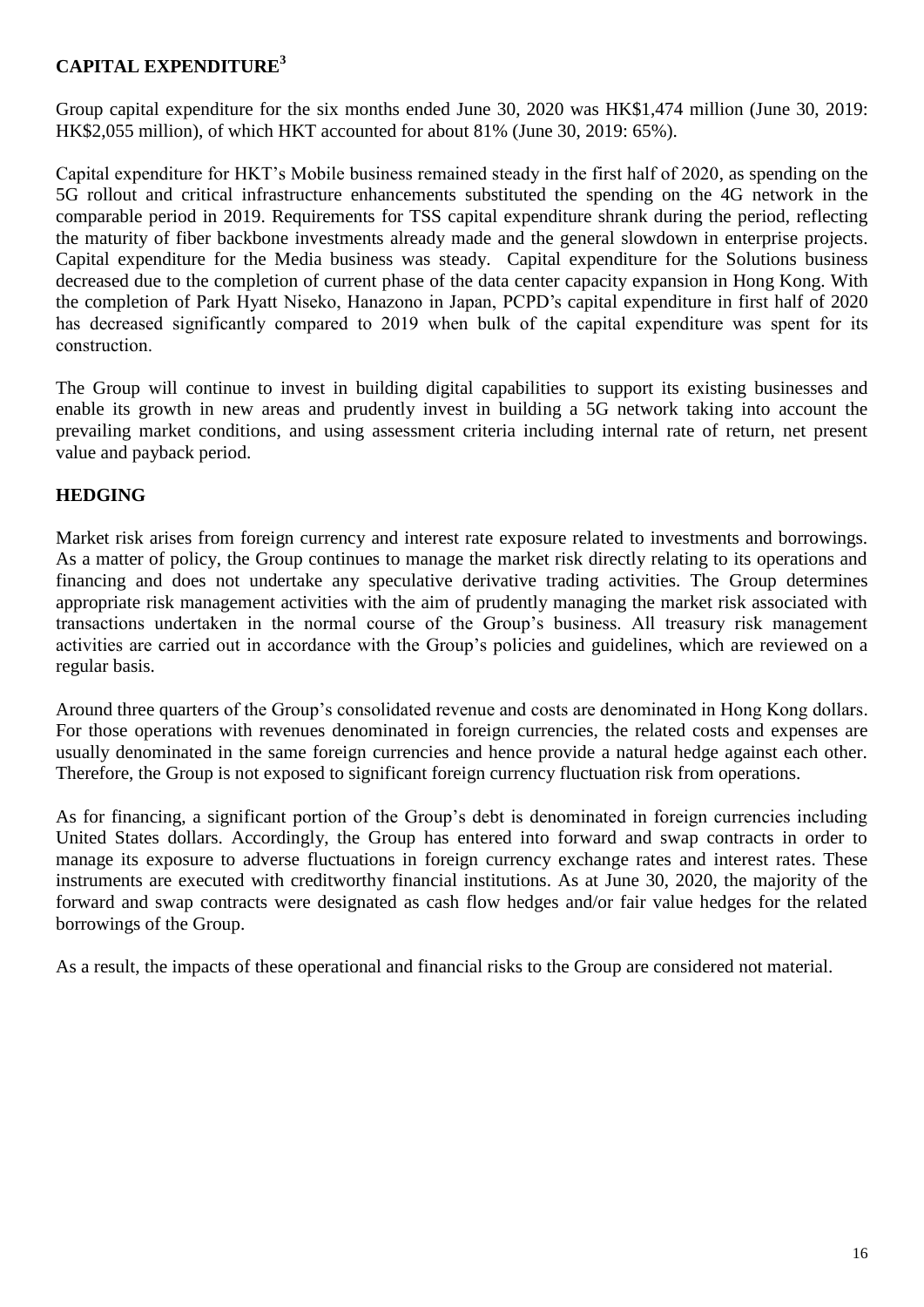# **CHARGE ON ASSETS**

As at June 30, 2020, certain assets of the Group with an aggregate carrying value of HK\$8,015 million (December 31, 2019: HK\$10,310 million) were pledged to secure certain banking facilities of the Group.

# **CONTINGENT LIABILITIES**

| <b>HK\$</b> million    | As at Dec 31, | As at Jun 30, |
|------------------------|---------------|---------------|
|                        | 2019          | 2020          |
|                        | (Audited)     | (Unaudited)   |
| Performance guarantees | 1,093         | 1,166         |
| Others                 | 165           | 146           |
|                        | 1,258         | 1,312         |

The Group operates across several jurisdictions and is subject to certain queries from relevant tax authorities in respect of tax treatment of certain matters currently under way. As at June 30, 2020, the Group is unable to ascertain the likelihood of the outcome of these tax queries, other than those provided for. Based on the currently available information and assessment, the Directors are of the opinion that these cases will not have a significant financial impact to the Group.

The Group is subject to certain corporate guarantee obligations to guarantee the performance of its subsidiaries in the normal course of their businesses. The amount of liabilities arising from such obligations, if any, cannot be ascertained but the Directors are of the opinion that any resulting liability will not materially affect the financial position of the Group.

#### **HUMAN RESOURCES**

The Group had over 22,800 employees as at June 30, 2020 (June 30, 2019: 23,400) located in 50 countries and cities. About 65% of these employees work in Hong Kong and the others are based mainly in mainland China, the Philippines and Singapore. The Group has established performance based bonus and incentive schemes designed to motivate and reward employees at all levels to achieve the Group's business performance targets. Payment of performance bonuses is generally based on achievement of revenue, EBITDA and free cash flow targets for the Group as a whole and for each of the individual business units and performance ratings of employees.

# **INTERIM CASH DIVIDEND**

The Board has resolved to declare an interim cash dividend of 9.18 HK cents (June 30, 2019: 9.18 HK cents) per Share for the six months ended June 30, 2020 to Shareholders whose names appear on the register of members of the Company on Tuesday, September 8, 2020, payable on or around Thursday, October 8, 2020.

# **CLOSURE OF REGISTER OF MEMBERS FOR INTERIM CASH DIVIDEND**

The record date for the interim cash dividend will be Tuesday, September 8, 2020. The Company's register of members will be closed from Monday, September 7, 2020 to Tuesday, September 8, 2020 (both days inclusive) in order to determine entitlements to the interim cash dividend. During such period, no transfer of Shares will be effected. In order to qualify for the interim cash dividend, all transfers of Shares accompanied by the relevant share certificates must be lodged with the Company's share registrar, Computershare Hong Kong Investor Services Limited, Shops 1712-1716, 17th Floor, Hopewell Centre, 183 Queen's Road East, Wan Chai, Hong Kong, for registration no later than 4:30 p.m. on Friday, September 4, 2020. Dividend warrants will be despatched to Shareholders on or around Thursday, October 8, 2020.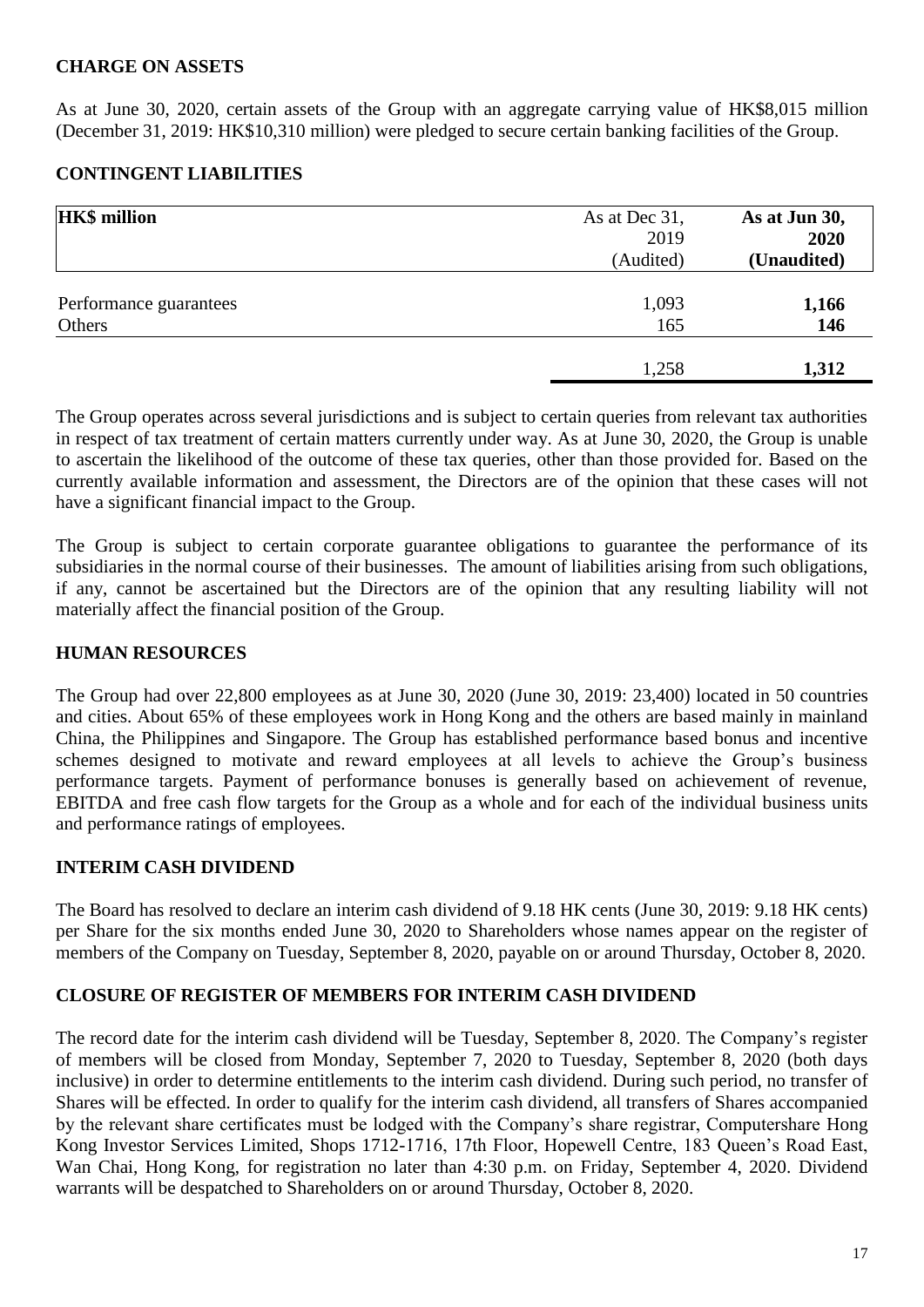## **PURCHASE, SALE OR REDEMPTION OF LISTED SECURITIES**

During the six months ended June 30, 2020, neither the Company nor any of its subsidiaries purchased, sold or redeemed any of the listed securities of the Company.

# **AUDIT COMMITTEE**

The Company's Audit Committee has reviewed the accounting policies adopted by the Group and the unaudited condensed consolidated interim financial information of the Group for the six months ended June 30, 2020. Such condensed consolidated interim financial information has not been audited but has been reviewed by the Company's independent auditor.

# **CORPORATE GOVERNANCE CODE**

The Company is committed to maintaining a high standard of corporate governance, the principles of which serve to uphold a high standard of ethics, transparency, responsibility and integrity in all aspects of its business, and to ensure that its affairs are conducted in accordance with applicable laws and regulations.

The Company has applied the principles, and complied with all applicable code provisions of the Corporate Governance Code (the "CG Code") in each case as set out in Appendix 14 to the Rules Governing the Listing of Securities on The Stock Exchange of Hong Kong Limited during the six months ended June 30, 2020. Having regard to the mandatory global travel restrictions in connection with the COVID-19 pandemic, certain Directors participated in the annual general meeting of the Company on May 8, 2020 by video/audio conferencing, and such Directors, including the Chairman of the Board and the chairpersons of the Board committees, were available to answer questions at the meeting pursuant to Code Provision E.1.2 of the CG Code.

# **PUBLICATION OF RESULTS ANNOUNCEMENT AND INTERIM REPORT**

This announcement is published on the websites of the Company [\(www.pccw.com/ir\)](http://www.pccw.com/ir) and Hong Kong Exchanges and Clearing Limited [\(www.hkexnews.hk\)](http://www.hkexnews.hk/). The 2020 interim report will be despatched to Shareholders and available on the above websites in due course.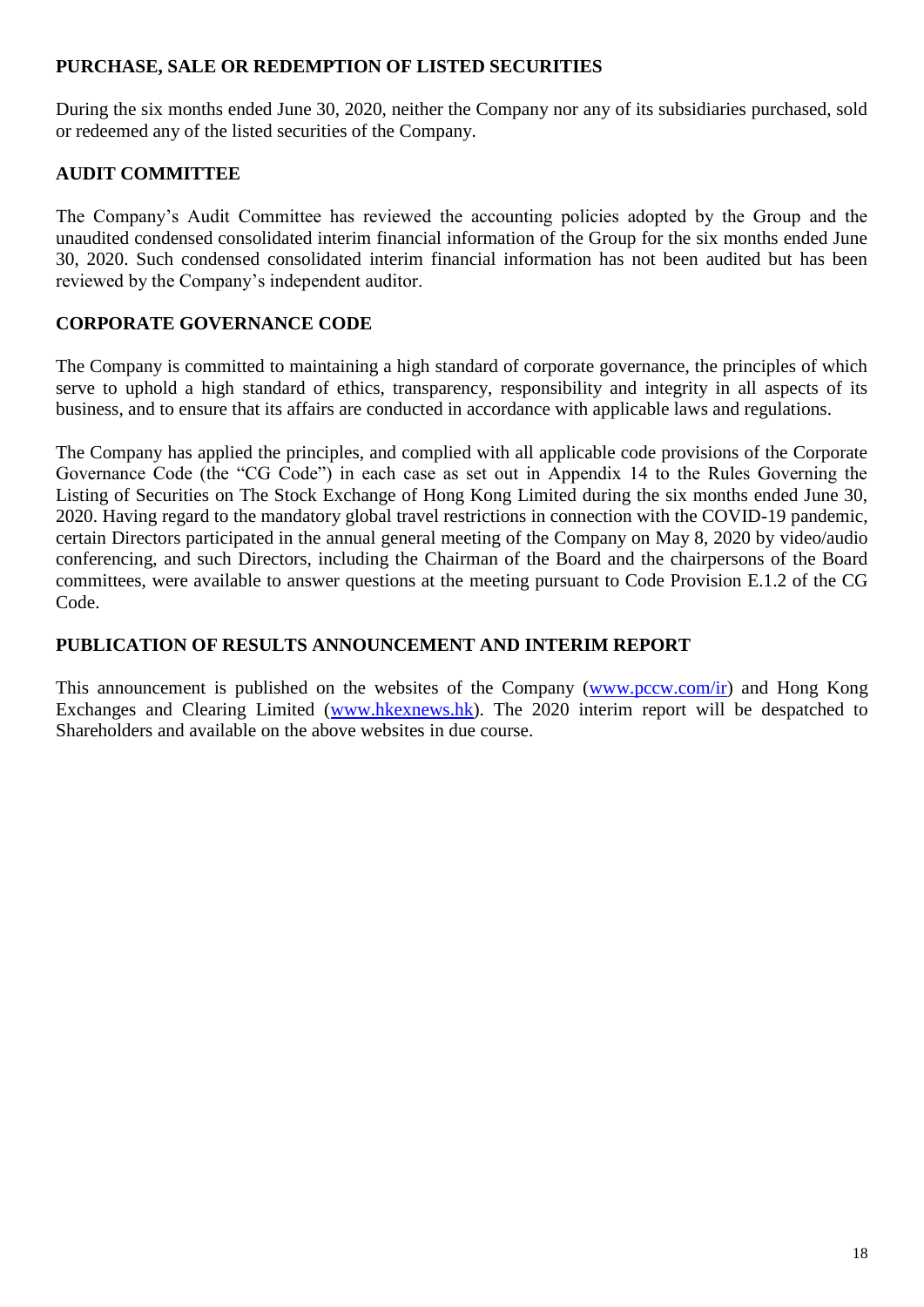#### **DECLARATION OF SPECIAL INTERIM DIVIDEND BY WAY OF A DISTRIBUTION IN SPECIE OF PCPD SHARES**

The Company is pleased to announce that, on August 6, 2020, the Board has resolved to declare a special interim dividend in the form of the Distribution involving a distribution in specie of 657,019,246 PCPD Shares held by the Group to the Qualifying Shareholders in proportion to their then respective shareholdings in the Company on the basis of 85 PCPD Shares for every 1,000 Shares held by the Qualifying Shareholders, provided however that if the Bondholders' Consent is obtained by Tuesday, September 1, 2020, the amount of the Distribution will be increased by the amount of the Adjusted Distribution to a total of 834,800,925 PCPD Shares on the basis of 108 PCPD Shares for every 1,000 Shares held by the Qualifying Shareholders. If the Bondholders' Consent is not obtained by Tuesday, September 1, 2020, the Distribution will not be increased by the amount of the Adjusted Distribution and will remain in the amount of 657,019,246 PCPD Shares on the basis of 85 PCPD Shares for every 1,000 Shares held by the Qualifying Shareholders.

# **The Distribution**

The Distribution will be available to Shareholders whose names appear on the register of members of the Company on the Record Date, but will not be extended to any Non-Qualifying Overseas Shareholders. The PCPD Shares which would otherwise have been distributed to such Non-Qualifying Overseas Shareholders will be sold in the market as soon as practicable, and the proceeds of sale, after deduction of expenses and duties, will be distributed in Hong Kong dollars to the relevant Non-Qualifying Overseas Shareholders at their own risk, except that net proceeds less than HK\$100 will be retained for the benefit of the Company.

A Qualifying Shareholder holding less than an integral multiple of 1,000 Shares (for the avoidance of doubt, including a Qualifying Shareholder holding less than 1,000 Shares) may be entitled to a pro-rata number of PCPD Shares in respect of such holdings less than an integral multiple of 1,000 Shares, being rounded down to the nearest whole number of PCPD Shares.

No fraction of a PCPD Share will be distributed. Fractional entitlements to the PCPD Shares and any PCPD Shares left undistributed under the Distribution (other than any PCPD Shares sold for the benefit of the Non-Qualifying Overseas Shareholders) may be aggregated and held or sold for the benefit of the Company.

For determining entitlements to the Distribution, the register of members of the Company will be closed from Monday, September 7, 2020 to Tuesday, September 8, 2020, both days inclusive, during which period no transfer of Shares will be registered. The last day for trading in Shares on the Stock Exchange with entitlements to the Distribution is expected to be Wednesday, September 2, 2020. The Record Date for determining a Shareholder's entitlements to the Distribution is Tuesday, September 8, 2020. A tentative timetable for the Distribution is set out further below.

PCPD will seek the Bondholders' Consent as soon as practicable.

# **There is no assurance that the Bondholders' Consent will be given, so Shareholders should be aware that the Adjusted Distribution may or may not be distributed.**

# **CONVERSION OF THE CONVERTIBLE NOTES INTO PCPD SHARES**

Reference is made to the announcement published by PCPD on May 16, 2012 in respect of the Convertible Notes. Simultaneously with the making of the Distribution, the Company (through Asian Motion) will effect a conversion of the Convertible Notes held by it in an aggregate amount of HK\$592,533,333.20, which is convertible into 1,185,066,666 PCPD Shares upon full conversion, and which will in part be the subject of the Distribution.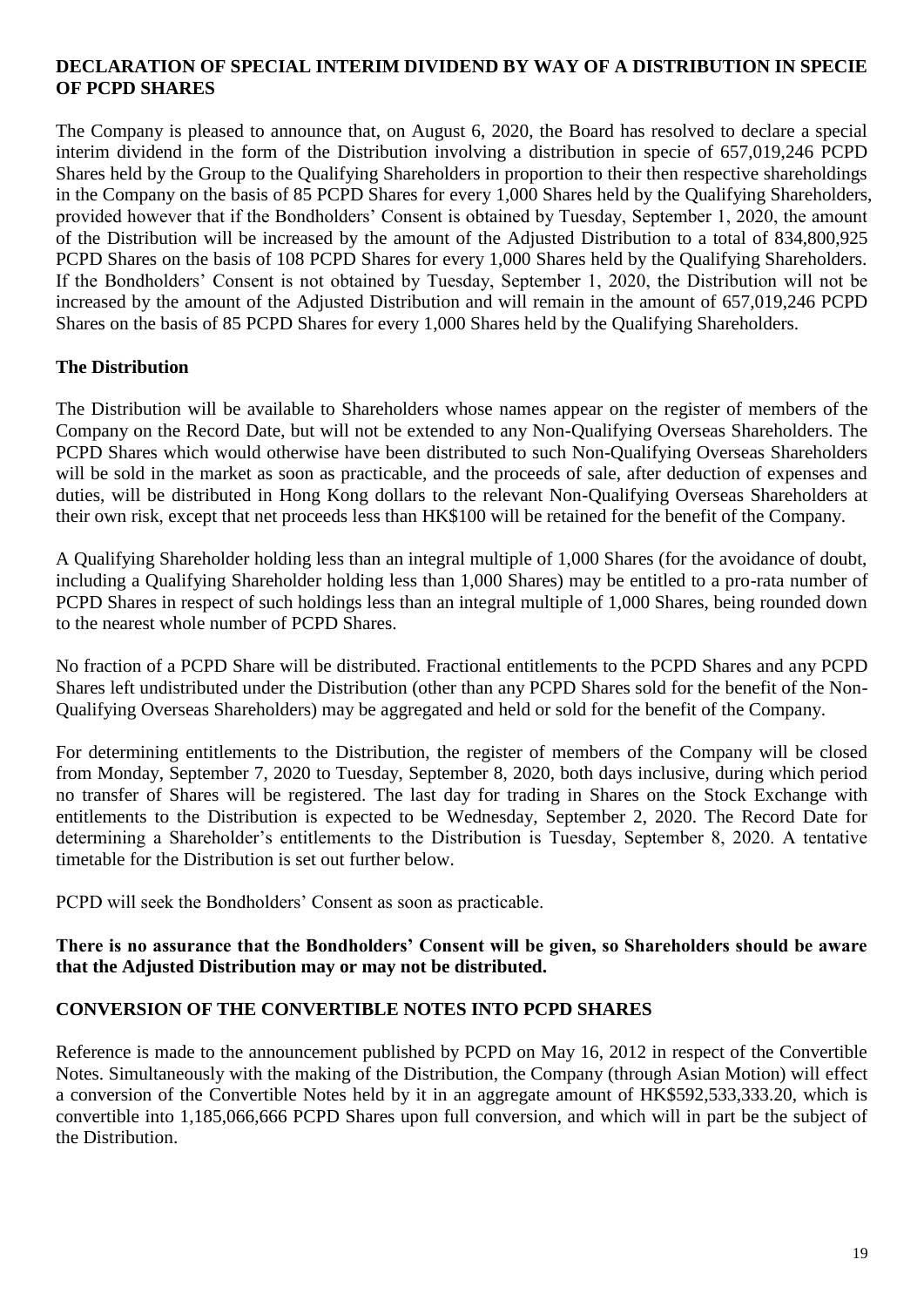## **EFFECT OF THE DISTRIBUTION AND THE CONVERSION**

As at the date of this announcement, the Company, through Asian Motion, is indirectly interested in 285,088,666 PCPD Shares (representing approximately 70.88% of all issued PCPD Shares). The Conversion will be effected simultaneously with the making of the Distribution. Immediately upon completion of the Conversion and the Distribution, the Company's shareholding in PCPD will be reduced to approximately 51%, provided however that if the Bondholders' Consent is obtained by Tuesday, September 1, 2020, the amount of the Distribution will be increased by the amount of the Adjusted Distribution such that the Company's shareholding in PCPD would instead be reduced to approximately 40%. If the Bondholders' Consent is not obtained by Tuesday, September 1, 2020, the Distribution will not be increased by the amount of the Adjusted Distribution and the Company's shareholding in PCPD would be reduced to approximately 51% after the Distribution.

# **REASONS FOR AND BENEFITS OF THE DISTRIBUTION**

The Board considers that the Distribution will allow the Shareholders to directly participate in the future growth and prospects of PCPD. Furthermore, the increased liquidity and public float in PCPD should help to unlock value as well as enable PCPD to independently fund its future growth. The Distribution will also simplify the business and reporting of the Company enabling it to focus investors on its core businesses of telecommunications, media and technology. It is currently expected that PCPD will continue to be consolidated into the Group's accounts following the Distribution.

# **QUALIFYING SHAREHOLDERS AND LOGISTICAL DETAILS**

# **CCASS settlement**

Investors holding Shares through CCASS Participants are expected to receive the Distribution in the form of PCPD Shares through their respective stockbrokers or custodians or through their CCASS Investor Participant stock accounts. Such investors should seek the advice of their respective stockbrokers or other professional advisers in case of doubt.

# **Odd lot matching service for the PCPD Shares**

In order to facilitate the trading of odd lots of the PCPD Shares arising from the Distribution, the Company has appointed Computershare Hong Kong Investor Services Limited as an agent to provide matching service, on a best efforts basis, to those Shareholders who wish to acquire odd lots of the PCPD Shares to make up a full board lot, or to dispose of their holding of odd lots of the PCPD Shares. Shareholders who wish to take advantage of this service should contact Computershare Hong Kong Investor Services Limited at Shops 1712-1716, 17th Floor, Hopewell Centre, 183 Queen's Road East, Wan Chai, Hong Kong or at telephone number (852) 2862 8555 from 9:00 a.m. on Thursday, October 8, 2020 to 4:10 p.m. on Thursday, October 29, 2020.

Holders of odd lots of the PCPD Shares should note that the matching of the sale and purchase of odd lots of the PCPD Shares is not guaranteed. Shareholders who are in any doubt about the odd lots matching arrangement are recommended to consult their own professional advisers.

# **Qualifying Shareholders and Non-Qualifying Overseas Shareholders**

The Distribution will be available to the Shareholders whose names appear on the register of members of the Company on the Record Date, but will not be extended to any Non-Qualifying Overseas Shareholders.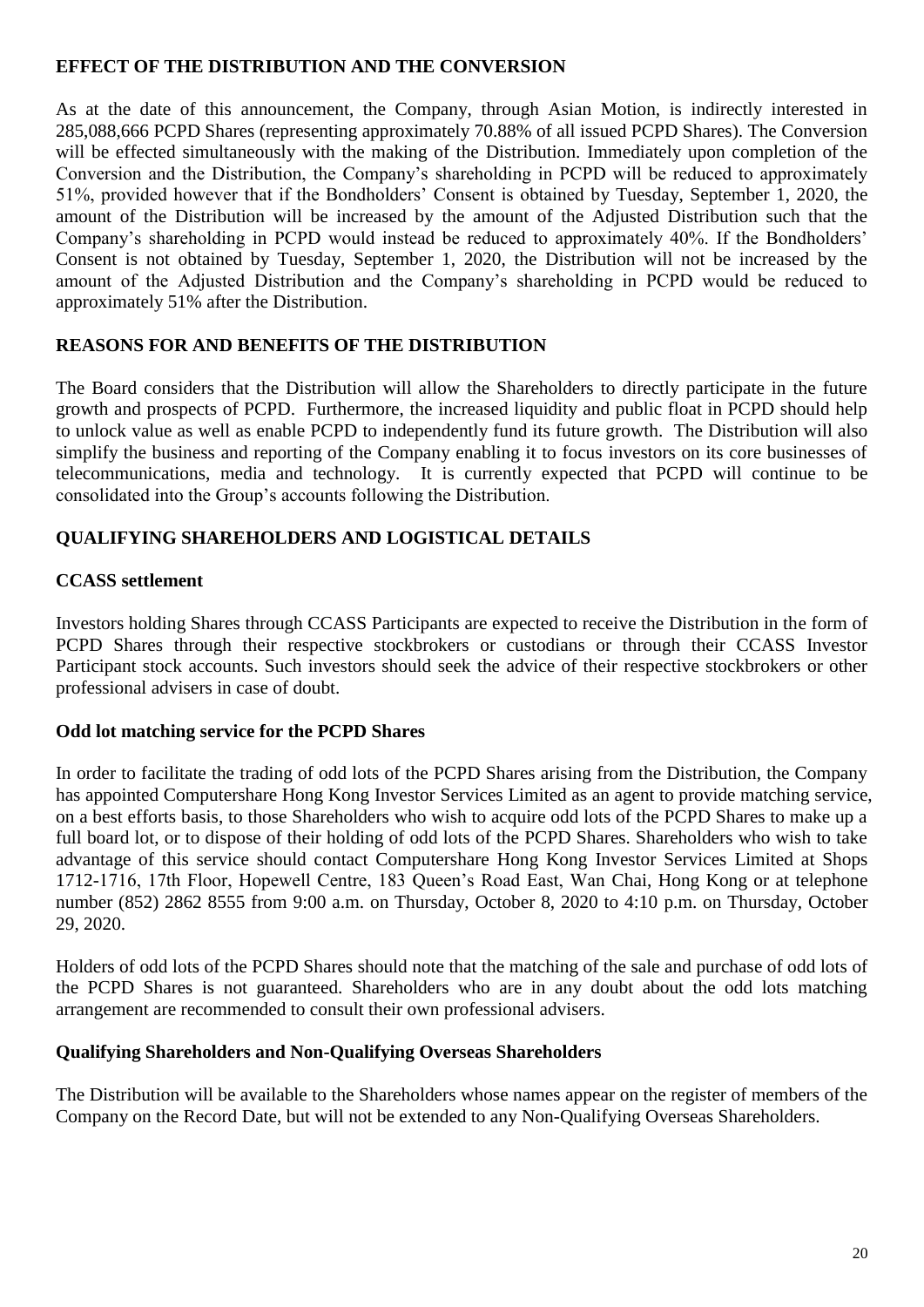#### **Shareholders with registered addresses outside Hong Kong**

Based on the register of members of the Company as at July 31, 2020, there were a total of 554 Shareholders whose addresses as shown on the register of members of the Company were outside Hong Kong, comprising 28 overseas jurisdictions, including Australia, Bahamas, British Virgin Islands, Canada, France, Germany, Greece, India, Indonesia, Ireland, Japan, Macau, Malaysia, Nepal, New Zealand, Norway, Pakistan, Panama, Philippines, PRC, Singapore, Spain, Switzerland, Taiwan, Thailand, United Arab Emirates, United Kingdom and United States of America, with a total shareholding of 38,874,703 Shares, representing in aggregate approximately 0.50% of the total number of issued Shares as at the close of business on July 31, 2020.

The Company had engaged legal counsels to ascertain whether or not there are any legal or regulatory requirements or restrictions which would make extending the Distribution to the Shareholders whose addresses as shown on the register of members of the Company on the Record Date are located in the aforesaid overseas jurisdictions administratively prohibitive or inexpedient. Having considered such advice provided by the legal counsels in the aforementioned overseas jurisdictions, the Directors are of the view that:

- (a) with respect to British Virgin Islands, France, Germany, Greece, Indonesia, Ireland, Japan, Macau, Malaysia, New Zealand, Norway, Pakistan, Panama, Philippines, PRC, Singapore, Spain, Switzerland, Taiwan, Thailand and United Kingdom, there are no legal or regulatory restrictions in, or the Company has met the relevant exemption requirement(s) in such overseas jurisdictions which would exempt the Company from the obtaining of approval from the relevant regulatory authorities under the applicable laws and regulations of, such overseas jurisdictions for the purpose of the Distribution. The Distribution will therefore be extended to the Shareholders whose addresses as shown on the register of members of the Company on the Record Date are located in such overseas jurisdictions;
- (b) with respect to Australia, Bahamas, Canada, India, Nepal, United Arab Emirates and United States of America, on account of the relevant legal or regulatory requirements or restrictions applicable to the Distribution in such overseas jurisdictions, it is necessary or expedient for the Company to exclude Shareholders whose addresses as shown on the register of members of the Company on the Record Date are located in such overseas jurisdictions from the Distribution.

Notwithstanding the above, the Board reserves the right to exclude any other Shareholder whose address as shown on the register of members of the Company on the Record Date is located in any other overseas jurisdiction from the Distribution, if the Board believes that such distribution may be administratively prohibitive or inexpedient or violate any applicable legal and/or regulatory requirements in the relevant jurisdiction. If and when necessary, the Company will separately notify any such Shareholder of the arrangement regarding the Distribution.

# **Arrangements for Non-Qualifying Overseas Shareholders**

As the Distribution will not be extended to any Non-Qualifying Overseas Shareholders, arrangements will be made for the PCPD Shares which would otherwise have been distributed to such Non-Qualifying Overseas Shareholders to be sold in the market as soon as practicable, and the proceeds of sale, after deduction of expenses and duties, will be distributed in Hong Kong dollars to the relevant Non-Qualifying Overseas Shareholders at their own risk, except that net proceeds less than HK\$100 will be retained for the benefit of the Company.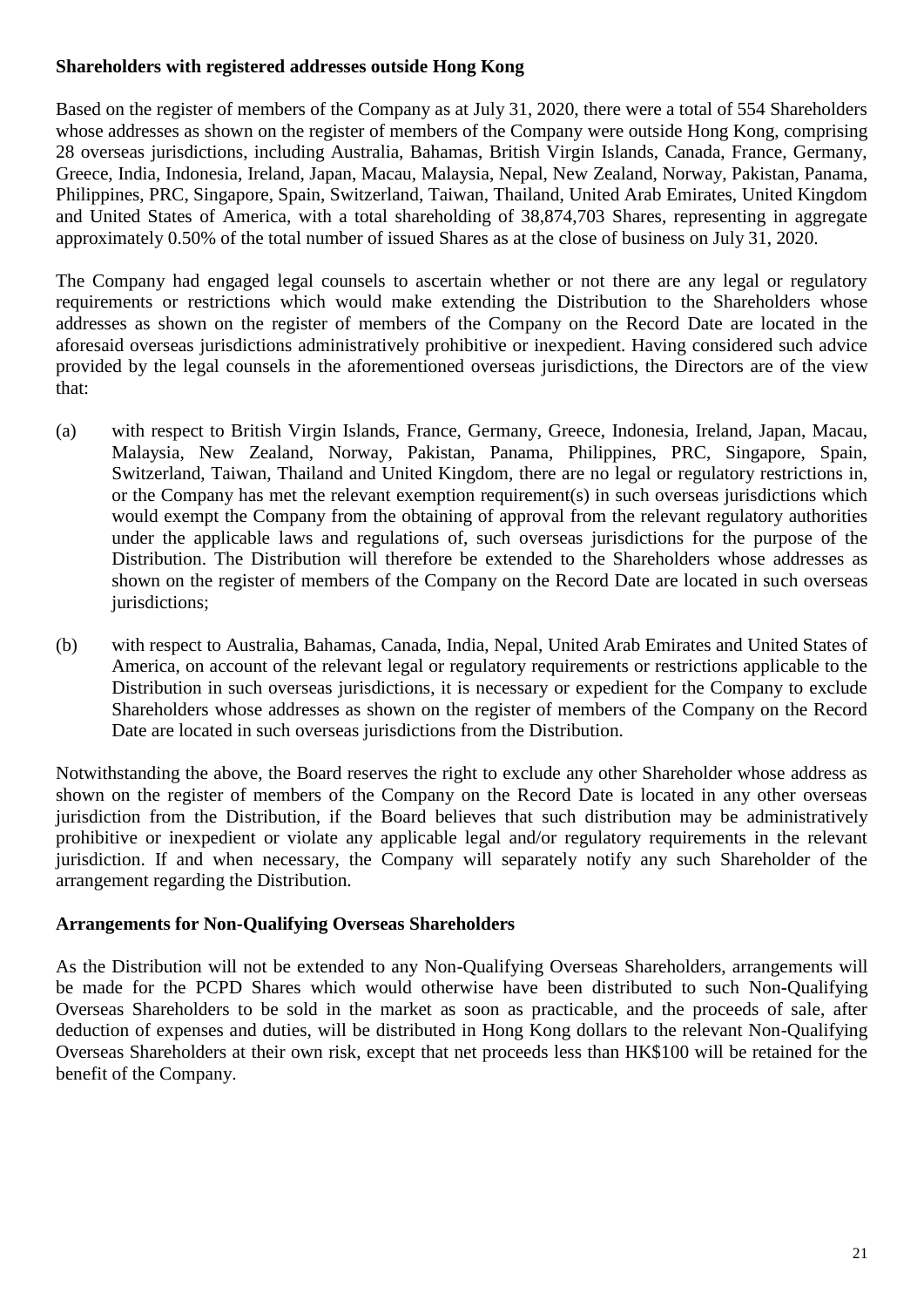#### **Stock Connect Investors**

The PCPD Shares are not eligible for southbound trading under the Stock Connect. Stock Connect Investors may sell the PCPD Shares on the Stock Exchange through Stock Connect, but they will not be allowed to buy PCPD Shares. Stock Connect Investors should seek advice from their intermediary (including broker, custodian, nominee or CCASS Participant) and/or other professional advisers for details of the logistical arrangements as required.

#### **TENTATIVE TIMETABLE FOR THE DISTRIBUTION**

|                                                                                                                                                                                            | On or about                                                      |
|--------------------------------------------------------------------------------------------------------------------------------------------------------------------------------------------|------------------------------------------------------------------|
| Latest time for obtaining the Bondholders' Consent in order for the<br>Adjusted Distribution to be included in the Distribution                                                            | Tuesday,<br>September 1, 2020                                    |
| Last day of dealing in the Shares on a cum-entitlement basis                                                                                                                               | Wednesday,<br>September 2, 2020                                  |
| Commencement of dealing in the Shares on an ex-entitlement basis                                                                                                                           | Thursday,<br>September 3, 2020                                   |
| Latest time for lodging transfer of the Shares in order to qualify for the<br>Distribution                                                                                                 | 4:30 p.m. on Friday,<br>September 4, 2020                        |
| Closure of register of members and transfer book of the Company                                                                                                                            | Monday,<br>September 7, 2020<br>to Tuesday,<br>September 8, 2020 |
| <b>Record Date</b>                                                                                                                                                                         | Tuesday,<br>September 8, 2020                                    |
| Register of members of the Company re-opens                                                                                                                                                | Wednesday,<br>September 9, 2020                                  |
| Expected date of the Distribution to Qualifying Shareholders                                                                                                                               | Thursday,<br>October 8, 2020                                     |
| Expected payment date to the Non-Qualifying Overseas Shareholders of<br>the net proceeds of the sale of the PCPD Shares which they would<br>otherwise receive pursuant to the Distribution | Tuesday,<br>October 13, 2020                                     |

*Note 1 All references to time and date in this announcement refer to Hong Kong local time and date.*

*Note 2 The timings are indicative only. Should there be any change to the above tentative timetable, further announcement will be made by the Company as and when appropriate.*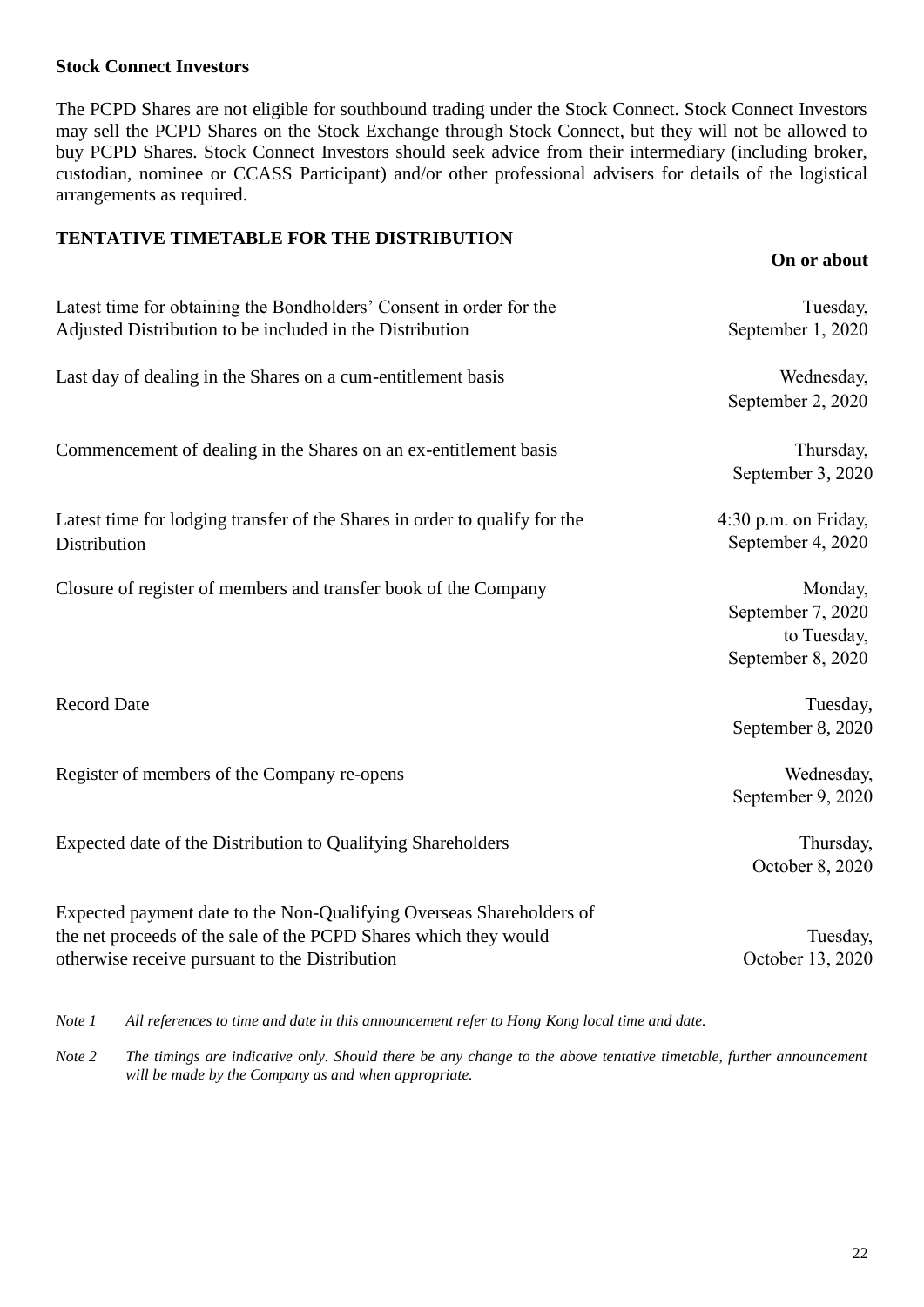# **DEFINITIONS**

In this announcement, unless the context otherwise requires, the following terms have the meanings as set out below:

| "Adjusted Distribution"         | 177,781,679 PCPD Shares which would, subject to the obtaining of the<br>Bondholders' Consent, be distributed to the Qualifying Shareholders as part of<br>the Distribution                                                                                                                                                                                                                                                                                                                                                                                                                                                                                                                                                                                                                   |
|---------------------------------|----------------------------------------------------------------------------------------------------------------------------------------------------------------------------------------------------------------------------------------------------------------------------------------------------------------------------------------------------------------------------------------------------------------------------------------------------------------------------------------------------------------------------------------------------------------------------------------------------------------------------------------------------------------------------------------------------------------------------------------------------------------------------------------------|
| "Asian Motion"                  | Asian Motion Limited, an investment holding company and a wholly-owned<br>subsidiary of the Company incorporated with limited liability in the British<br>Virgin Islands                                                                                                                                                                                                                                                                                                                                                                                                                                                                                                                                                                                                                     |
| "Bondholders' Consent"          | the consent of the holders or beneficial owners of U.S.\$700,000,000 4.75 per<br>cent. guaranteed notes due 2022 issued by PCPD Capital Limited and<br>guaranteed by PCPD to the change of control of PCPD if the Adjusted<br>Distribution is included as part of the Distribution                                                                                                                                                                                                                                                                                                                                                                                                                                                                                                           |
| "CCASS Investor<br>Participant" | a person admitted to participate in CCASS as an investor participant who may<br>be an individual or joint individuals or a corporation                                                                                                                                                                                                                                                                                                                                                                                                                                                                                                                                                                                                                                                       |
| "CCASS Participant"             | any person admitted to participate in CCASS as a direct clearing participant, a<br>general clearing participant, a custodian participant, or any CCASS Investor<br>Participant                                                                                                                                                                                                                                                                                                                                                                                                                                                                                                                                                                                                               |
| "CCASS"                         | the Central Clearing and Settlement System established and operated by Hong<br>Kong Securities Clearing Company Limited                                                                                                                                                                                                                                                                                                                                                                                                                                                                                                                                                                                                                                                                      |
| "Conversion"                    | the conversion of the Convertible Notes held by Asian Motion                                                                                                                                                                                                                                                                                                                                                                                                                                                                                                                                                                                                                                                                                                                                 |
| "Convertible Notes"             | the bonus convertible notes constituted by the Deed Poll and issued by PCPD<br>on June 22, 2012, in the denomination of HK\$0.10 each, in registered form, of<br>an aggregate amount of HK\$592,572,154.40, convertible into 1,185,144,308<br>PCPD Shares at an adjusted conversion price of HK\$0.50 per PCPD Share                                                                                                                                                                                                                                                                                                                                                                                                                                                                         |
| "Distribution"                  | the distribution in specie by the Company of 657,019,246 PCPD Shares held by<br>the Group to the Qualifying Shareholders in proportion to their then respective<br>shareholdings in the Company on the basis of 85 PCPD Shares for every 1,000<br>Shares held by the Qualifying Shareholders, provided however that if the<br>Bondholders' Consent is obtained by Tuesday, September 1, 2020, the amount<br>of such distribution in specie will be increased by the amount of the Adjusted<br>Distribution to a total of 834,800,925 PCPD Shares on the basis of 108 PCPD<br>Shares for every 1,000 Shares held by the Qualifying Shareholders, on the<br>terms set out in the section headed "Declaration of Special Interim Dividend by<br>way of a Distribution in Specie of PCPD Shares" |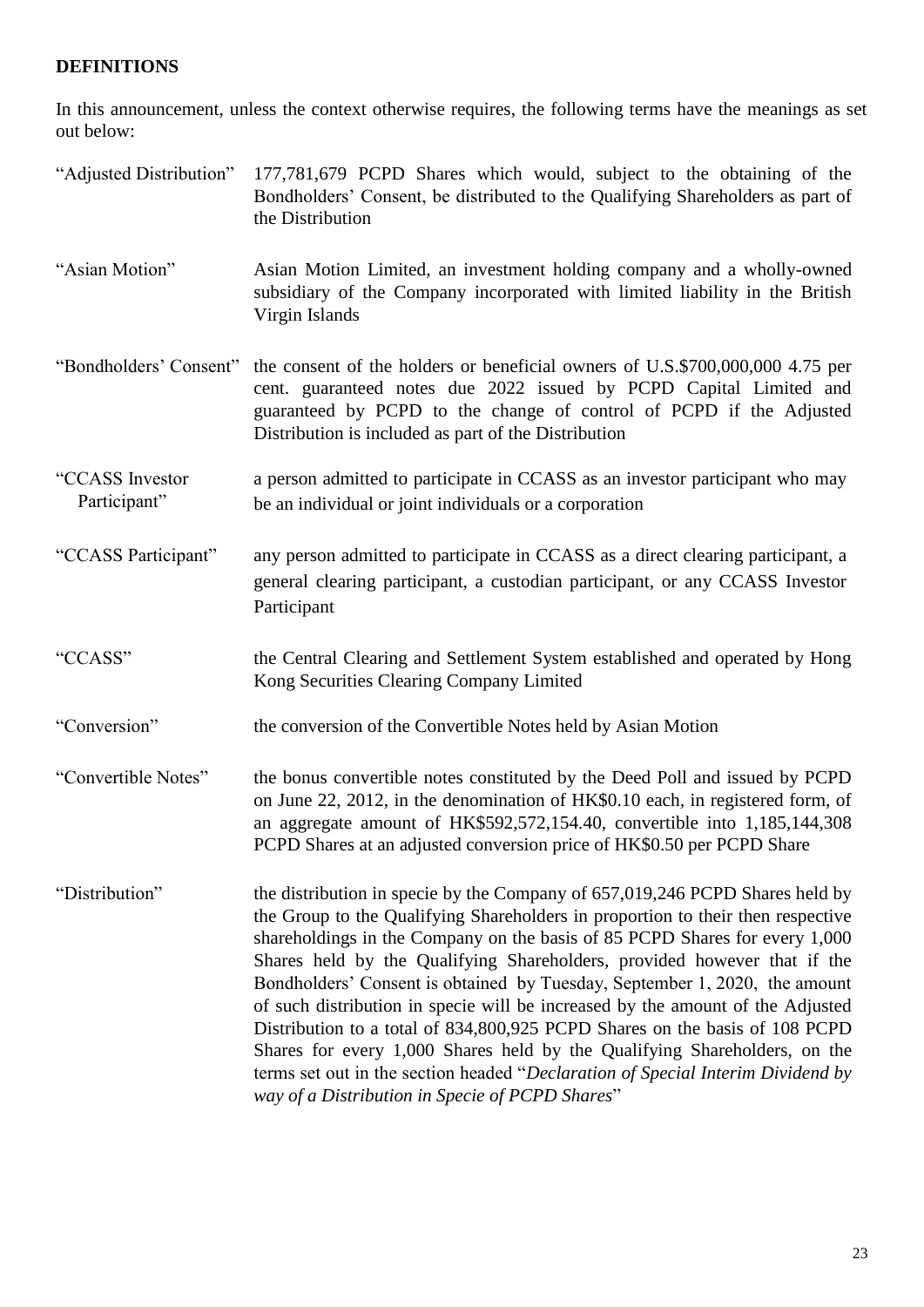# **DEFINITIONS (CONTINUED)**

| "HK\$"                          | Hong Kong dollars, the lawful currency of Hong Kong                                                                                                                                                                                                                                                                                                          |
|---------------------------------|--------------------------------------------------------------------------------------------------------------------------------------------------------------------------------------------------------------------------------------------------------------------------------------------------------------------------------------------------------------|
| "Hong Kong"                     | the Hong Kong Special Administrative Region of the PRC                                                                                                                                                                                                                                                                                                       |
| "Non-Qualifying                 | Shareholder(s) whose (respective) address(es) as shown on the register of<br>Overseas Shareholder(s)" members of the Company on the Record Date is (are) in a place outside Hong<br>Kong which the Board on account of the relevant legal or regulatory<br>requirements or restrictions considers necessary or expedient to exclude from<br>the Distribution |
| "PCPD"                          | Pacific Century Premium Developments Limited, a company incorporated in<br>Bermuda, the shares of which are listed on the Main Board of the Stock<br>Exchange (Stock Code: 0432), which is a subsidiary of the Company as at the<br>date of this announcement                                                                                                |
| "PCPD Share(s)"                 | the ordinary share(s) in the denomination of $HK$0.50$ each in the issued share<br>capital of PCPD                                                                                                                                                                                                                                                           |
| "PRC"                           | the People's Republic of China, which for the purpose of this announcement,<br>excludes Hong Kong, Macau and Taiwan                                                                                                                                                                                                                                          |
| "Qualifying<br>Shareholder(s) " | the Shareholder(s) whose name(s) appear(s) on the register of members of the<br>Company on the Record Date, other than the Non-Qualifying Overseas<br>Shareholder(s)                                                                                                                                                                                         |
| "Record Date"                   | Tuesday, September 8, 2020, being the date fixed for determining the<br>Shareholders' entitlements to the Distribution                                                                                                                                                                                                                                       |
| "Share(s)"                      | the ordinary share(s) in the issued share capital of the Company                                                                                                                                                                                                                                                                                             |
| "Shareholder(s)"                | $holder(s)$ of $Share(s)$                                                                                                                                                                                                                                                                                                                                    |
| "Stock Connect"                 | the Shanghai-Hong Kong Stock Connect and Shenzhen-Hong Kong Stock<br>Connect                                                                                                                                                                                                                                                                                 |
| "Stock Connect<br>Investors"    | the PRC southbound trading Shareholders holding the Shares through the Stock<br>Connect                                                                                                                                                                                                                                                                      |
| "Stock Exchange"                | The Stock Exchange of Hong Kong Limited                                                                                                                                                                                                                                                                                                                      |
| $4.6$ %                         | per cent.                                                                                                                                                                                                                                                                                                                                                    |

By order of the Board of **PCCW Limited Bernadette M. Lomas** *Group General Counsel and Company Secretary*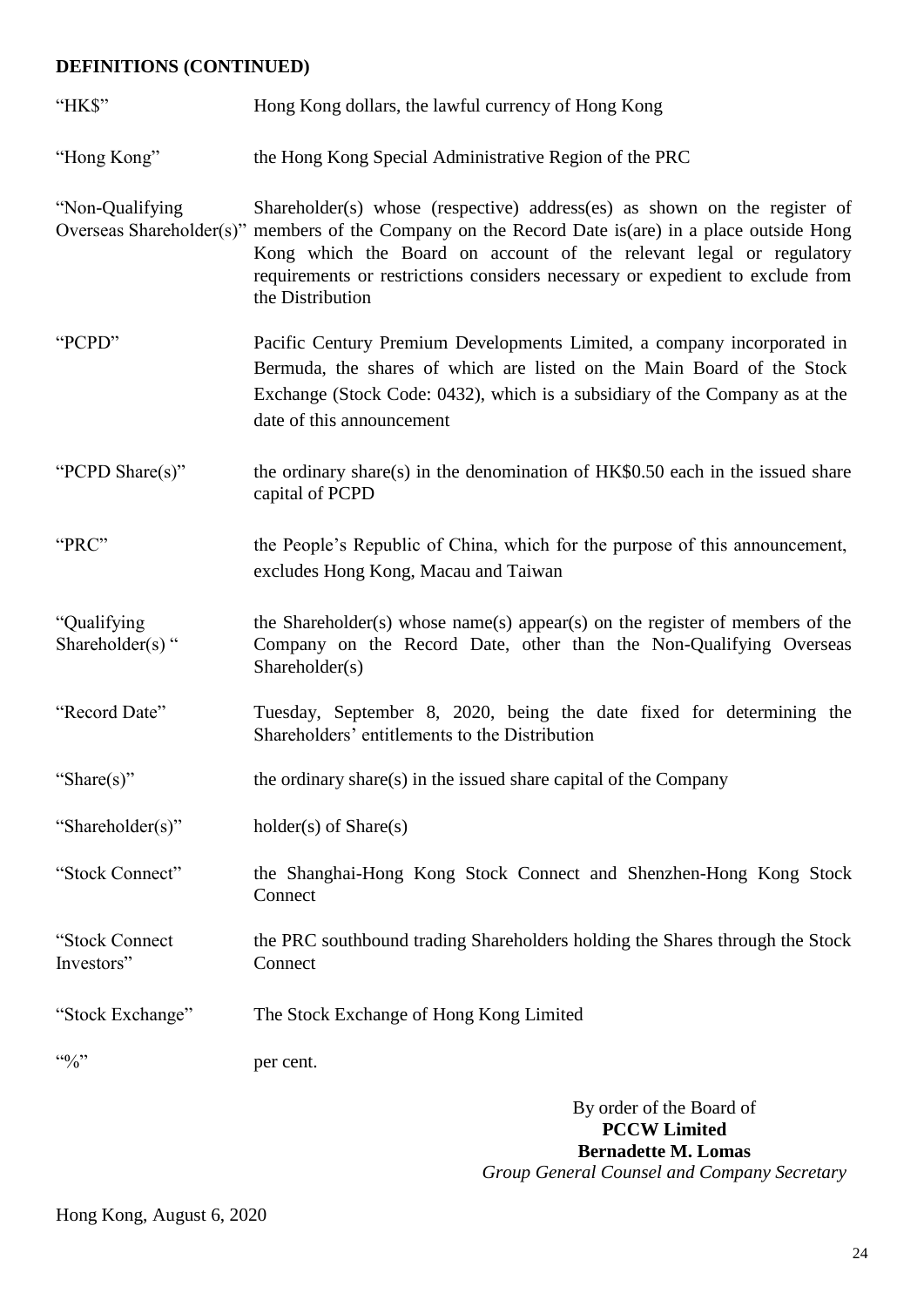# **CONSOLIDATED INCOME STATEMENT**

For the six months ended June 30, 2020

| In HK\$ million (except for earnings/(loss) per share) | Note(s)        | 2019        | 2020           |
|--------------------------------------------------------|----------------|-------------|----------------|
|                                                        |                | (Unaudited) | (Unaudited)    |
|                                                        |                |             |                |
| Revenue                                                | $\overline{2}$ | 16,859      | 18,281         |
| Cost of sales                                          |                | (8,149)     | (9,689)        |
| General and administrative expenses                    |                | (6,739)     | (6,901)        |
| Other gains/(losses), net                              | 3              | 426         | (61)           |
| Interest income                                        |                | 40          | 35             |
| Finance costs                                          |                | (925)       | (998)          |
| Share of results of associates                         |                | 22          | (10)           |
| Share of results of joint ventures                     |                | (12)        | (9)            |
|                                                        |                |             |                |
| Profit before income tax                               | 2,4            | 1,522       | 648            |
| Income tax                                             | 5              | (423)       | (394)          |
| Profit for the period                                  |                | 1,099       | 254            |
| Profit/(Loss) attributable to:                         |                |             |                |
| Equity holders of the Company                          |                | 163         | (584)          |
| Non-controlling interests                              |                | 936         | 838            |
|                                                        |                | 1,099       | 254            |
|                                                        |                |             |                |
| Earnings/ $(Loss)$ per share                           | $\overline{7}$ |             |                |
| <b>Basic</b>                                           |                | 2.11 cents  | $(7.57)$ cents |
| Diluted                                                |                | 2.11 cents  | $(7.57)$ cents |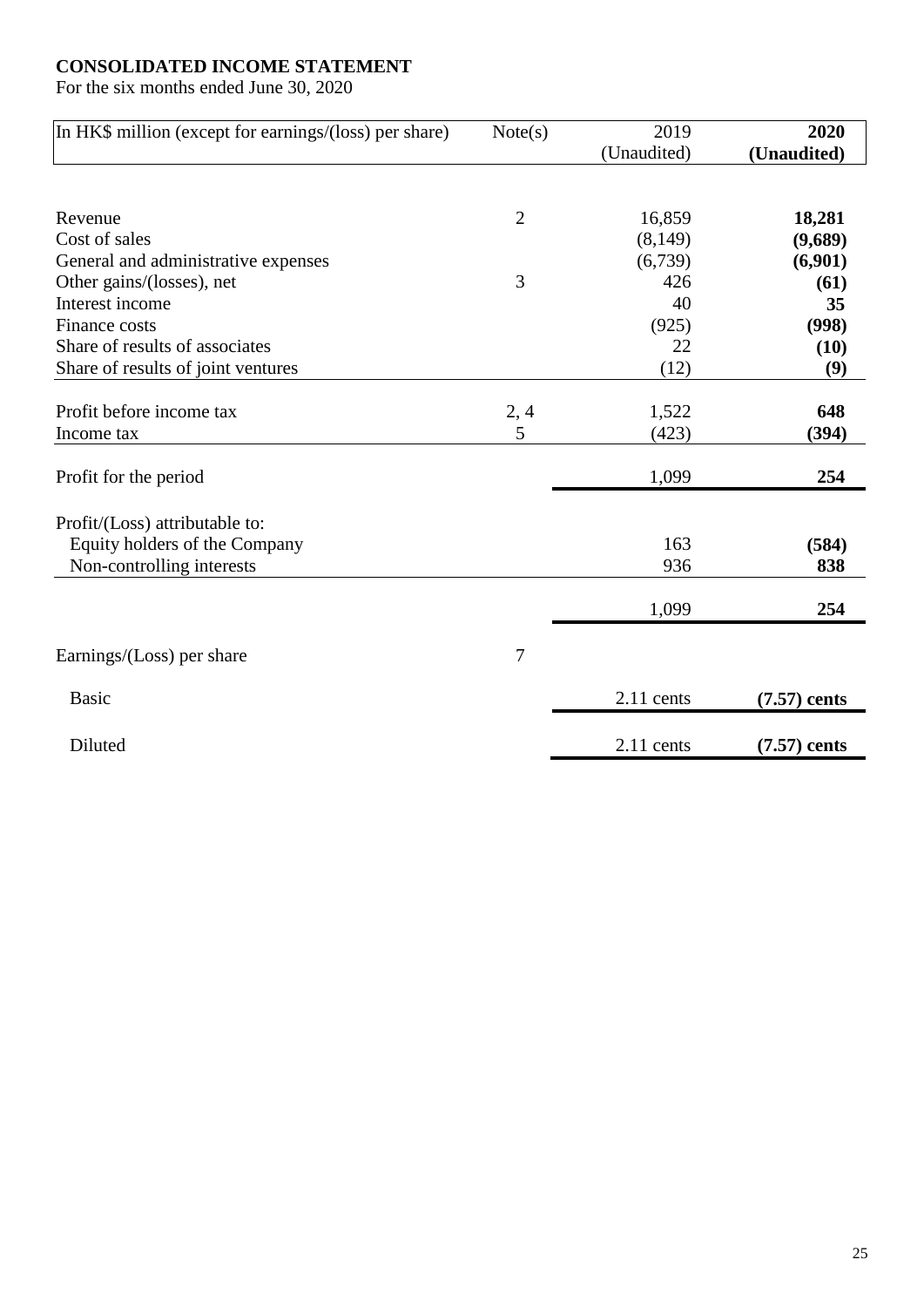# **CONSOLIDATED STATEMENT OF COMPREHENSIVE INCOME**

For the six months ended June 30, 2020

| In HK\$ million                                          | 2019<br>(Unaudited) | 2020<br>(Unaudited) |
|----------------------------------------------------------|---------------------|---------------------|
| Profit for the period                                    | 1,099               | 254                 |
| Other comprehensive income/(loss)                        |                     |                     |
| Items that will not be reclassified subsequently to      |                     |                     |
| consolidated income statement:                           |                     |                     |
| Changes in the fair value of equity instruments at fair  |                     |                     |
| value through other comprehensive income                 | 13                  |                     |
| Items that have been reclassified or may be reclassified |                     |                     |
| subsequently to consolidated income statement:           |                     |                     |
| Translation exchange differences:                        |                     |                     |
| - exchange differences on translating foreign operations | 232                 | (176)               |
| - reclassification of currency translation reserve on    |                     |                     |
| disposal of subsidiaries                                 |                     | (1)                 |
| Cash flow hedges:                                        |                     |                     |
| - effective portion of changes in fair value             | 125                 | (26)                |
| - transfer from equity to consolidated income statement  | 55                  | 83                  |
| Costs of hedging                                         | 24                  | (1)                 |
|                                                          |                     |                     |
| Other comprehensive income/(loss) for the period         | 449                 | (121)               |
| Total comprehensive income for the period                | 1,548               | 133                 |
|                                                          |                     |                     |
| Attributable to:                                         |                     |                     |
| Equity holders of the Company                            | 494                 | (692)               |
| Non-controlling interests                                | 1,054               | 825                 |
| Total comprehensive income for the period                | 1,548               | 133                 |
|                                                          |                     |                     |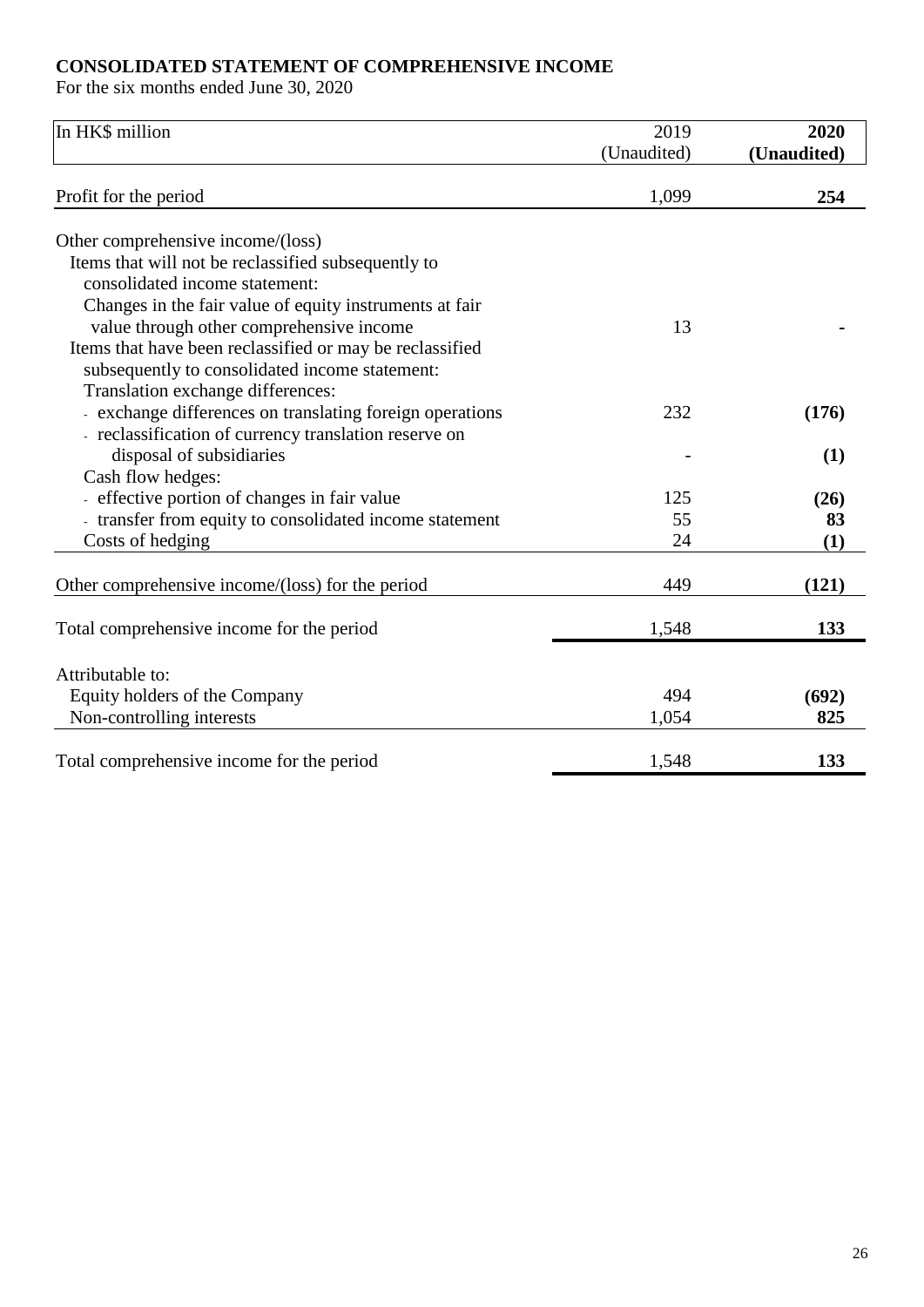# **CONSOLIDATED STATEMENT OF FINANCIAL POSITION**

As at June 30, 2020

|                                         |       |              |                 | (Additional Information) |                                |
|-----------------------------------------|-------|--------------|-----------------|--------------------------|--------------------------------|
|                                         |       |              | The Group       | The Company              |                                |
|                                         |       | As at        | As at           | As at                    | As at                          |
|                                         |       | December 31, | <b>June 30,</b> | December 31,             | <b>June 30,</b>                |
| In HK\$ million                         | Note* | 2019         | 2020            | 2019                     | 2020                           |
|                                         |       | (Audited)    | (Unaudited)     |                          | (Audited) ( <b>Unaudited</b> ) |
| <b>ASSETS AND LIABILITIES</b>           |       |              |                 |                          |                                |
| <b>Non-current assets</b>               |       |              |                 |                          |                                |
| Property, plant and equipment           |       | 27,805       | 28,418          |                          |                                |
| Right-of-use assets                     |       | 3,745        | 3,813           |                          |                                |
| Investment properties                   |       | 3,680        | 3,581           |                          |                                |
| Interests in leasehold land             |       | 368          | 359             |                          |                                |
| Properties held for/under development   |       | 2,922        | 2,961           |                          |                                |
| Goodwill                                |       | 18,344       | 18,331          |                          |                                |
| Intangible assets                       |       | 13,331       | 13,895          |                          |                                |
| <b>Fulfillment</b> costs                |       | 1,385        | 1,432           |                          |                                |
| Customer acquisition costs              |       | 771          | 748             |                          |                                |
| <b>Contract assets</b>                  |       | 349          | 342             |                          |                                |
| Interests in subsidiaries               |       |              |                 | 20,163                   | 21,111                         |
| Interests in associates                 |       | 1,183        | 1,158           |                          |                                |
| Interests in joint ventures             |       | 497          | 452             |                          |                                |
| Financial assets at fair value through  |       |              |                 |                          |                                |
| other comprehensive income              |       | 124          | 124             |                          |                                |
| Financial assets at fair value through  |       |              |                 |                          |                                |
| profit or loss                          |       | 817          | 808             |                          |                                |
| Derivative financial instruments        |       | 284          | 302             |                          | 35                             |
| Deferred income tax assets              |       | 1,089        | 1,092           |                          |                                |
| Other non-current assets                |       | 1,333        | 1,377           |                          |                                |
|                                         |       |              |                 |                          |                                |
|                                         |       | 78,027       | 79,193          | 20,163                   | 21,146                         |
| <b>Current assets</b>                   |       |              |                 |                          |                                |
| Amounts due from subsidiaries           |       |              |                 | 17,588                   | 18,052                         |
| Sales proceeds held in stakeholders'    |       |              |                 |                          |                                |
| accounts                                |       | 506          | 506             |                          |                                |
| Properties under development/held for   |       |              |                 |                          |                                |
| sale                                    |       | 1,421        | 283             |                          |                                |
| Inventories                             |       | 1,226        | 1,184           |                          |                                |
| Prepayments, deposits and other current |       |              |                 |                          |                                |
| assets                                  |       | 3,639        | 3,495           | 20                       | 50                             |
| Contract assets                         |       | 2,789        | 2,479           |                          |                                |
| Trade receivables, net                  | 8     | 4,616        | 4,671           |                          |                                |
| Amounts due from related companies      |       | 116          | 118             |                          |                                |
| Derivative financial instruments        |       | 6            |                 |                          |                                |
| Tax recoverable                         |       | 18           |                 |                          |                                |
| Restricted cash                         |       | 709          | 227             |                          |                                |
| Short-term deposits                     |       | 486          | 508             |                          |                                |
| Cash and cash equivalents               |       | 5,336        | 4,889           | 1,004                    | 666                            |
|                                         |       | 20,868       | 18,360          | 18,612                   | 18,768                         |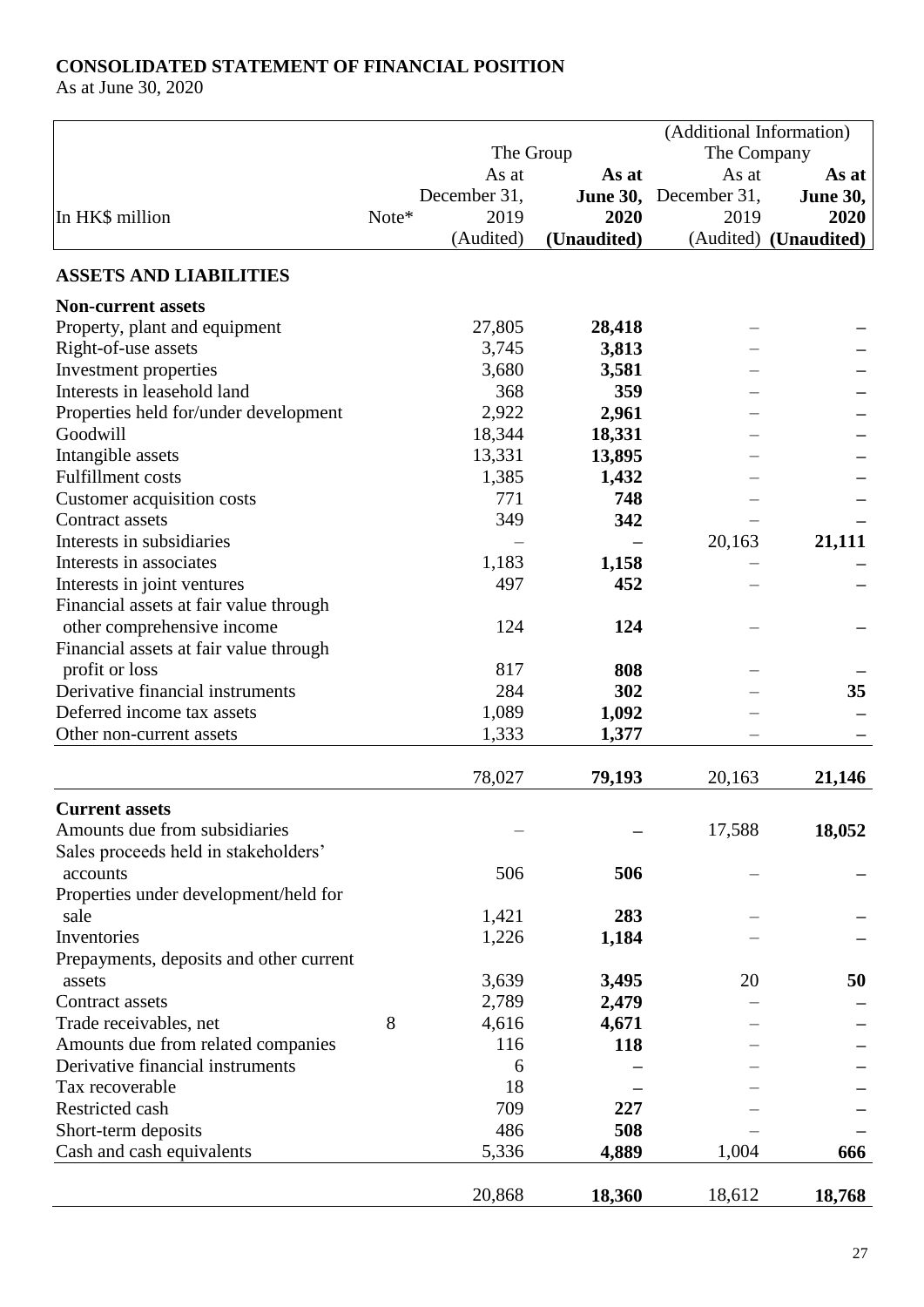# **CONSOLIDATED STATEMENT OF FINANCIAL POSITION (CONTINUED)**

As at June 30, 2020

|                                       |       |                          |             | (Additional Information) |                 |
|---------------------------------------|-------|--------------------------|-------------|--------------------------|-----------------|
|                                       |       | The Company<br>The Group |             |                          |                 |
|                                       |       | As at                    | As at       | As at                    | As at           |
|                                       |       | December 31,             |             | June 30, December 31,    | <b>June 30,</b> |
| In HK\$ million                       | Note* | 2019                     | 2020        | 2019                     | 2020            |
|                                       |       | (Audited)                | (Unaudited) | (Audited)                | (Unaudited)     |
| <b>Current liabilities</b>            |       |                          |             |                          |                 |
| Short-term borrowings                 |       | (1,528)                  | (3,071)     |                          |                 |
| Trade payables                        | 9     | (2,746)                  | (2,682)     |                          |                 |
| Accruals and other payables           |       | (6,406)                  | (6,335)     | (19)                     | (11)            |
| Amount payable to the Government      |       |                          |             |                          |                 |
| under the Cyberport Project Agreement |       | (325)                    | (327)       |                          |                 |
| Derivative financial instruments      |       |                          | (17)        |                          | (1)             |
| Carrier licence fee liabilities       |       | (195)                    | (251)       |                          |                 |
| Amounts due to related companies      |       | (3)                      | (5)         |                          |                 |
| Advances from customers               |       | (381)                    | (345)       |                          |                 |
| <b>Contract liabilities</b>           |       | (1,966)                  | (1,635)     |                          |                 |
| Lease liabilities                     |       | (1,376)                  | (1,486)     |                          |                 |
| Current income tax liabilities        |       | (1,361)                  | (1, 449)    |                          |                 |
|                                       |       | (16, 287)                | (17,603)    | (19)                     | (12)            |
|                                       |       |                          |             |                          |                 |
| <b>Non-current liabilities</b>        |       |                          |             |                          |                 |
| Long-term borrowings                  |       | (53,505)                 | (53, 448)   | (3,206)                  | (4,619)         |
| Amounts due to subsidiaries           |       |                          |             | (3,308)                  | (3,377)         |
| Derivative financial instruments      |       | (72)                     | (126)       | (21)                     |                 |
| Deferred income tax liabilities       |       | (3,933)                  | (4,060)     |                          |                 |
| Defined benefit retirement schemes    |       |                          |             |                          |                 |
| liability                             |       | (120)                    | (117)       |                          |                 |
| Carrier licence fee liabilities       |       | (527)                    | (704)       |                          |                 |
| <b>Contract liabilities</b>           |       | (1,001)                  | (966)       |                          |                 |
| Lease liabilities                     |       | (2,717)                  | (2,712)     |                          |                 |
| Other long-term liabilities           |       | (2,761)                  | (2,979)     |                          |                 |
|                                       |       | (64, 636)                | (65, 112)   | (6, 535)                 | (7,996)         |
| Net assets                            |       | 17,972                   | 14,838      | 32,221                   | 31,906          |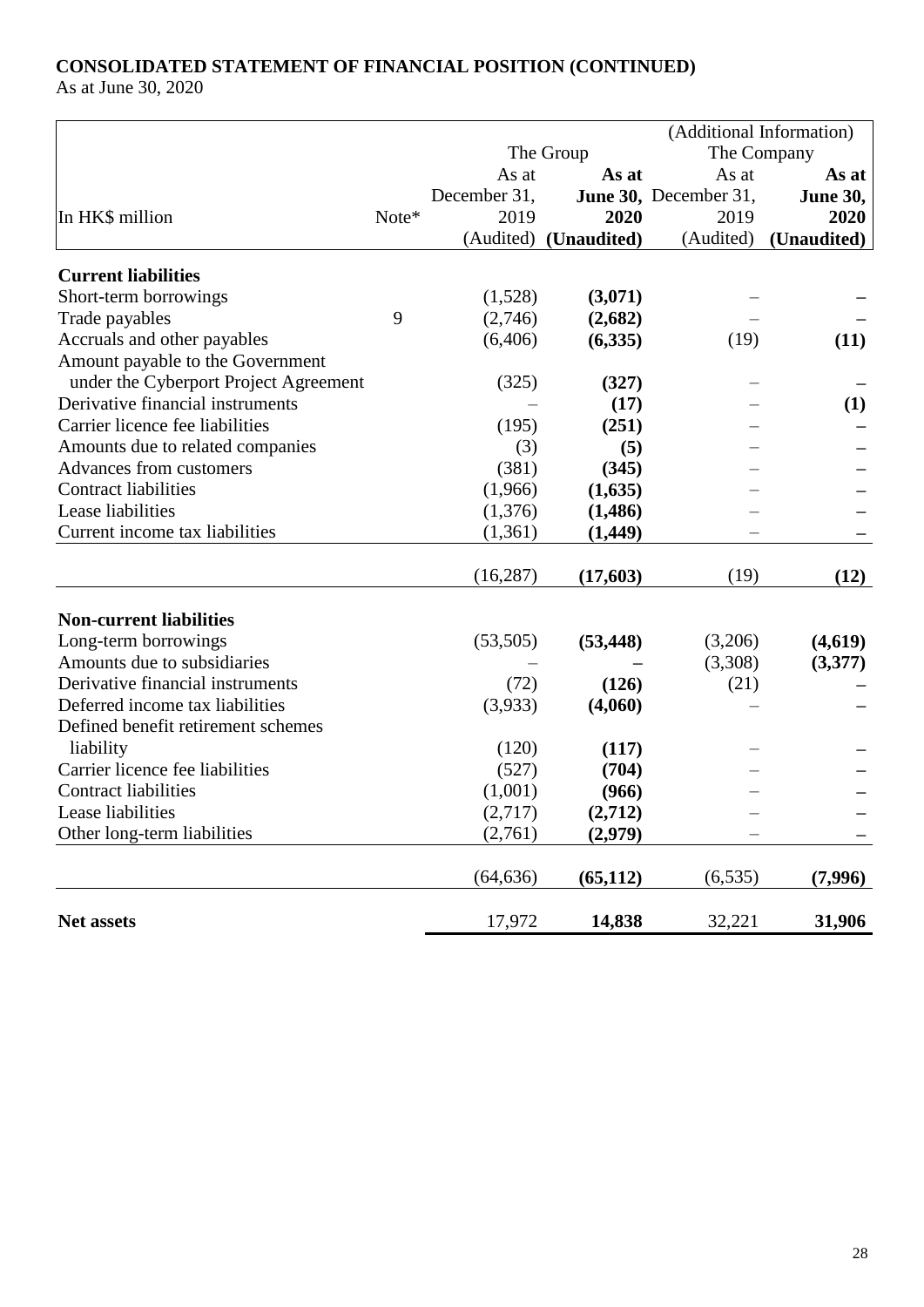# **CONSOLIDATED STATEMENT OF FINANCIAL POSITION (CONTINUED)**

As at June 30, 2020

|                                              |         |              |                                | (Additional Information) |                 |
|----------------------------------------------|---------|--------------|--------------------------------|--------------------------|-----------------|
|                                              |         |              | The Group                      |                          | The Company     |
|                                              |         | As at        | As at                          | As at                    | As at           |
|                                              |         | December 31, |                                | June 30, December 31,    | <b>June 30,</b> |
| In HK\$ million                              | $Note*$ | 2019         | 2020                           | 2019                     | 2020            |
|                                              |         |              | (Audited) ( <b>Unaudited</b> ) | (Audited)                | (Unaudited)     |
| <b>CAPITAL AND RESERVES</b>                  |         |              |                                |                          |                 |
| Share capital                                | 10      | 12,954       | 12,954                         | 12,954                   | 12,954          |
| Reserves                                     |         | 2,584        | 117                            | 19,267                   | 18,952          |
| <b>Equity attributable to equity holders</b> |         |              |                                |                          |                 |
| of the Company                               |         | 15,538       | 13,071                         | 32,221                   | 31,906          |
| <b>Non-controlling interests</b>             |         | 2,434        | 1,767                          |                          |                 |
| <b>Total equity</b>                          |         | 17,972       | 14,838                         | 32,221                   | 31,906          |

<sup>\*</sup> The notes referenced above pertain solely to the consolidated statement of financial position. The above Company statement of financial position as at June 30, 2020 and December 31, 2019 is presented only as additional information to this unaudited condensed consolidated interim financial information.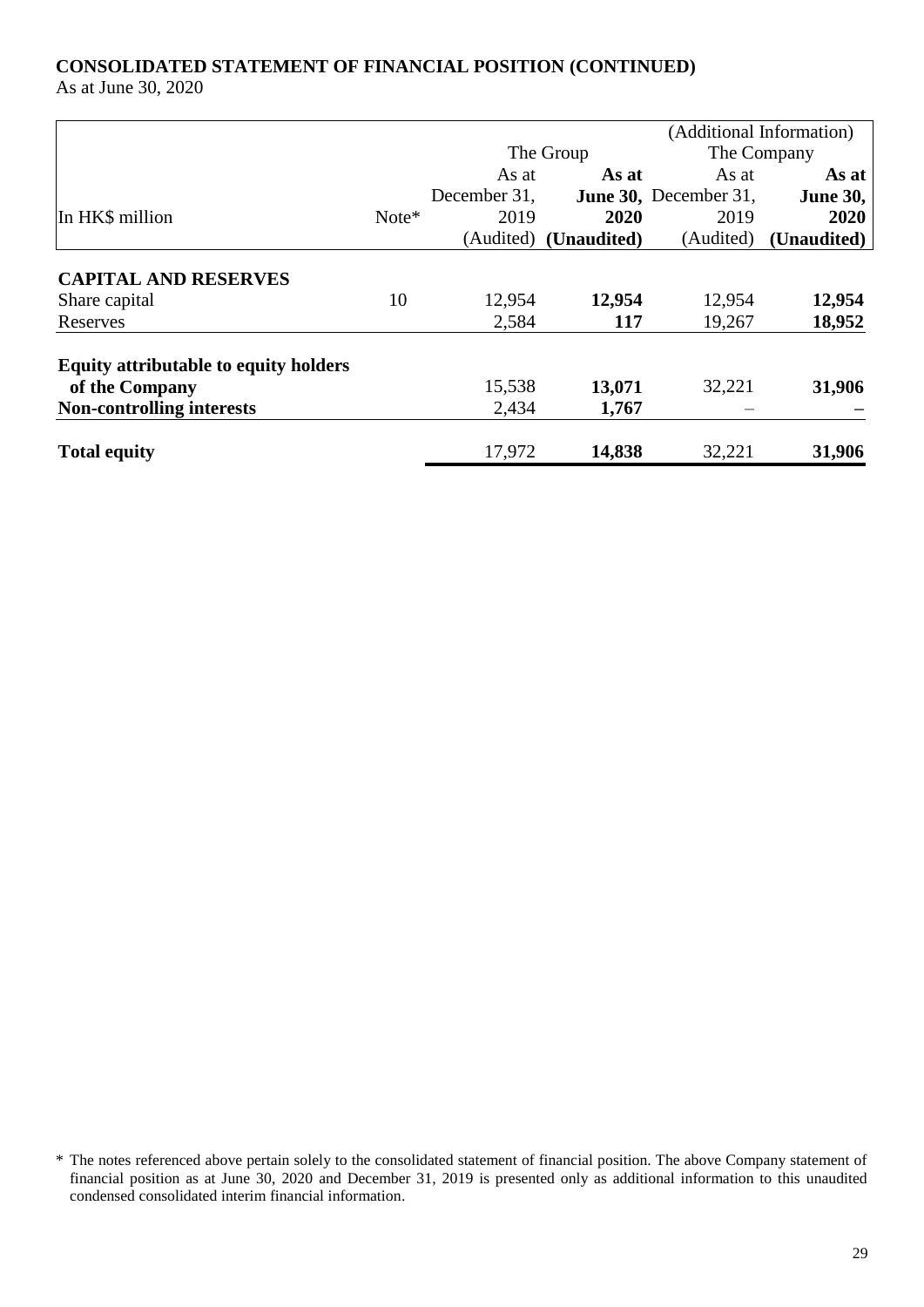# **NOTES**

# **1. BASIS OF PREPARATION**

The unaudited condensed consolidated interim financial information of PCCW Limited ("PCCW" or the "Company") and its subsidiaries (collectively the "Group") has been prepared in accordance with the applicable disclosure requirements of Appendix 16 to the Rules Governing the Listing of Securities on The Stock Exchange of Hong Kong Limited and Hong Kong Accounting Standard ("HKAS") 34 *Interim Financial Reporting* issued by the Hong Kong Institute of Certified Public Accountants ("HKICPA"). This unaudited condensed consolidated interim financial information should be read in conjunction with the annual consolidated financial statements for the year ended December 31, 2019.

This unaudited condensed consolidated interim financial information is presented in Hong Kong dollars, unless otherwise stated. This unaudited condensed consolidated interim financial information was approved for issue on August 6, 2020.

The unaudited condensed consolidated interim financial information has been reviewed by the Company's Audit Committee and, in accordance with Hong Kong Standard on Review Engagements 2410 *Review of Interim Financial Information Performed by the Independent Auditor of the Entity* issued by the HKICPA, by the Company's independent auditor.

The financial information relating to the year ended December 31, 2019 that is included in this unaudited condensed consolidated interim financial information as comparative information does not constitute the Company's statutory annual consolidated financial statements for that year but is derived from those financial statements. Further information relating to those statutory financial statements required to be disclosed in accordance with section 436 of the Hong Kong Companies Ordinance (Cap. 622) is as follows:

- The Company has delivered the financial statements for the year ended December 31, 2019 to the Registrar of Companies as required by section 662(3) of, and Part 3 of Schedule 6 to, the Hong Kong Companies Ordinance (Cap. 622).
- The Company's auditor has reported on those financial statements of the Group. The auditor's report was unqualified; did not include a reference to any matters to which the auditor drew attention by way of emphasis without qualifying its report; and did not contain a statement under sections 406(2), 407(2) or (3) of the Hong Kong Companies Ordinance (Cap. 622).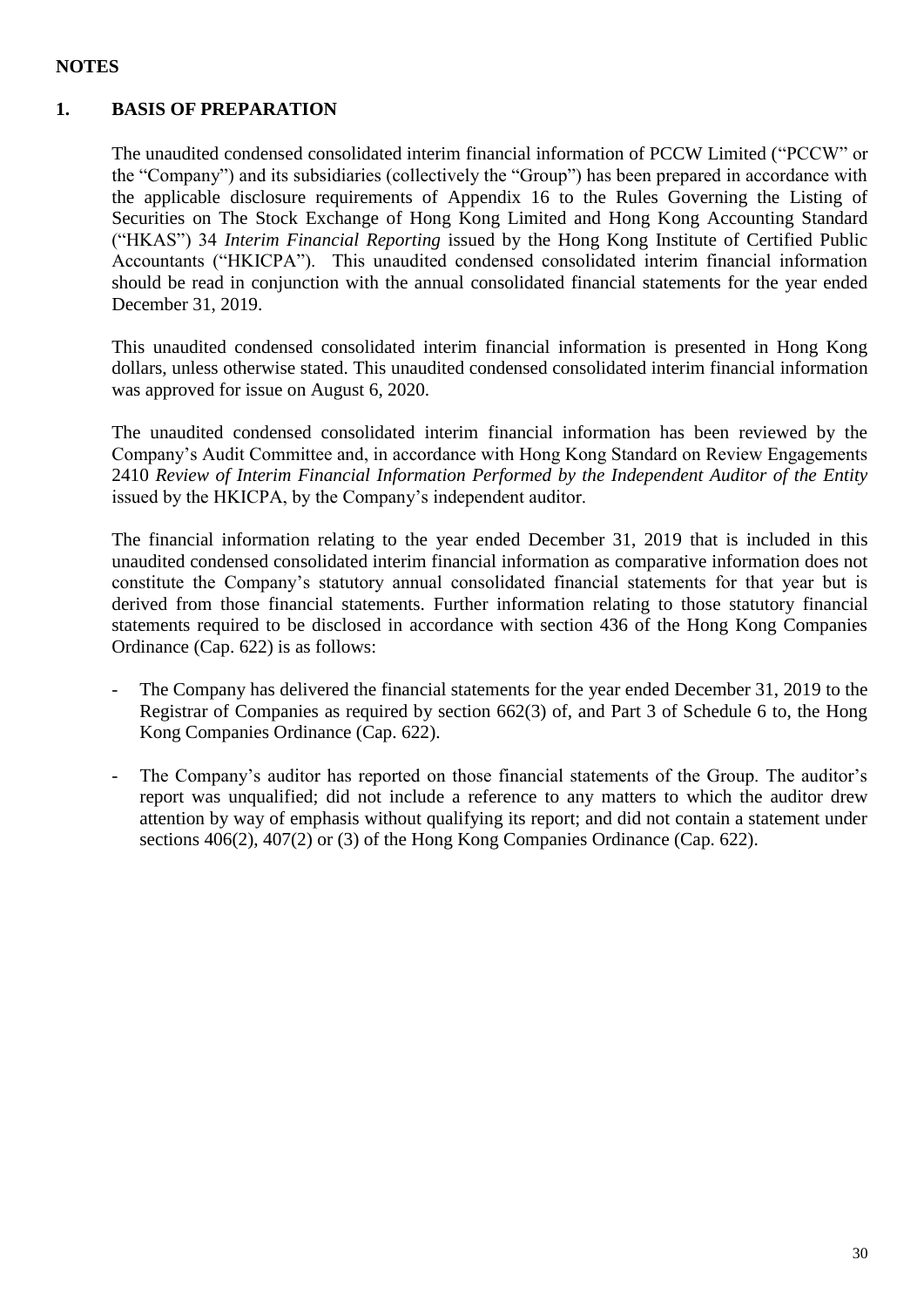# **1. BASIS OF PREPARATION (CONTINUED)**

The preparation of the unaudited condensed consolidated interim financial information in conformity with HKAS 34 requires management to make judgements, estimates and assumptions that affect the application of accounting policies and reported amounts of assets, liabilities, income and expenses on a year-to-date basis. Actual results may differ from these estimates.

In preparing this unaudited condensed consolidated interim financial information, the significant judgements made by management in applying the Group's accounting policies and the key sources of estimation uncertainty were the same as those that applied to the consolidated financial statements for the year ended December 31, 2019.

The accounting policies, basis of presentation and methods of computation used in preparing this unaudited condensed consolidated interim financial information are consistent with those followed in preparing the Group's annual consolidated financial statements for the year ended December 31, 2019, except for the adoption of the following new or amended Hong Kong Financial Reporting Standards ("HKFRSs") and HKASs which are first effective or available for early adoption for accounting periods beginning on or after January 1, 2020 as described below.

The following new or amended HKFRSs and HKASs are adopted for the financial year beginning January 1, 2020, but have no material effect on the Group's reported results and financial position for the current and prior accounting periods.

- HKAS 1 (Revised) (Amendments), *Presentation of Financial Statements*
- HKAS 8 (Amendments), *Accounting Policies, Changes in Accounting Estimates and Errors*
- HKAS 39 (Amendments), *Financial Instruments: Recognition and Measurement*
- HKFRS 3 (Revised) (Amendments), *Business Combinations*
- HKFRS 7 (Amendments), *Financial Instruments: Disclosures*
- HKFRS 9 (2014) (Amendments), *Financial Instruments*
- HKFRS 16 (Amendments), *Leases*
- Conceptual Framework for Financial Reporting 2018

The Group has not early adopted any other new or amended HKFRSs and HKASs that are not yet effective for the current accounting period.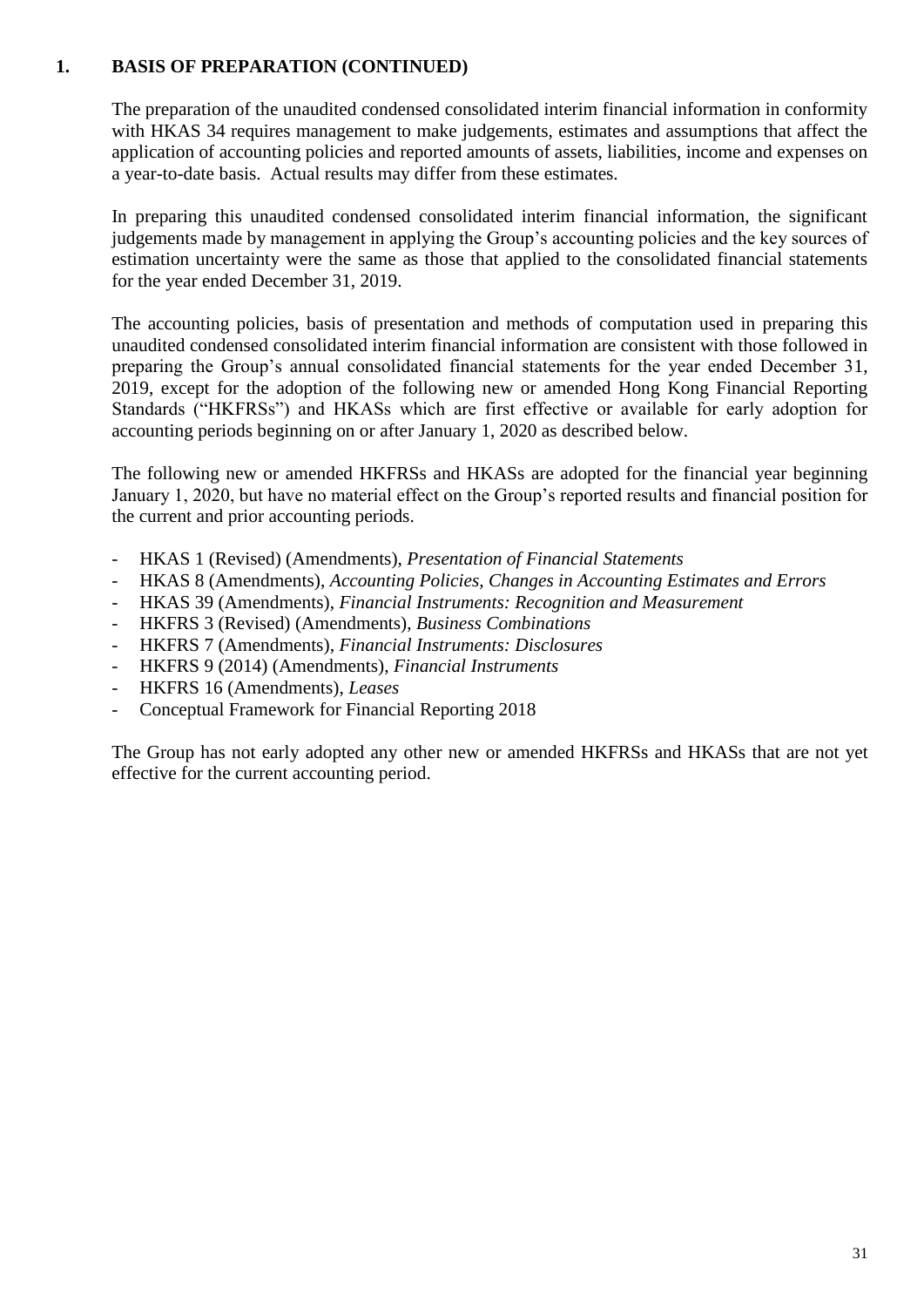#### **2. SEGMENT INFORMATION**

The chief operating decision-maker (the "CODM") is the Group's senior executive management. The CODM reviews the Group's internal reporting in order to assess performance and allocate resources and the segment information is reported below in accordance with this internal reporting.

The CODM considers the business from the product perspective and assesses the performance of the following segments:

- HKT Limited ("HKT") is Hong Kong's premier telecommunications service provider. The principal activities of HKT and its subsidiaries are the provision of telecommunications and related services which include local telephony, local data and broadband, international telecommunications, mobile, enterprise solutions, and other telecommunications businesses such as customer premises equipment sales, outsourcing, consulting, and contact centers. It operates primarily in Hong Kong, and also serves customers in mainland China and other parts of the world.
- Media Business includes interactive pay-TV services and over-the-top ("OTT") digital media entertainment services in Hong Kong, the Asia Pacific region, and other parts of the world. The Group also operates a domestic free television service in Hong Kong.
- Solutions Business offers Information and Communications Technologies services and solutions in Hong Kong and other parts of Greater China and Asia.
- Pacific Century Premium Developments Limited ("PCPD") covers the Group's development and management of premium-grade property and infrastructure projects as well as premium-grade property investments.

The CODM assesses the performance of the operating segments based on a measure of adjusted earnings before interest, tax, depreciation and amortization ("EBITDA"). EBITDA represents earnings before interest income, finance costs, income tax, depreciation and amortization, gain/loss on disposal of property, plant and equipment, investment properties, interests in leasehold land, right-of-use assets and intangible assets, net other gains/losses, losses on property, plant and equipment, restructuring costs, impairment losses on goodwill, tangible and intangible assets and interests in associates and joint ventures, and the Group's share of results of associates and joint ventures.

Segment revenue, expense and segment performance include transactions between segments. Inter-segment pricing is based on similar terms to those available to other external parties for similar services. The revenue from external parties reported to the CODM is measured in a manner consistent with that in the consolidated income statement.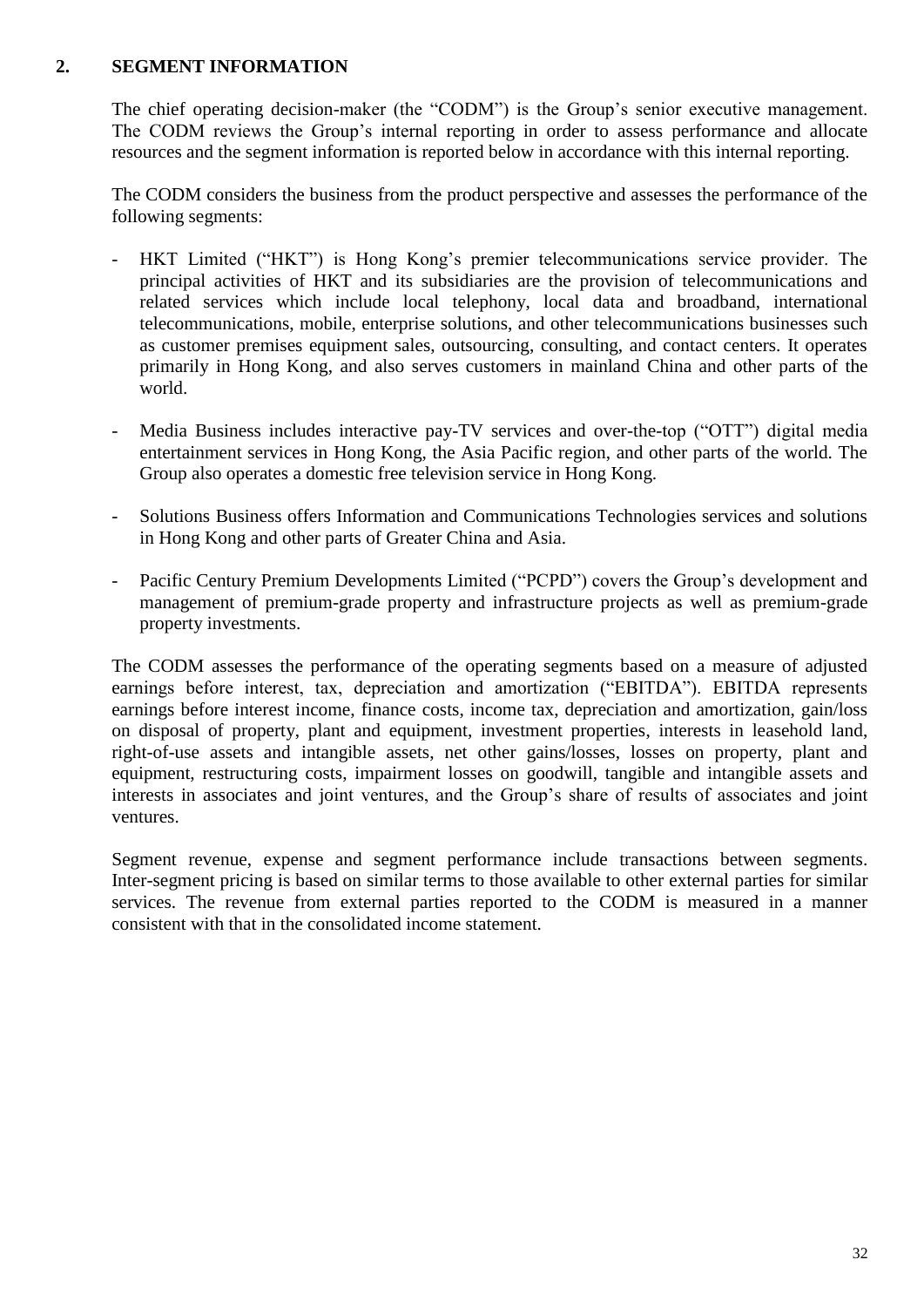# **2. SEGMENT INFORMATION (CONTINUED)**

Information regarding the Group's reportable segments as provided to the Group's CODM is set out below:

| In HK\$ million                                                                           |                     |                                 |                                            |              | Six months ended June 30, 2019 (Unaudited) |                 |                    |                   |
|-------------------------------------------------------------------------------------------|---------------------|---------------------------------|--------------------------------------------|--------------|--------------------------------------------|-----------------|--------------------|-------------------|
|                                                                                           | Reportable segments |                                 |                                            |              |                                            |                 | Other <sup>#</sup> | Con-<br>solidated |
|                                                                                           |                     | Media                           | Solutions                                  |              | Elimina-                                   |                 |                    |                   |
|                                                                                           | <b>HKT</b>          | <b>Business</b>                 | <b>Business</b>                            | <b>PCPD</b>  | tions                                      | Total           |                    |                   |
| <b>REVENUE</b><br>External revenue<br>Inter-segment                                       | 14,320              | 1,254                           | 1,079                                      | 206          |                                            | 16,859          |                    | 16,859            |
| revenue                                                                                   | 789                 | 672                             | 638                                        | $\mathbf{1}$ | (2,100)                                    |                 |                    |                   |
| Total revenue                                                                             | 15,109              | 1,926                           | 1,717                                      | 207          | (2,100)                                    | 16,859          |                    | 16,859            |
| External revenue<br>from contracts with<br>customers:<br>Timing of revenue<br>recognition |                     |                                 |                                            |              |                                            |                 |                    |                   |
| At a point in time<br>Over time<br>External revenue                                       | 2,073<br>12,217     | 102<br>1,152                    | 32<br>1,047                                | 18<br>83     |                                            | 2,225<br>14,499 |                    | 2,225<br>14,499   |
| from other sources:<br>Rental income                                                      | 30                  |                                 |                                            | 105          |                                            | 135             |                    | 135               |
|                                                                                           | 14,320              | 1,254                           | 1,079                                      | 206          |                                            | 16,859          |                    | 16,859            |
| <b>RESULTS</b><br><b>EBITDA</b>                                                           | 5,733               | (174)                           | 293                                        | (20)         | (312)                                      | 5,520           | (233)              | 5,287             |
|                                                                                           |                     |                                 |                                            |              |                                            |                 |                    |                   |
| In HK\$ million                                                                           |                     |                                 | Six months ended June 30, 2020 (Unaudited) |              |                                            |                 |                    |                   |
|                                                                                           |                     |                                 |                                            |              |                                            |                 |                    | Con-              |
|                                                                                           |                     |                                 | <b>Reportable segments</b>                 |              |                                            |                 | Other <sup>#</sup> | solidated         |
|                                                                                           | <b>HKT</b>          | <b>Media</b><br><b>Business</b> | <b>Solutions</b><br><b>Business</b>        | <b>PCPD</b>  | Elimina-<br>tions                          | <b>Total</b>    |                    |                   |
| <b>REVENUE</b><br>External revenue                                                        | 14,046              | 1,264                           | 1,370                                      | 1,601        |                                            | 18,281          |                    | 18,281            |
| Inter-segment<br>revenue                                                                  | 560                 | 638                             | 537                                        | 1            | (1,736)                                    |                 |                    |                   |
| Total revenue                                                                             | 14,606              | 1,902                           | 1,907                                      | 1,602        | (1,736)                                    | 18,281          |                    | 18,281            |
| External revenue<br>from contracts with<br>customers:<br>Timing of revenue                |                     |                                 |                                            |              |                                            |                 |                    |                   |
| recognition<br>At a point in time<br>Over time                                            | 1,789<br>12,225     | 125<br>1,139                    | 31<br>1,339                                | 1,361<br>157 |                                            | 3,306<br>14,860 |                    | 3,306<br>14,860   |
| External revenue<br>from other sources:                                                   |                     |                                 |                                            |              |                                            |                 |                    |                   |
| Rental income                                                                             | 32<br>14,046        |                                 | 1,370                                      | 83           |                                            | 115             |                    | <u>115</u>        |
| <b>RESULTS</b><br><b>EBITDA</b>                                                           | 5,546               | 1,264<br>$\bf{22}$              | 225                                        | 1,601<br>20  | (149)                                      | 18,281<br>5,664 | (248)              | 18,281<br>5,416   |

# Other primarily comprises corporate support functions.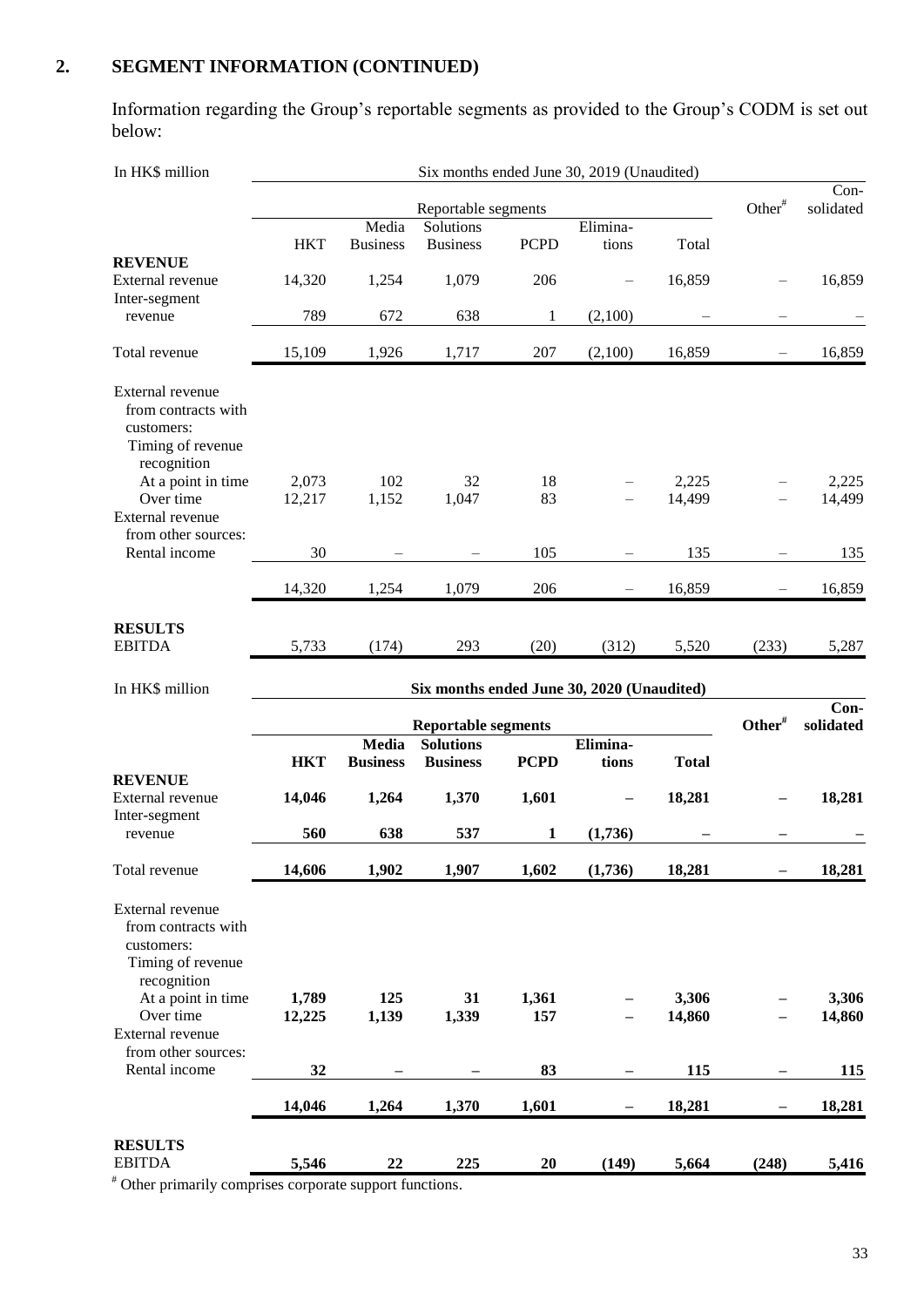# **2. SEGMENT INFORMATION (CONTINUED)**

A reconciliation of total segment EBITDA to profit before income tax is provided as follows:

|                                                        | Six months ended |                      |
|--------------------------------------------------------|------------------|----------------------|
| In HK\$ million                                        | June 30, 2019    | <b>June 30, 2020</b> |
|                                                        | (Unaudited)      | (Unaudited)          |
|                                                        |                  |                      |
| <b>Total segment EBITDA</b>                            | 5,287            | 5,416                |
| Loss on disposal of property, plant and equipment, net | (2)              |                      |
| Depreciation and amortization                          | (3,314)          | (3,725)              |
| Other gains/(losses), net                              | 426              | (61)                 |
| Interest income                                        | 40               | 35                   |
| Finance costs                                          | (925)            | (998)                |
| Share of results of associates and joint ventures      | 10               | (19)                 |
| Profit before income tax                               | 1,522            | 648                  |

# **3. OTHER GAINS/(LOSSES), NET**

|                                                                | <b>Six months ended</b> |                      |  |  |
|----------------------------------------------------------------|-------------------------|----------------------|--|--|
| In HK\$ million                                                | June 30, 2019           | <b>June 30, 2020</b> |  |  |
|                                                                | (Unaudited)             | (Unaudited)          |  |  |
|                                                                |                         |                      |  |  |
| Fair value movement of derivative financial instruments        | (1)                     |                      |  |  |
| Fair value gains on financial assets at FVPL <sup>1</sup>      | 8                       |                      |  |  |
| Dividend income from financial assets at $FVOCI2$              | 31                      |                      |  |  |
| Loss on disposal of subsidiaries, net                          |                         | (55)                 |  |  |
| Fair value gain on Network Capacity Access Rights <sup>3</sup> | 369                     |                      |  |  |
| Net gain on purchase of guaranteed notes                       | 19                      |                      |  |  |
| Others                                                         |                         | (6)                  |  |  |
|                                                                | 426                     | 61)                  |  |  |

Notes:

<sup>3</sup> "Network Capacity Access Rights" is defined in note  $8(a)$  of the annual consolidated financial statements for the year ended December 31, 2019

<sup>&</sup>lt;sup>1</sup> "FVPL" refers to fair value through profit or loss<br><sup>2</sup> "FVOCI" refers to fair value through other comprehensive income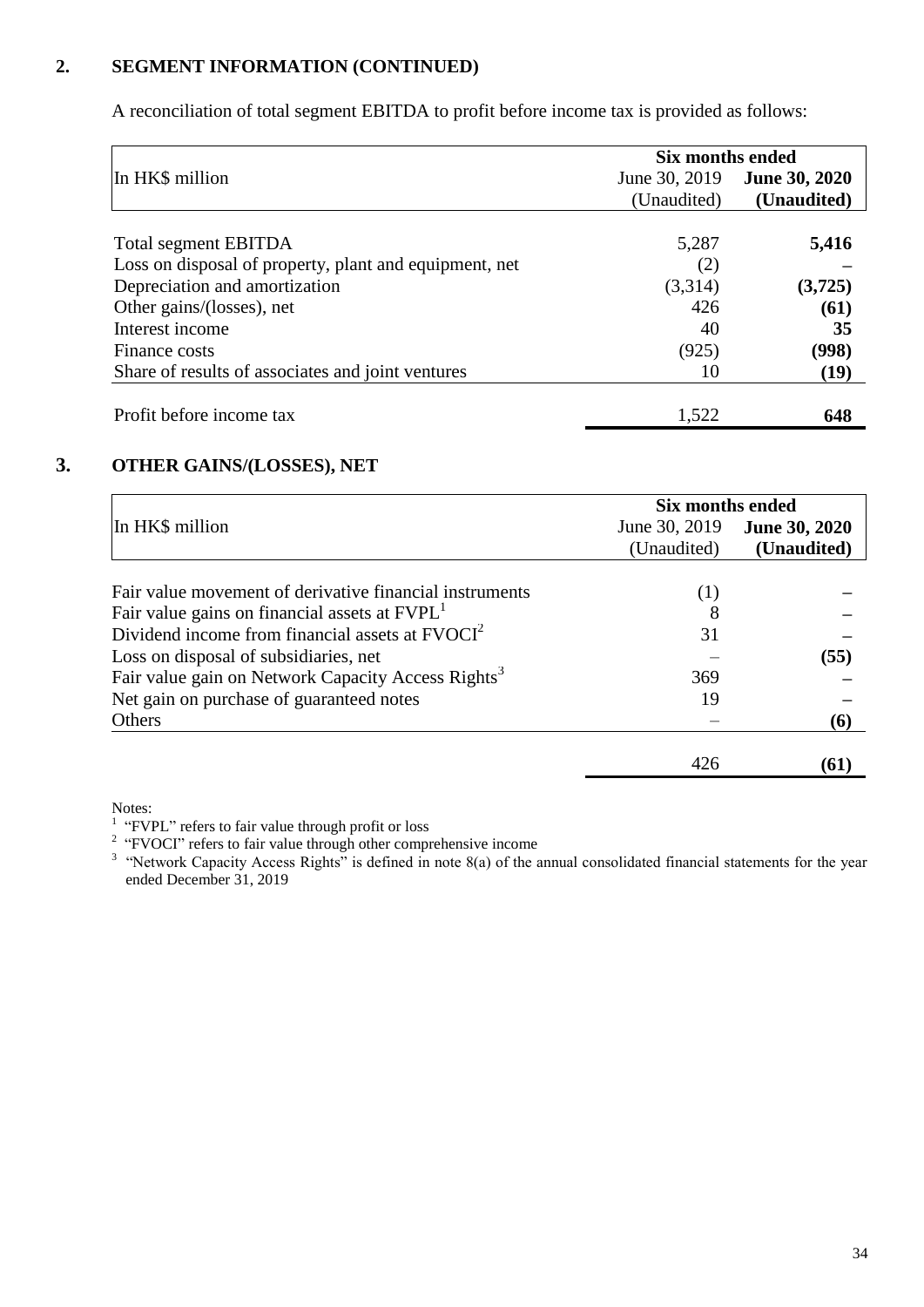# **4. PROFIT BEFORE INCOME TAX**

Profit before income tax was stated after (crediting)/charging the following:

|                                                                  |               | <b>Six months ended</b> |  |  |
|------------------------------------------------------------------|---------------|-------------------------|--|--|
|                                                                  |               |                         |  |  |
| In HK\$ million                                                  | June 30, 2019 | <b>June 30, 2020</b>    |  |  |
|                                                                  | (Unaudited)   | (Unaudited)             |  |  |
|                                                                  |               |                         |  |  |
| Revenue from properties sold                                     |               | (1,329)                 |  |  |
| Cost of inventories sold                                         | 2,132         | 1,731                   |  |  |
| Cost of properties sold                                          |               | 1,245                   |  |  |
| Cost of sales, excluding inventories/properties sold             | 6,017         | 6,713                   |  |  |
| Depreciation of property, plant and equipment                    | 649           | 823                     |  |  |
| Depreciation of right-of-use assets                              | 955           | 949                     |  |  |
| Amortization of intangible assets                                | 992           | 1,253                   |  |  |
| Amortization of fulfillment costs                                | 222           | 245                     |  |  |
| Amortization of customer acquisition costs                       | 487           | 446                     |  |  |
| Amortization of land lease premium - interests in leasehold land | 9             | 9                       |  |  |
| Impairment loss for trade receivables                            | 176           | 234                     |  |  |
| Finance costs on borrowings                                      | 852           | 898                     |  |  |

# **5. INCOME TAX**

|                                 | Six months ended |                      |  |  |
|---------------------------------|------------------|----------------------|--|--|
| In HK\$ million                 | June 30, 2019    | <b>June 30, 2020</b> |  |  |
|                                 | (Unaudited)      | (Unaudited)          |  |  |
|                                 |                  |                      |  |  |
| Current income tax:             |                  |                      |  |  |
| Hong Kong profits tax           | 278              | 223                  |  |  |
| Overseas tax                    | 26               | 47                   |  |  |
| Movement of deferred income tax | 119              | 124                  |  |  |
|                                 | 423              | 394                  |  |  |

Hong Kong profits tax is provided at the rate of 16.5% (2019: 16.5%) on the estimated assessable profits for the period.

Overseas tax is calculated on the estimated assessable profits for the period at the rates of taxation prevailing in the respective jurisdictions.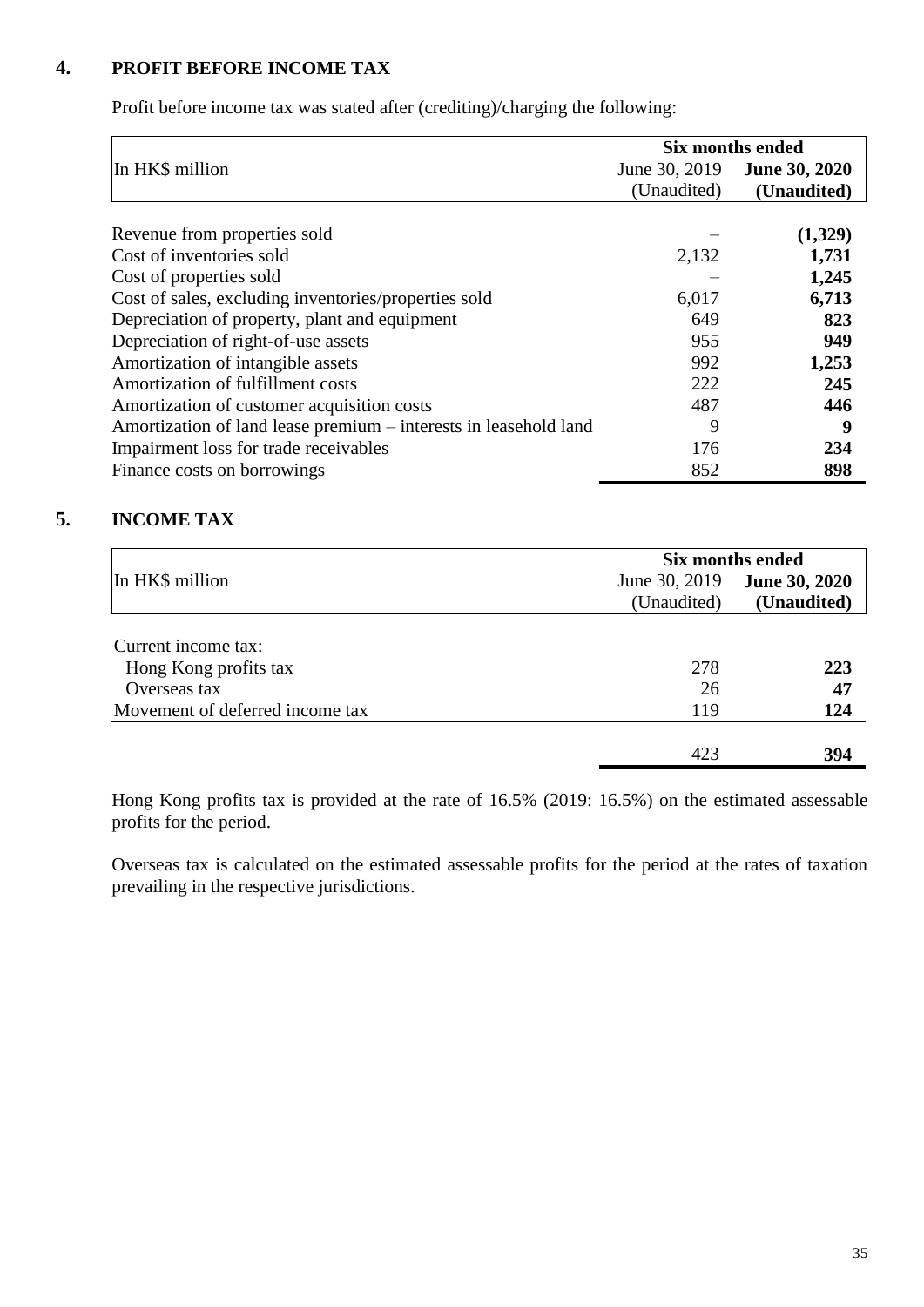# **6. DIVIDENDS**

|                                                                                                                           | Six months ended |                      |
|---------------------------------------------------------------------------------------------------------------------------|------------------|----------------------|
| In HK\$ million                                                                                                           | June 30, 2019    | <b>June 30, 2020</b> |
|                                                                                                                           | (Unaudited)      | (Unaudited)          |
| Interim cash dividend declared after the end of the interim<br>period of 9.18 HK cents (2019: 9.18 HK cents) per ordinary |                  |                      |
| share                                                                                                                     | 709              | 710                  |

# **a. Cash dividend attributable to the interim period**

At a meeting held on August 6, 2020, the board of directors of the Company (the "Board") has resolved to declare an interim cash dividend of 9.18 HK cents per ordinary share for the year ending December 31, 2020. This interim cash dividend is not reflected as a dividend payable in this unaudited condensed consolidated interim financial information.

# **b. Special interim dividend by way of a distribution in specie of shares of PCPD**

On August 6, 2020, the Board has resolved to declare a special interim dividend in the form of the distribution in specie of shares of PCPD ("PCPD Shares") held by the Group to the qualifying shareholders in proportion to their then respective shareholdings in the Company (the "Distribution") on the basis of 85 PCPD Shares for every 1,000 shares of PCCW held by the qualifying shareholders, provided that if certain condition is fulfilled by September 1, 2020, the amount of the Distribution will be increased to 108 PCPD Shares for every 1,000 shares of PCCW held by the qualifying shareholders.

As at the date of this announcement, the Company is indirectly interested in approximately 92.6% of the total number of issued PCPD Shares on an as converted basis. Immediately after completion of the Distribution, the Company's equity interests in PCPD will be reduced to approximately 51%, provided that if certain condition is fulfilled by September 1, 2020, the amount of the Distribution will be increased such that the Company's equity interests in PCPD would be reduced to approximately 40%.

# **c. Dividends approved and paid during the interim period**

|                                                                                                                                                                                                                                        | Six months ended             |                                     |  |
|----------------------------------------------------------------------------------------------------------------------------------------------------------------------------------------------------------------------------------------|------------------------------|-------------------------------------|--|
| In HK\$ million                                                                                                                                                                                                                        | June 30, 2019<br>(Unaudited) | <b>June 30, 2020</b><br>(Unaudited) |  |
| Final dividend declared in respect of the previous financial<br>year, approved and paid during the interim period of<br>23 HK cents (2019: 22.33 HK cents) per ordinary share<br>Less: dividend for shares held by share award schemes | 1,724                        | 1,778<br>$\bf(4)$                   |  |
|                                                                                                                                                                                                                                        | 1,723                        | 1.774                               |  |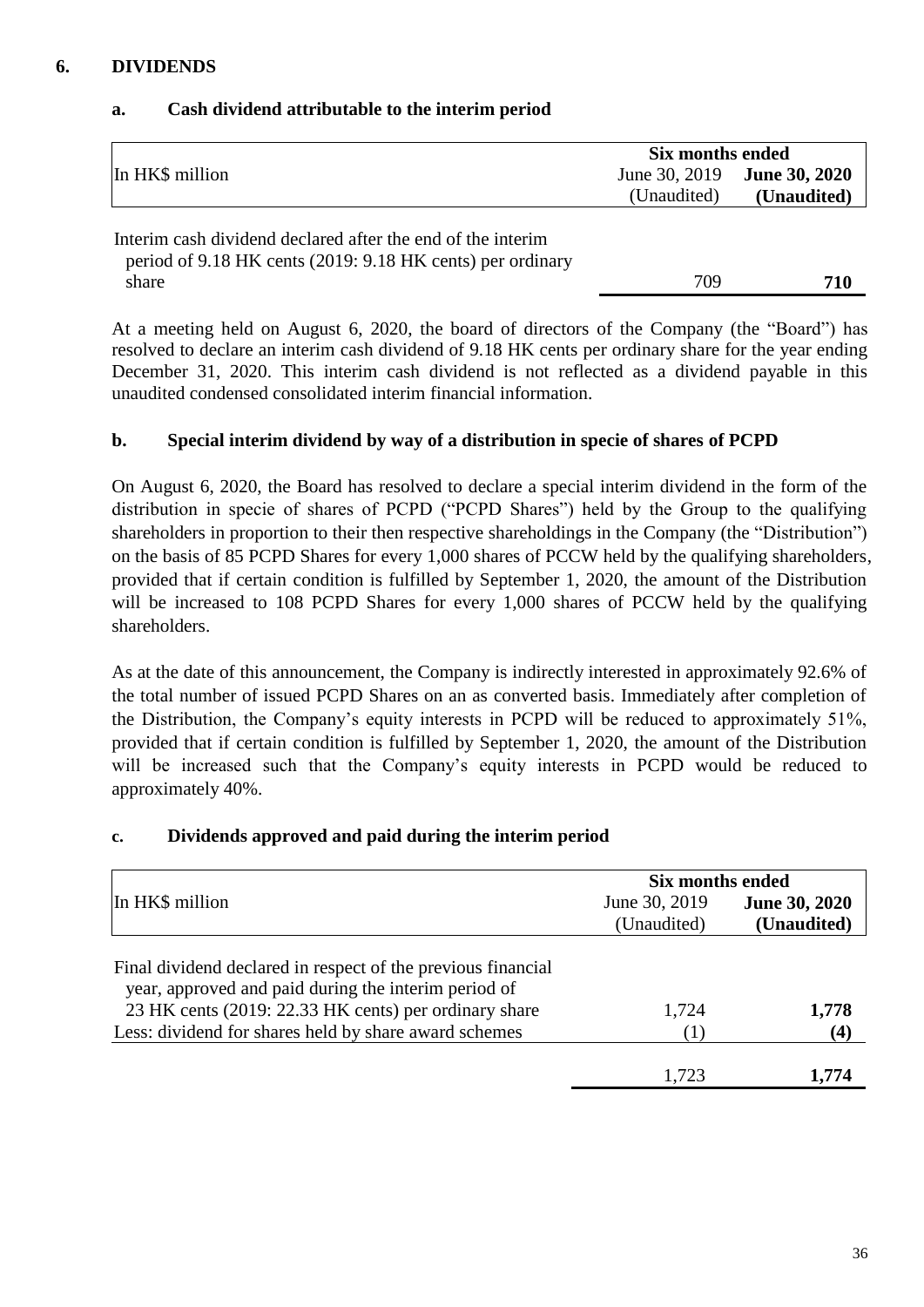# **7. EARNINGS/(LOSS) PER SHARE**

The calculations of basic and diluted earnings/(loss) per share were based on the following data:

|                                                            | <b>Six months ended</b> |                      |  |
|------------------------------------------------------------|-------------------------|----------------------|--|
|                                                            | June 30, 2019           | <b>June 30, 2020</b> |  |
|                                                            | (Unaudited)             | (Unaudited)          |  |
|                                                            |                         |                      |  |
| Earnings/(Loss) (in HK\$ million)                          |                         |                      |  |
| Earnings/(Loss) for the purpose of basic and diluted       |                         |                      |  |
| earnings/(loss) per share                                  | 163                     | (584)                |  |
|                                                            |                         |                      |  |
| <b>Number of shares</b>                                    |                         |                      |  |
| Weighted average number of ordinary shares                 | 7,719,638,249           | 7,725,517,370        |  |
| Effect of shares held under the Company's share award      |                         |                      |  |
| schemes                                                    | (5,978,139)             | (10,679,517)         |  |
|                                                            |                         |                      |  |
| Weighted average number of ordinary shares for the purpose |                         |                      |  |
| of basic earnings/(loss) per share                         | 7,713,660,110           | 7,714,837,853        |  |
| Effect of shares awarded under the Company's share award   |                         |                      |  |
| schemes                                                    | 7,370,797               |                      |  |
|                                                            |                         |                      |  |
| Weighted average number of ordinary shares for the purpose |                         |                      |  |
| of diluted earnings/(loss) per share                       | 7,721,030,907           | 7,714,837,853        |  |

 The effect of shares awarded under the Company's share award schemes would result in anti-dilutive effect on loss per share during the six months ended June 30, 2020.

# **8. TRADE RECEIVABLES, NET**

The aging of trade receivables based on the date of invoice is set out below:

| In HK\$ million        | As at<br>December 31,<br>2019<br>(Audited) | As at<br><b>June 30,</b><br>2020<br>(Unaudited) |
|------------------------|--------------------------------------------|-------------------------------------------------|
| $1 - 30$ days          | 3,211                                      | 3,105                                           |
| $31 - 60$ days         | 493                                        | 490                                             |
| $61 - 90$ days         | 353                                        | 281                                             |
| $91 - 120$ days        | 152                                        | 191                                             |
| Over 120 days          | 691                                        | 949                                             |
|                        | 4,900                                      | 5,016                                           |
| Less: loss allowance   | (284)                                      | (345)                                           |
| Trade receivables, net | 4,616                                      | 4,671                                           |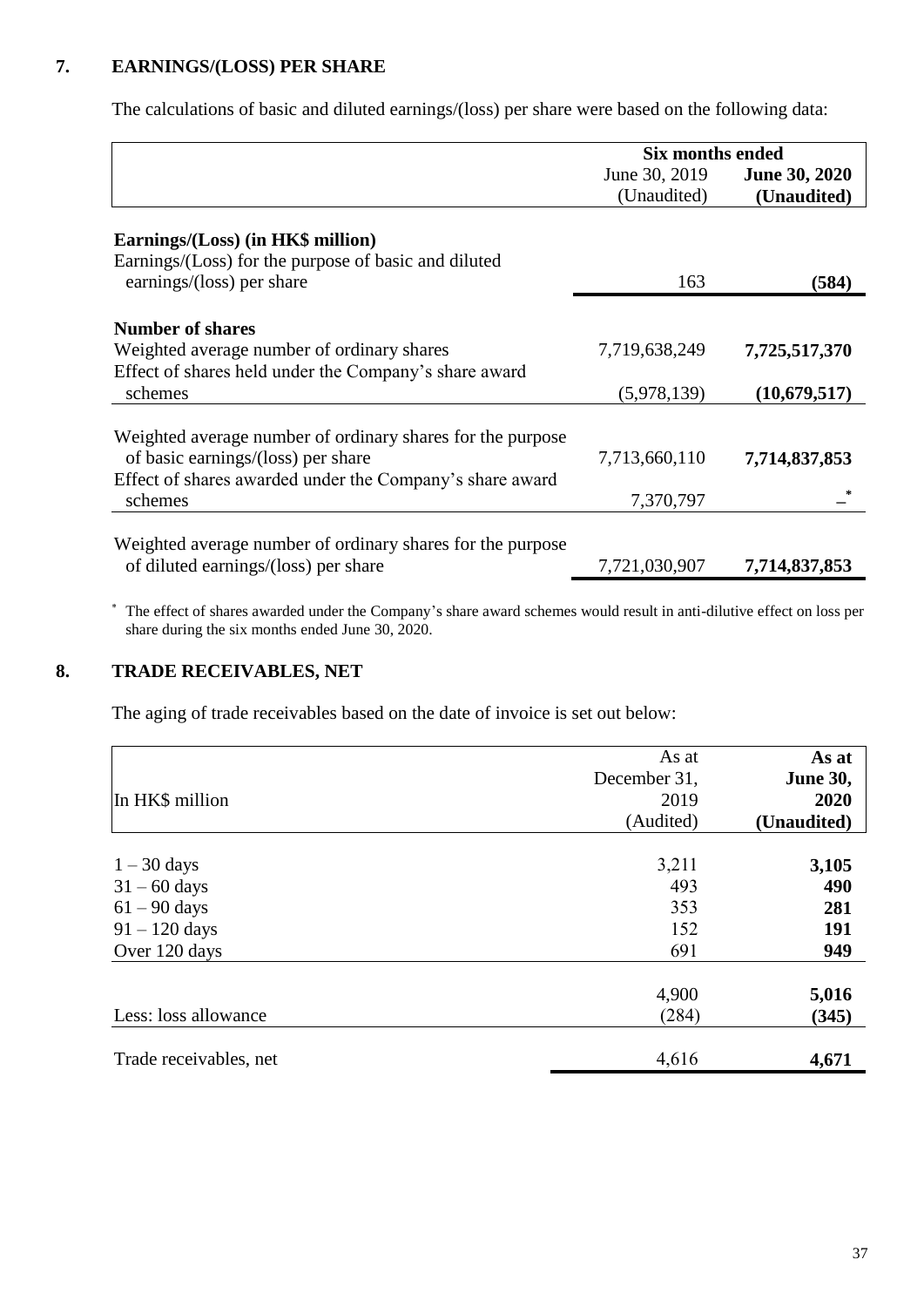## **8. TRADE RECEIVABLES, NET (CONTINUED)**

As at June 30, 2020, included in trade receivables, net were amounts due from related parties of HK\$66 million (as at December 31, 2019: HK\$54 million).

The Group's normal credit period for customers is ranging up to 30 days from the date of invoice unless there is a separate mutual agreement on extension of the credit period. The Group maintains a well-defined credit policy and individual credit evaluations are performed on all customers requiring credit over a certain amount. These evaluations focus on the customer's past history of making payments when due and current ability to pay, and take into account information specific to the customer as well as pertaining to the economic environment in which the customer operates. Debtors who have overdue balances are requested to settle all outstanding balances before any further credit is granted.

# **9. TRADE PAYABLES**

The aging of trade payables based on the date of invoice is set out below:

|                 | As at<br>December 31, | As at<br><b>June 30,</b> |
|-----------------|-----------------------|--------------------------|
| In HK\$ million | 2019<br>(Audited)     | 2020<br>(Unaudited)      |
| $1 - 30$ days   | 1,585                 | 1,236                    |
| $31 - 60$ days  | 583                   | 314                      |
| $61 - 90$ days  | 105                   | 407                      |
| $91 - 120$ days | 34                    | 272                      |
| Over 120 days   | 439                   | 453                      |
|                 | 2,746                 | 2,682                    |

As at June 30, 2020, included in trade payables were amounts due to related parties of HK\$56 million (as at December 31, 2019: HK\$21 million).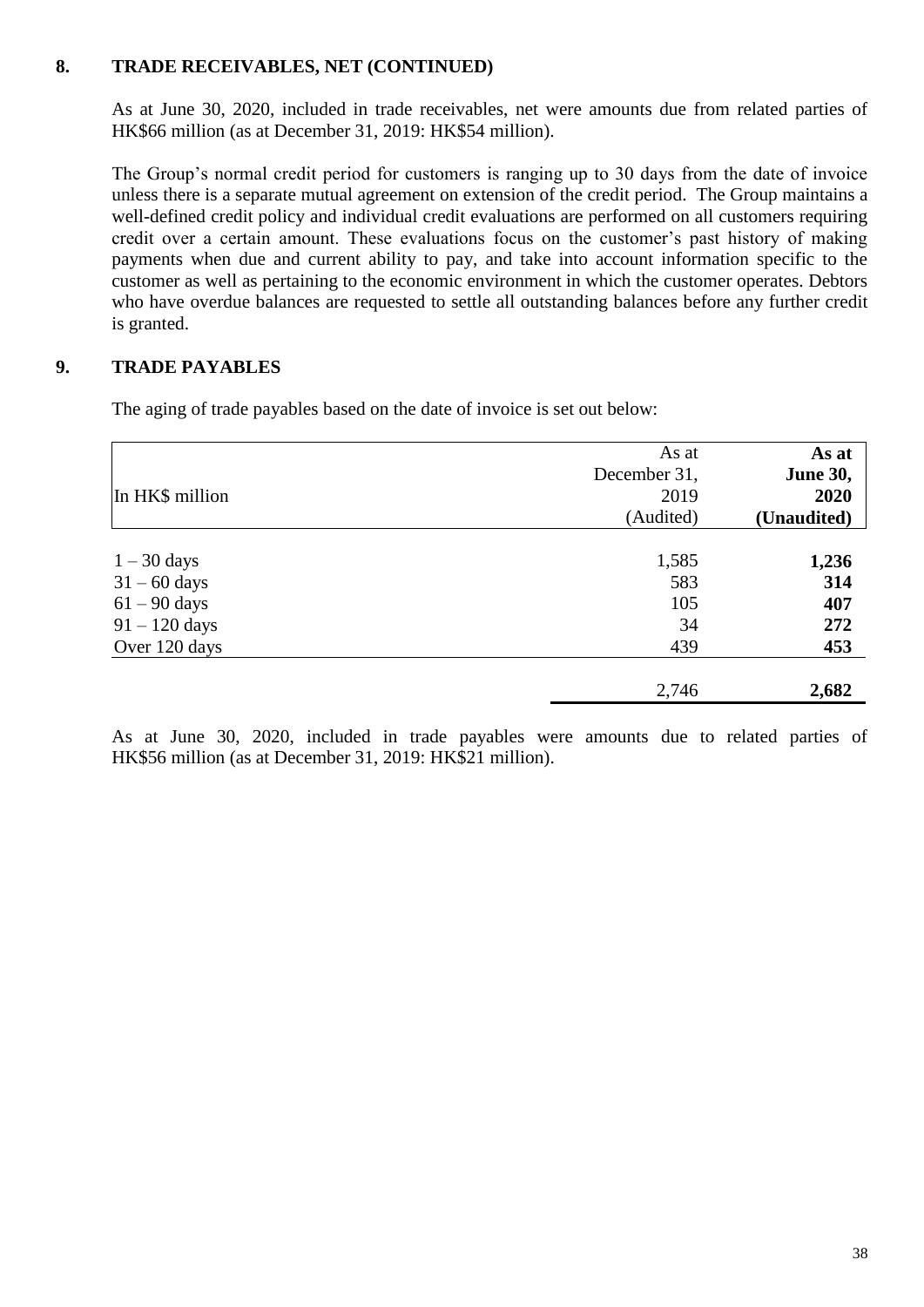#### **10. SHARE CAPITAL**

|                                                            | <b>Six months ended</b>            |                                                        |                                           |                                                               |
|------------------------------------------------------------|------------------------------------|--------------------------------------------------------|-------------------------------------------|---------------------------------------------------------------|
|                                                            | June 30, 2019                      |                                                        | <b>June 30, 2020</b>                      |                                                               |
|                                                            | Number of<br>shares<br>(Unaudited) | <b>Share</b><br>capital<br>(Unaudited)<br>HK\$ million | <b>Number of</b><br>shares<br>(Unaudited) | <b>Share</b><br>capital<br>(Unaudited)<br><b>HK\$</b> million |
| Ordinary shares of no par<br>value, issued and fully paid: |                                    |                                                        |                                           |                                                               |
| As at January 1,<br>Shares issued <i>(note a)</i>          | 7,719,638,249                      | 12,954                                                 | 7,719,638,249<br>10,000,000               | 12,954                                                        |
| As at June 30,                                             | 7,719,638,249                      | 12,954                                                 | 7,729,638,249                             | 12,954                                                        |

- **a.** During the six months ended June 30, 2020, the Company issued and allotted 10,000,000 new fully paid shares for an aggregate consideration of HK\$100,000 (HK\$0.01 per share) under general mandate for grant of awards pursuant to the PCCW Subscription Scheme.
- **b.** The Company had total distributable reserves of HK\$18,946 million as at June 30, 2020 (December 31, 2019: HK\$19,264 million).

# **11. SUBSEQUENT EVENT**

On August 6, 2020, PCCW Interactive Media Holdings Limited ("PCCW Interactive Media"), an indirect wholly-owned subsidiary of the Company, entered into a share purchase agreement (the "SPA") with HKT Interactive Media Holdings Limited ("HKT Interactive Media"), an indirect wholly-owned subsidiary of HKT and an indirect non-wholly owned subsidiary of the Company, in relation to the proposed sale by PCCW Interactive Media to HKT Interactive Media of the entire issued share capital of PCCW Media Limited which operates the Group's pay-TV business for a cash consideration of US\$250 million (approximately HK\$1,950 million). After the completion of the proposed sale, which is subject to the fulfillment or waiver of certain conditions precedent specified in the SPA, PCCW Media Limited will continue to be consolidated into the Group's financial statements as an indirect non-wholly owned subsidiary of the Company. The proposed sale is expected to be completed in the second half of 2020.